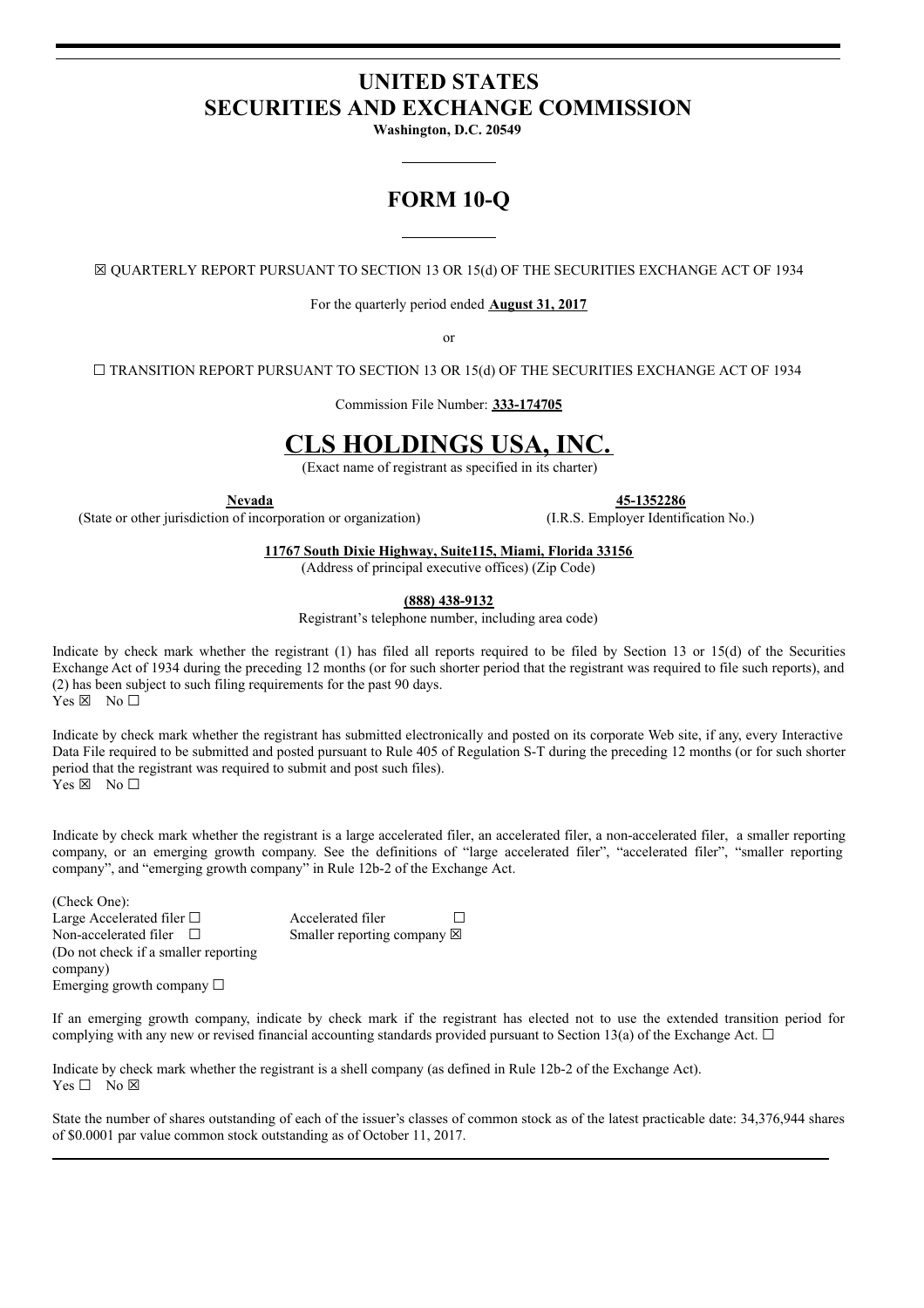# **CLS HOLDINGS USA, INC.**

### FORM 10-Q Quarterly Period Ended August 31, 2017

# **TABLE OF CONTENTS**

**Page**

|                   | <b>SPECIAL NOTE REGARDING FORWARD-LOOKING STATEMENTS</b>                                                        | 3              |
|-------------------|-----------------------------------------------------------------------------------------------------------------|----------------|
|                   | PART I. FINANCIAL INFORMATION                                                                                   |                |
| Item 1.           | <b>Financial Statements</b>                                                                                     | 4              |
|                   | Consolidated Balance Sheets as of August 31, 2017 (Unaudited) and May 31, 2017                                  | 4              |
|                   | Condensed Consolidated Statements of Operations for the Three Months ended August 31, 2017 and 2016 (Unaudited) | 5              |
|                   | Condensed Consolidated Statements of Cash Flows for the Three Months ended August 31, 2017 and 2016 (Unaudited) | 6              |
|                   | Notes to the Consolidated Financial Statements (Unaudited)                                                      | $\overline{7}$ |
| Item 2.           | Management's Discussion and Analysis of Financial Condition and Results of Operations                           | 20             |
| Item 3.           | <b>Ouantitative and Qualitative Disclosures About Market Risk</b>                                               | 27             |
| Item 4.           | <b>Controls and Procedures</b>                                                                                  | 27             |
|                   |                                                                                                                 |                |
|                   | <b>PART II. OTHER INFORMATION</b>                                                                               |                |
| Item 1.           | <b>Legal Proceedings</b>                                                                                        | 28             |
|                   | Item 1A. Risk Factors                                                                                           | 28             |
| Item 2.           | Unregistered Sales of Equity Securities and Use of Proceeds                                                     | 28             |
| Item 3.           | <b>Defaults Upon Senior Securities</b>                                                                          | 28             |
| Item 4.           | <b>Mine Safety Disclosures</b>                                                                                  | 28             |
|                   |                                                                                                                 |                |
| Item 5.           | <b>Other Information</b>                                                                                        | 28             |
| Item 6.           | <b>Exhibits</b>                                                                                                 | 28             |
|                   |                                                                                                                 |                |
| <b>SIGNATURES</b> |                                                                                                                 | 29             |
|                   |                                                                                                                 |                |
|                   |                                                                                                                 |                |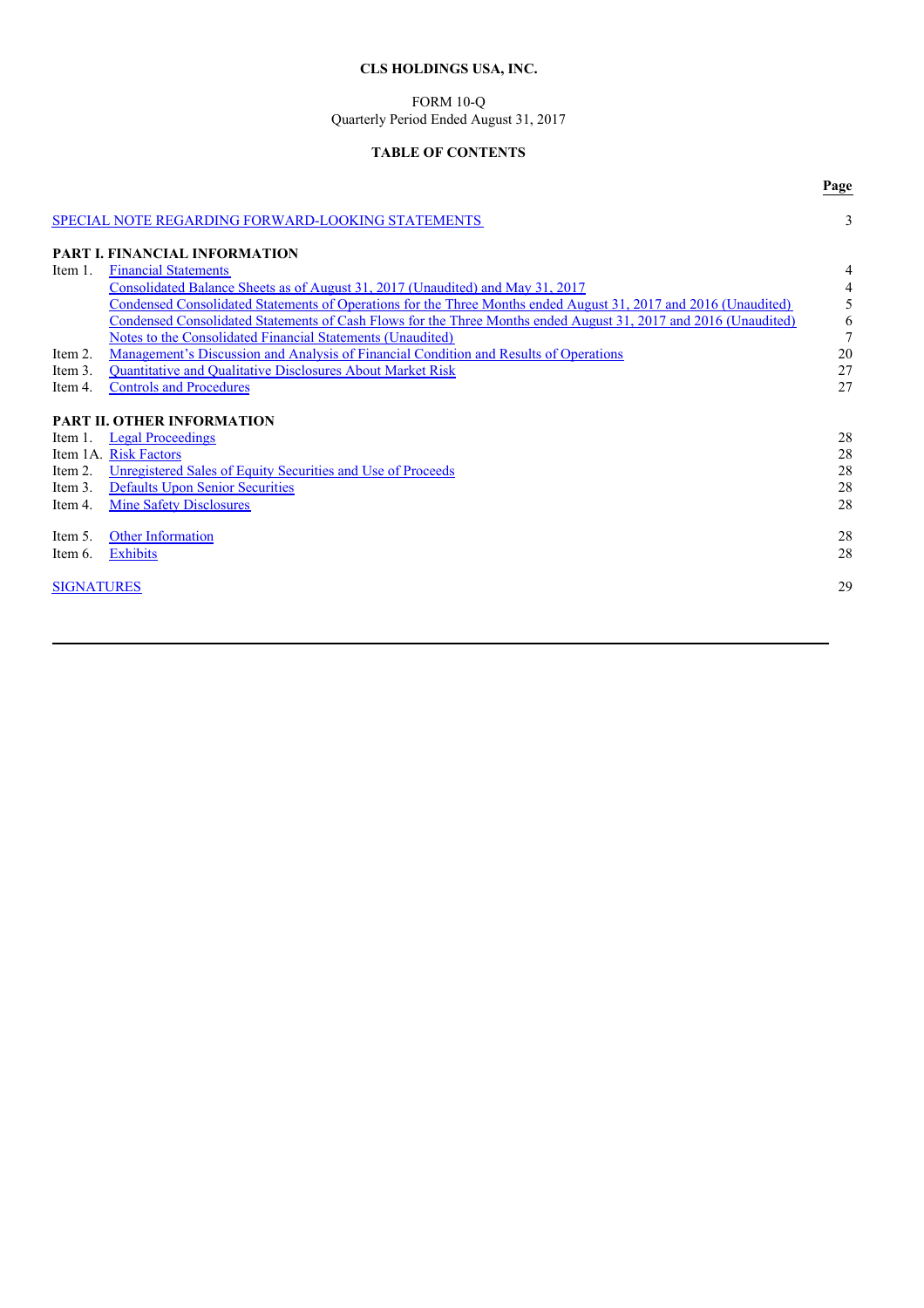## **EXPLANATORY NOTE**

Unless otherwise noted, references in this registration statement to "CLS Holdings USA, Inc.," the "Company," "we," "our" or "us" means CLS Holdings USA, Inc. and its subsidiaries.

# **FORWARD-LOOKING STATEMENTS**

This document contains forward-looking statements as that term is defined in the Private Securities Litigation Reform Act of 1995. These statements relate to anticipated future events, future results of operations or future financial performance. These forwardlooking statements include, but are not limited to, statements relating to the adequacy of our capital to finance our planned operations, market acceptance of our services and product offerings, our ability to attract and retain key personnel, and our ability to protect our intellectual property. In some cases, you can identify forward-looking statements by terminology such as "may," "might," "will," "should," "intends," "expects," "plans," "goals," "projects," "anticipates," "believes," "estimates," "predicts," "potential," or "continue" or the negative of these terms or other comparable terminology.

These forward-looking statements are only predictions, are uncertain and involve substantial known and unknown risks, uncertainties and other factors which may cause our (or our industry's) actual results, levels of activity or performance to be materially different from any future results, levels of activity or performance expressed or implied by these forward-looking statements.

We cannot guarantee future results, levels of activity or performance. You should not place undue reliance on these forwardlooking statements, which speak only as of the date that they were made. These cautionary statements should be considered together with any written or oral forward-looking statements that we may issue in the future. Except as required by applicable law, we do not intend to update any of the forward-looking statements to conform these statements to reflect actual results, later events or circumstances or to reflect the occurrence of unanticipated events.

## **AVAILABLE INFORMATION**

We file annual, quarterly and special reports and other information with the SEC that can be inspected and copied at the public reference facility maintained by the SEC at 100 F Street, N.E., Room 1580, Washington, D.C. 20549-0405. Information regarding the public reference facilities may be obtained from the SEC by telephoning 1-800-SEC-0330. The Company's filings are also available through the SEC's Electronic Data Gathering Analysis and Retrieval System, which is publicly available through the SEC's website (www.sec.gov). Copies of such materials may also be obtained by mail from the public reference section of the SEC at 100 F Street, N.E., Room 1580, Washington, D.C. 20549-0405 at prescribed rates.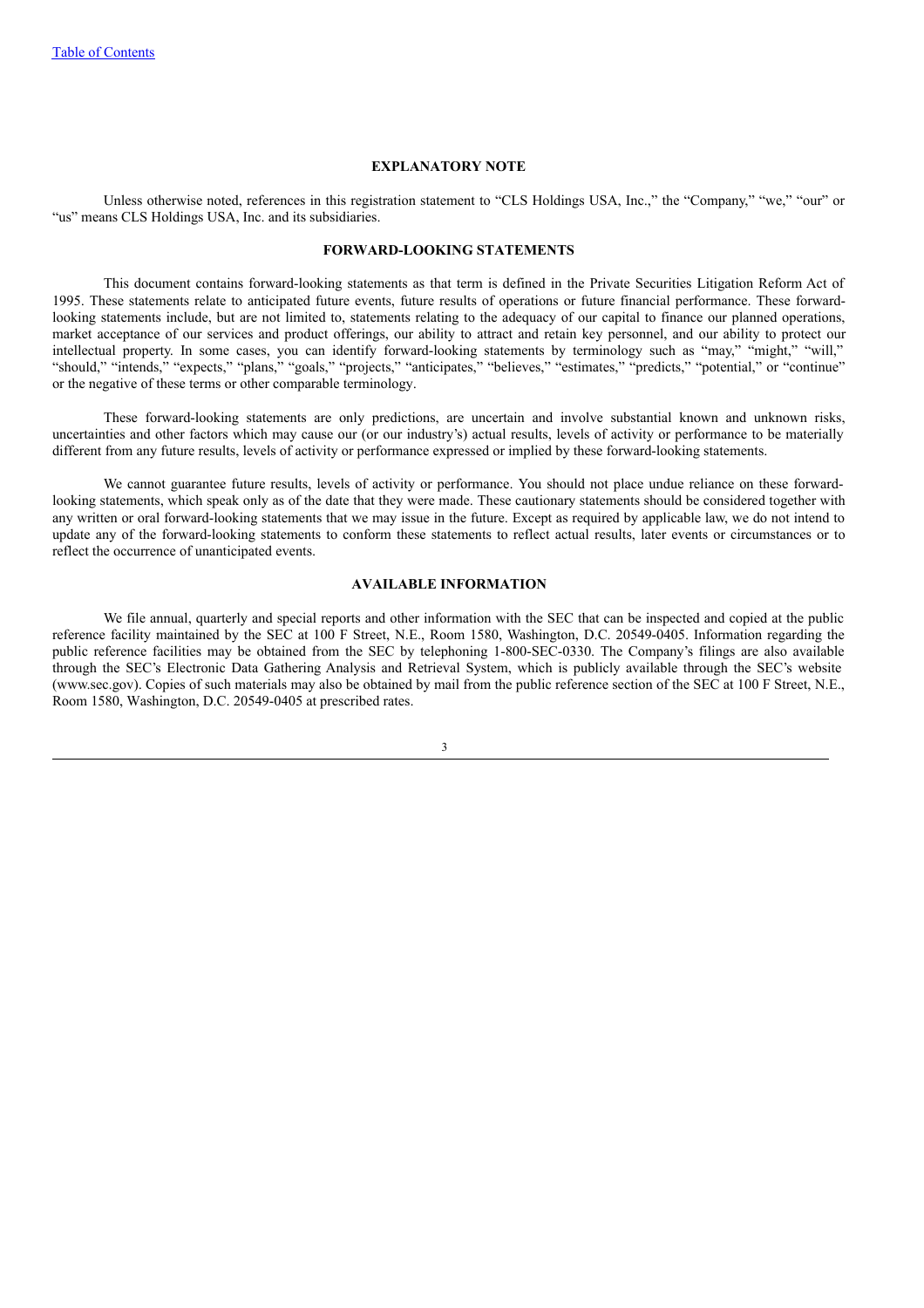# **PART I – FINANCIAL INFORMATION**

# **Item 1. Financial Statements.**

# **CLS HOLDINGS USA, INC. CONDENSED CONSOLIDATED BALANCE SHEETS**

|                                                                                            |              | August 31,<br>2017 | May 31,<br>2017 |             |
|--------------------------------------------------------------------------------------------|--------------|--------------------|-----------------|-------------|
| <b>ASSETS</b>                                                                              |              | (unaudited)        |                 |             |
| Current assets                                                                             |              |                    |                 |             |
| Cash and cash equivalents                                                                  | \$           | 12,099             | \$              | 78,310      |
| Prepaid expenses                                                                           |              | 1,410              |                 | 1,410       |
| Total current assets                                                                       |              | 13,509             |                 | 79,720      |
| Security deposit                                                                           |              |                    |                 | 50,000      |
| Property, plant and equipment, net of accumulated depreciation of \$2,007 and \$1,784      |              | 667                |                 | 890         |
| Intangible assets, net of accumulated amortization of \$936 and \$828                      |              | 1,222              |                 | 1,330       |
| <b>Total</b> assets                                                                        | \$           | 15,398             | \$              | 131,940     |
| LIABILITIES AND STOCKHOLDERS' EQUITY                                                       |              |                    |                 |             |
| Current liabilities                                                                        |              |                    |                 |             |
| Accounts payable and accrued liabilities                                                   | $\mathbb{S}$ | 638,268            | \$              | 581,765     |
| Accrued compensation, related party                                                        |              | 53,750             |                 | 53,750      |
| Due to related party                                                                       |              | 17,930             |                 | 17,930      |
| Accrued interest                                                                           |              | 28,400             |                 | 20,171      |
| Accrued interest, related party                                                            |              | 130,220            |                 | 106,022     |
| Notes payable, related parties                                                             |              |                    |                 | 699,208     |
| Convertible notes payable, net of discount of \$18,155 and \$57,644                        |              | 307,595            |                 | 252,356     |
| Convertible notes payable, related party, net of discount of \$0 and \$0                   |              | 24,000             |                 |             |
| Derivative liability                                                                       |              | 214,621            |                 | 95,276      |
|                                                                                            |              |                    |                 |             |
| Total current liabilities                                                                  |              | 1,414,784          |                 | 1,826,478   |
| Noncurrent liabilities                                                                     |              |                    |                 |             |
| Convertible notes payable, related parties, net of discount of \$349,219 and \$0           |              | 698,256            |                 | 192,000     |
| <b>Total Liabilities</b>                                                                   |              | 2,113,040          |                 | 2,018,478   |
|                                                                                            |              |                    |                 |             |
| Commitments and contingencies                                                              |              |                    |                 |             |
| Stockholder's equity                                                                       |              |                    |                 |             |
| Common stock, \$0.0001 par value; 250,000,000 shares authorized; 32,876,944 and 32,852,944 |              |                    |                 |             |
| shares issued and outstanding at August 31, 2017 and May 31, 2017, respectively            |              | 3,288              |                 | 3,286       |
| Preferred stock, \$0.001 par value; 20,000,000 shares authorized; no shares issued         |              |                    |                 |             |
| Additional paid-in capital                                                                 |              | 7,387,415          |                 | 7,032,836   |
| Stock payable                                                                              |              | 68,950             |                 | 68,950      |
| Accumulated deficit                                                                        |              | (9,557,295)        |                 | (8,991,610) |
| Total stockholder's equity (deficit)                                                       |              | (2,097,642)        |                 | (1,886,538) |
|                                                                                            |              |                    |                 |             |
| Total liabilities and stockholders' equity (deficit)                                       | \$           | 15,398             | \$              | 131,940     |

See accompanying notes to these financial statements.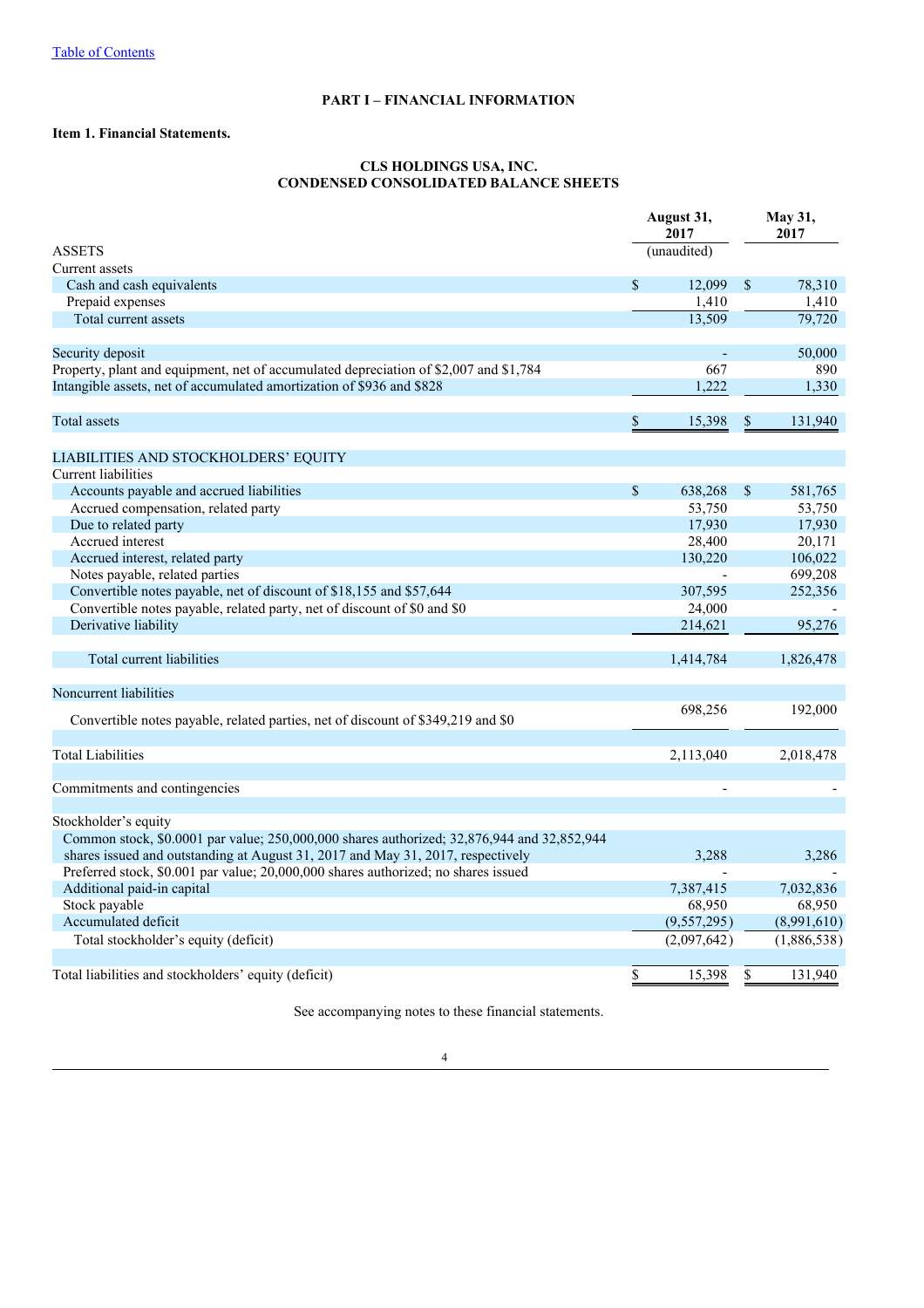# **CLS HOLDINGS USA, INC. CONDENSED CONSOLIDATED STATEMENTS OF OPERATIONS (Unaudited)**

|                                               | <b>For the Three</b><br><b>Months Ended</b><br>August 31,<br>2017 | For the Three<br><b>Months Ended</b><br>August 31,<br>2016 |
|-----------------------------------------------|-------------------------------------------------------------------|------------------------------------------------------------|
| Revenue                                       | \$<br>ä,                                                          | $\mathcal{S}$                                              |
| Cost of goods sold                            |                                                                   |                                                            |
| Gross margin                                  |                                                                   |                                                            |
| Selling, general and administrative expenses  | 213,203                                                           | 174,745                                                    |
| Professional fees                             | 146,001                                                           | 306,181                                                    |
| Total operating expenses                      | 359,204                                                           | 480,926                                                    |
| Operating loss                                | (359,204)                                                         | (480, 926)                                                 |
| Other (income) expense:                       |                                                                   |                                                            |
| Interest expense                              | 74,866                                                            | 258,070                                                    |
| Gain on settlement of debt                    | (3,480)                                                           |                                                            |
| Loss on modification of debt                  | 29,145                                                            |                                                            |
| Change in fair value of derivative liability  | 105,950                                                           | (123, 921)                                                 |
| Total other expense                           | 206,481                                                           | 134,149                                                    |
| Income (Loss) before income taxes             | (565, 685)                                                        | (615,075)                                                  |
| Income tax expense                            |                                                                   |                                                            |
| Net income (loss)                             | \$<br>(565, 685)                                                  | $\mathcal{S}$<br>(615,075)                                 |
| Net income (loss) per share - basic           | \$<br>(0.02)                                                      | \$<br>(0.03)                                               |
| Net income (loss) per share - diluted         | \$<br>(0.02)                                                      | <sup>\$</sup><br>(0.03)                                    |
| Weighted average shares outstanding - basic   | 32,865,727                                                        | 20,350,003                                                 |
| Weighted average shares outstanding - diluted | 32,865,727                                                        | 20,350,003                                                 |
|                                               |                                                                   |                                                            |

See accompanying notes to these financial statements.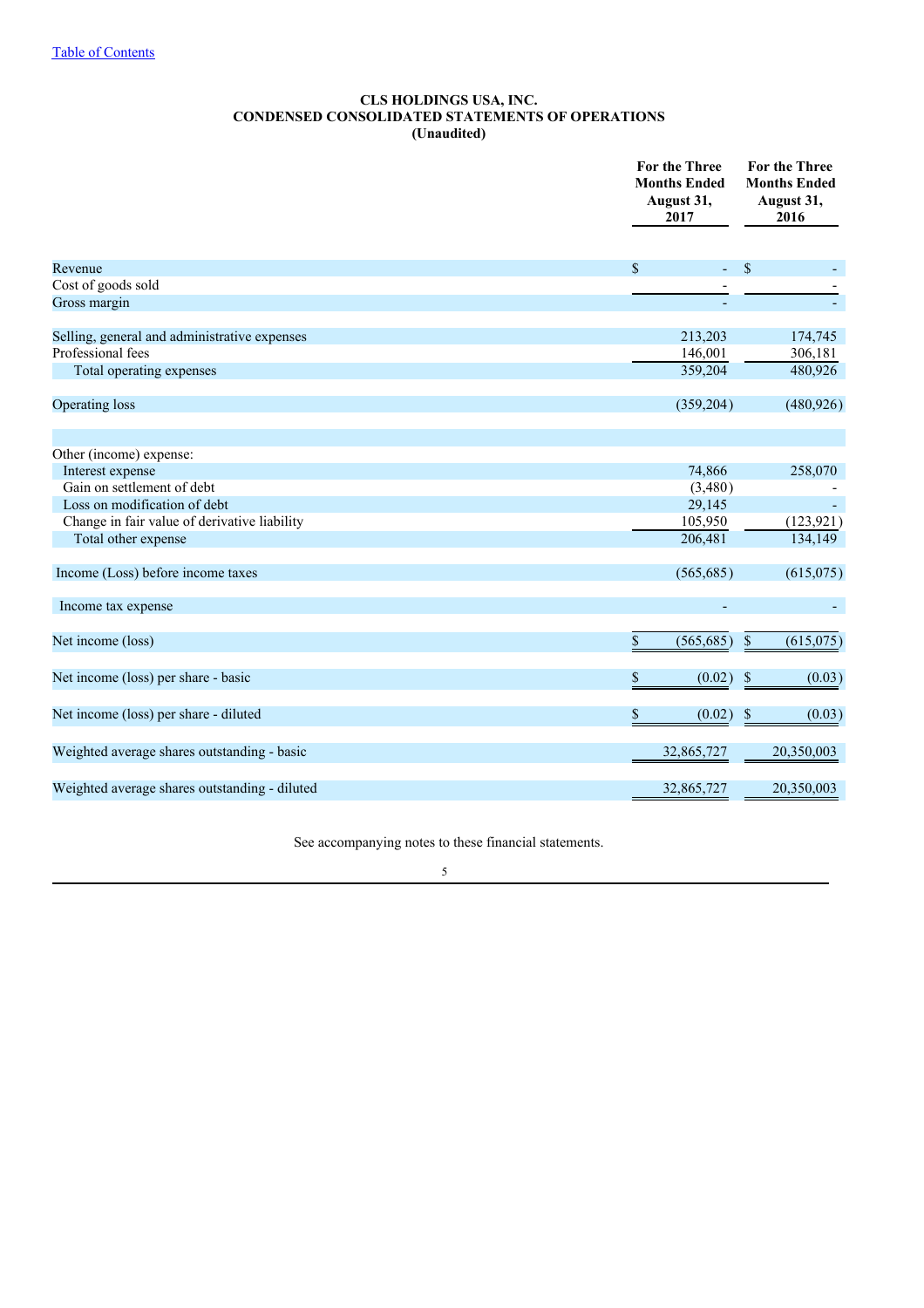# **CLS HOLDINGS USA, INC. CONDENSED CONSOLIDATED STATEMENTS OF CASH FLOWS (Unaudited)**

|                                                                                     |              | <b>For the Three</b><br><b>Months Ended</b><br>August 31,<br>2017 | <b>For the Three</b><br><b>Months Ended</b><br>August 31,<br>2016 |            |
|-------------------------------------------------------------------------------------|--------------|-------------------------------------------------------------------|-------------------------------------------------------------------|------------|
| <b>CASH FLOWS FROM OPERATING ACTIVITIES</b><br>Net income (loss)                    | $\mathbb{S}$ | $(565,685)$ \$                                                    |                                                                   | (615,075)  |
| Adjustments to reconcile net loss to net cash used in operating activities:         |              |                                                                   |                                                                   |            |
| Imputed interest                                                                    |              | 271                                                               |                                                                   | 271        |
| Change in fair value of derivative                                                  |              | 105,950                                                           |                                                                   | (123, 921) |
| Loss on modification of debt                                                        |              | 29,145                                                            |                                                                   |            |
| Gain on settlement of debt                                                          |              | (3,480)                                                           |                                                                   |            |
| Amortization of debt discounts                                                      |              | 42,060                                                            |                                                                   | 202,196    |
| Depreciation and amortization expense                                               |              | 331                                                               |                                                                   | 331        |
| Changes in assets and liabilities:                                                  |              |                                                                   |                                                                   |            |
| Other assets                                                                        |              | 50,000                                                            |                                                                   |            |
| Accounts payable and accrued expenses                                               |              | 112,068                                                           |                                                                   | 59,905     |
| Accrued compensation                                                                |              | 62,500                                                            |                                                                   | 37,500     |
| Due to related parties                                                              |              |                                                                   |                                                                   | 4,697      |
| Accrued interest, related party                                                     |              | 24,198                                                            |                                                                   | 34,191     |
| Deferred rent                                                                       |              | (49, 565)                                                         |                                                                   |            |
| Accrued interest                                                                    |              | 8,229                                                             |                                                                   | 21,412     |
| Net cash used in operating activities                                               |              | (183,978)                                                         |                                                                   | (378, 493) |
| <b>CASH FLOWS FROM INVESTING ACTIVITIES</b>                                         |              |                                                                   |                                                                   |            |
| Payment for construction in progress                                                |              |                                                                   |                                                                   | (11,513)   |
| Net cash used in investing activities                                               |              |                                                                   |                                                                   | (11, 513)  |
| <b>CASH FLOWS FROM FINANCING ACTIVITIES</b>                                         |              |                                                                   |                                                                   |            |
| Proceeds from related party convertible notes payable                               |              |                                                                   |                                                                   | 150,000    |
| Proceeds from related party notes payable                                           |              | 117,767                                                           |                                                                   | 179,000    |
| Principal payments on related party notes payable                                   |              |                                                                   |                                                                   | (24,000)   |
| Net cash provided by financing activities                                           |              | 117,767                                                           |                                                                   | 305,000    |
| Net increase in cash and cash equivalents                                           |              | (66,211)                                                          |                                                                   | (85,006)   |
| Cash and cash equivalents at beginning of period                                    |              | 78,310                                                            |                                                                   | 88,244     |
| Cash and cash equivalents at end of period                                          | \$           | 12,099                                                            | \$                                                                | 3,238      |
| SUPPLEMENTAL DISCLOSURE OF CASH FLOW INFORMATION:                                   |              |                                                                   |                                                                   |            |
| Interest paid                                                                       | P            |                                                                   | ď                                                                 |            |
| Income taxes paid                                                                   | \$           |                                                                   | \$                                                                |            |
|                                                                                     |              |                                                                   |                                                                   |            |
| <b>NON-CASH INVESTING AND FINANCING ACTIVITIES:</b>                                 |              |                                                                   |                                                                   |            |
| Convertible note issued for unpaid accrued salary                                   | \$           | 62,500                                                            | \$                                                                | 250,000    |
| Related party notes payable reclassified as related party convertible notes payable | \$           | 816,975                                                           | $\$$                                                              | 222,750    |
| Beneficial conversion feature on convertible notes payable                          | \$           | 351,790                                                           | \$                                                                |            |
| Shares issued for settlement of accounts payable                                    | \$           | 6,000                                                             | \$                                                                |            |

See accompanying notes to these financial statements.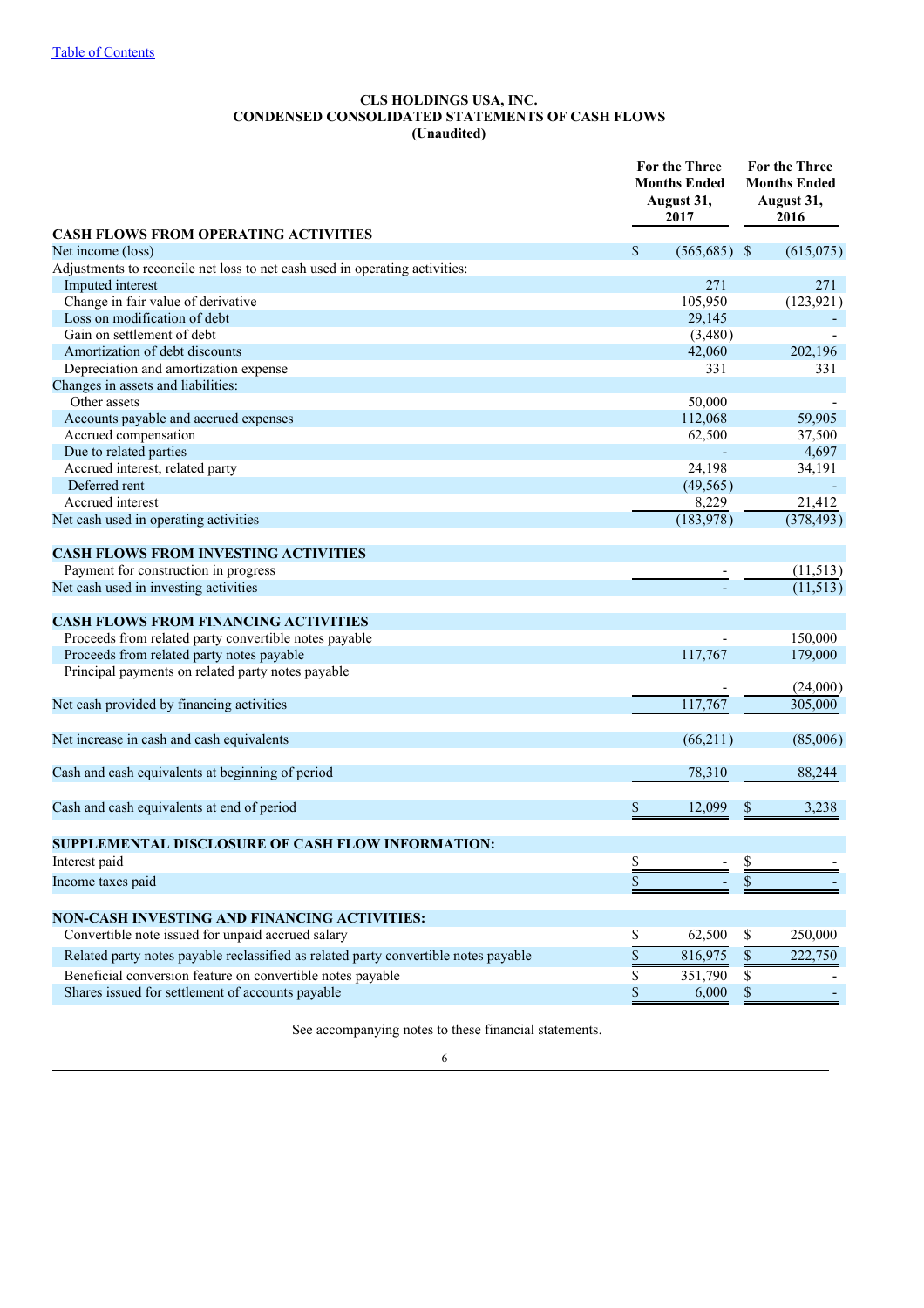## C**LS HOLDINGS USA, INC. NOTES TO THE CONDENSED CONSOLIDATED FINANCIAL STATEMENTS August 31, 2017 (Unaudited)**

#### **Note 1 – Nature of Business and Significant Accounting Policies**

#### Nature of Business

CLS Holdings USA, Inc. (the "Company") was originally incorporated as Adelt Design, Inc. ("Adelt") on March 31, 2011 to manufacture and market carpet binding art. Production and marketing of carpet binding art never commenced.

On November 12, 2014, CLS Labs, Inc. ("CLS Labs") acquired 10,000,000 shares, or 55.6%, of the outstanding shares of common stock of Adelt from its founder, Larry Adelt. On that date, Jeffrey Binder, the Chairman, President and Chief Executive Officer of CLS Labs, was appointed Chairman, President and Chief Executive Officer of the Company. On November 20, 2014, Adelt adopted amended and restated articles of incorporation, thereby changing its name to CLS Holdings USA, Inc. Effective December 10, 2014, the Company effected a reverse stock split of its issued and outstanding common stock at a ratio of 1-for-0.625 (the "Reverse Split"), wherein 0.625 shares of the Company's common stock were issued in exchange for each share of common stock issued and outstanding. As a result, 6,250,000 shares of the Company's common stock were issued to CLS Labs in exchange for the 10,000,000 shares that it owned by virtue of the above-referenced purchase from Larry Adelt.

On April 29, 2015, the Company, CLS Labs and CLS Merger Inc., a Nevada corporation and wholly owned subsidiary of CLS Holdings("Merger Sub"), entered into an Agreement and Plan of Merger (the "Merger Agreement") and completed a merger, whereby CLS Merger Inc. merged with and into CLS Labs, with CLS Labs remaining as the surviving entity (the "Merger"). Upon the consummation of the Merger, the shares of the common stock of CLS Holdings owned by CLS Labs were extinguished and the former stockholders of CLS Labs were issued an aggregate of 15,000,000 (post Reverse Split) shares of common stock in CLS Holdings in exchange for their shares of common stock in CLS Labs. As a result of the Merger, the Company acquired the business of CLS Labs and abandoned its previous business.

The Company has a patent pending proprietary method of extracting cannabinoids from cannabis plants and converting the resulting cannabinoid extracts into concentrates such as oils, waxes, edibles and shatter. These concentrates may be ingested in a number of ways, including through vaporization via electronic cigarettes ("e-cigarettes"), and used for a variety of pharmaceutical and other purposes. Internal testing of this extraction method and conversion process has revealed that it produces a cleaner, higher quality product and a significantly higher yield than the cannabinoid extraction processes currently existing in the marketplace. The Company has not commercialized its patent pending proprietary process or otherwise earned any revenues. The Company plans to generate revenues through licensing, fee-for-service and joint venture arrangements related to its patent pending proprietary method of extracting cannabinoids from cannabis plants and converting the resulting cannabinoid extracts into saleable concentrates.

The Company has adopted a fiscal year end of May 31st.

### Basis of Presentation

These financial statements and related notes are presented in accordance with accounting principles generally accepted in the United States and are expressed in US dollars.

### Principals of Consolidation

The accompanying consolidated financial statements include the accounts of CLS Holdings USA, Inc., and its wholly owned operating subsidiaries, CLS Labs, Inc. and CLS Labs Colorado, Inc. All material intercompany transactions have been eliminated upon consolidation of these entities.

### Use of Estimates

The preparation of financial statements in conformity with generally accepted accounting principles requires management to make estimates and assumptions that affect the reported amounts of assets and liabilities and disclosure of contingent assets and liabilities at the date of the financial statements and the reported amount of revenues and expenses during the reporting period. Actual results could differ from those estimates.

# Cash and Cash Equivalents

The Company considers all highly liquid investments with maturities of three months or less to be cash equivalents. The Company had cash and cash equivalents of \$12,099 and \$78,310 as of August 31, 2017 and May 31, 2017, respectively.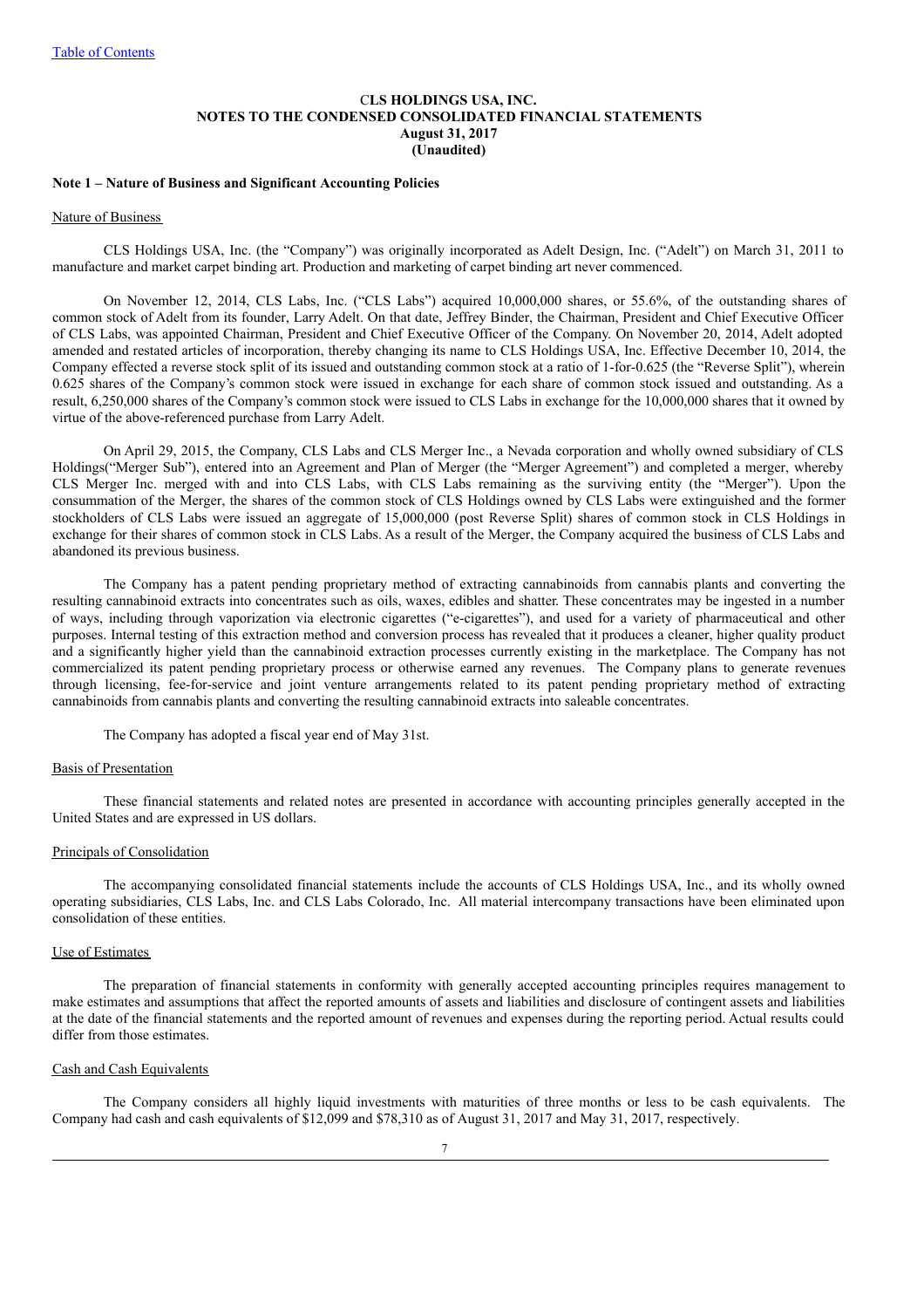### Property, Plant and Equipment

Property and equipment is recorded at the lower of cost or estimated net recoverable amount, and is depreciated using the straight-line method over the estimated useful lives. Computer equipment is being depreciated over a three-year period.

#### Concentrations of Credit Risk

The Company maintains its cash in bank deposit accounts, the balances of which at times may exceed federally insured limits. The Company continually monitors its banking relationships and consequently has not experienced any losses in such accounts.

# Advertising and Marketing Costs

Advertising and marketing costs are expensed as incurred. The Company incurred no advertising and marketing costs for the three months ended August 31, 2017 and 2016.

#### Research and Development

Research and development expenses are charged to operations as incurred. The Company incurred no research and development costs for the three months ended August 31, 2017 and 2016, respectively.

# Income Taxes

The Company accounts for income taxes using the asset and liability method, which requires the establishment of deferred tax assets and liabilities for the temporary differences between the financial reporting basis and the tax basis of the Company's assets and liabilities at enacted tax rates expected to be in effect when such amounts are realized or settled. The effect on deferred tax assets and liabilities of a change in tax rates is recognized in income in the period that includes the enactment date. A valuation allowance is provided to the extent deferred tax assets may not be recoverable after consideration of the future reversal of deferred tax liabilities, tax planning strategies, and projected future taxable income.

# Fair Value of Financial Instruments

Pursuant to Accounting Standards Codification ("ASC") No. 825 - Financial Instruments, the Company is required to estimate the fair value of all financial instruments included on its balance sheets. The carrying amount of the Company's cash and cash equivalents, note receivable, notes payable, accounts payable and accrued expenses, none of which is held for trading, approximates their estimated fair values due to the short-term maturities of those financial instruments.

A three-tier fair value hierarchy is used to prioritize the inputs in measuring fair value as follows:

Level 1 - Quoted prices in active markets for identical assets or liabilities.

Level 2 - Quoted prices for similar assets or liabilities in active markets, quoted prices for identical or similar assets or liabilities in markets that are not active, or other inputs that are observable, either directly or indirectly.

Level 3 - Significant unobservable inputs that cannot be corroborated by market data.

#### Derivative Financial Instruments

Derivatives are recorded on the condensed consolidated balance sheet at fair value. The conversion features of the convertible notes are embedded derivatives and are separately valued and accounted for on the consolidated balance sheet with changes in fair value recognized during the period of change as a separate component of other income/expense. Fair values for exchange-traded securities and derivatives are based on quoted market prices. The pricing model the Company used for determining the fair value of its derivatives is the Lattice Model. Valuations derived from this model are subject to ongoing internal and external verification and review. The model uses market-sourced inputs such as interest rates and stock price volatilities. Selection of these inputs involves management's judgment and may impact net income (see note 11).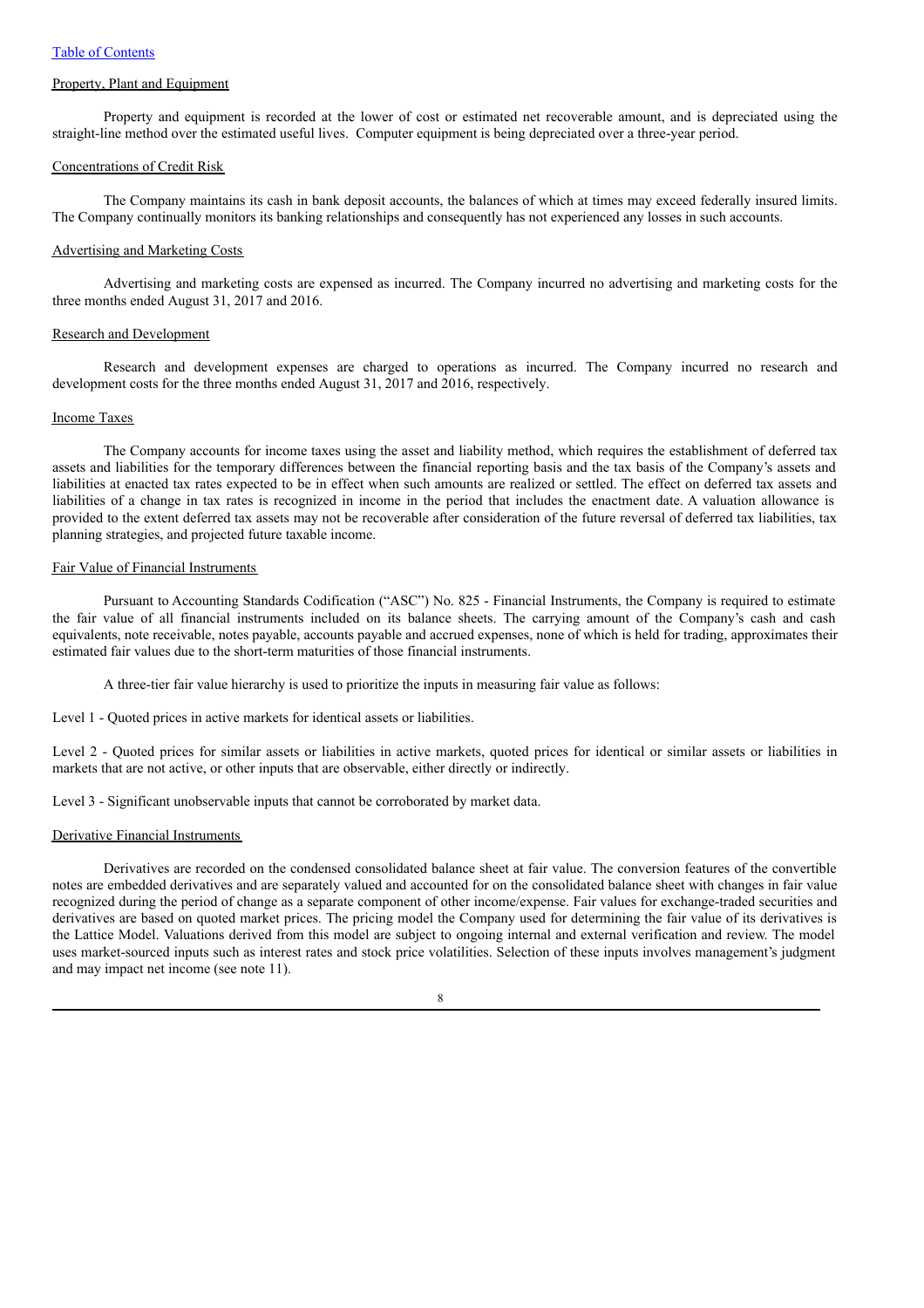### Revenue Recognition

For revenue from product sales, the Company recognizes revenue using four basic criteria that must be met before revenue can be recognized: (1) persuasive evidence of an arrangement exists; (2) delivery has occurred; (3) the selling price is fixed and determinable; and (4) collectability is reasonably assured. Determination of criteria (3) and (4) is based on management's judgment regarding the fixed nature of the selling prices of the products delivered and the collectability of those amounts. Provisions for discounts and rebates to customers, estimated returns and allowances, and other adjustments are provided for in the same period the related sales are recorded. The Company defers any revenue for which the product has not been delivered or is subject to refund until such time that the Company and the customer jointly determine that the product has been delivered or no refund will be required.

The Company has not generated revenue to date.

#### Basic and Diluted Loss Per Share

Basic net earnings per share is based on the weighted average number of shares outstanding during the period, while fullydiluted net earnings per share is based on the weighted average number of shares of common stock and potentially dilutive securities assumed to be outstanding during the period using the treasury stock method. Potentially dilutive securities consist of options and warrants to purchase common stock, and convertible debt. Basic and diluted net loss per share is computed based on the weighted average number of shares of common stock outstanding during the period.

The Company uses the treasury stock method to calculate the impact of outstanding stock options and warrants. Stock options and warrants for which the exercise price exceeds the average market price over the period have an anti-dilutive effect on earnings per common share and, accordingly, are excluded from the calculation.

A net loss causes all outstanding stock options and warrants to be antidilutive. As a result, the basic and dilutive losses per common share are the same for the three months ended August 31, 2017 and 2016.

#### Commitments and Contingencies

Certain conditions may exist as of the date the financial statements are issued, which may result in a loss to the Company but which will only be resolved when one or more future events occur or fail to occur. The Company's management assesses such contingent liabilities, and such assessment inherently involves an exercise of judgment. In assessing loss contingencies related to legal proceedings that are pending against the Company or unasserted claims that may result in such proceedings, the Company's legal counsel evaluates the perceived merits of any legal proceedings or unasserted claims brought to such legal counsel's attention as well as the perceived merits of the amount of relief sought or expected to be sought therein.

If the assessment of a contingency indicates that it is probable that a material loss has been incurred and the amount of the liability can be estimated, then the estimated liability would be accrued in the Company's financial statements. If the assessment indicates that a potentially material loss contingency is not probable, but is reasonably possible, or is probable but cannot be estimated, then the nature of the contingent liability, together with an estimate of the range of possible loss if determinable and material, would be disclosed.

Loss contingencies considered remote are generally not disclosed unless they involve guarantees, in which case the nature of the guarantee would be disclosed.

#### Recent Accounting Pronouncements

Accounting standards promulgated by the Financial Accounting Standards Board ("FASB") are subject to change. Changes in such standards may have an impact on the Company's future financial statements. The following are a summary of recent accounting developments.

In August 2016, the Financial Accounting Standards Board (the "FASB") issued ASU 2016-15, *Statement of Cash Flows (Topic 230)*. The update addresses eight specific cash flow issues and is intended to reduce diversity in practice in how certain cash receipts and cash payments are presented and classified in the statement of cash flows. This update will be effective for reporting periods beginning after December 15, 2017, including interim periods within the reporting period. Early adoption is permitted. The Company is currently evaluating the potential impact of the update on its financial statements.

 $\overline{Q}$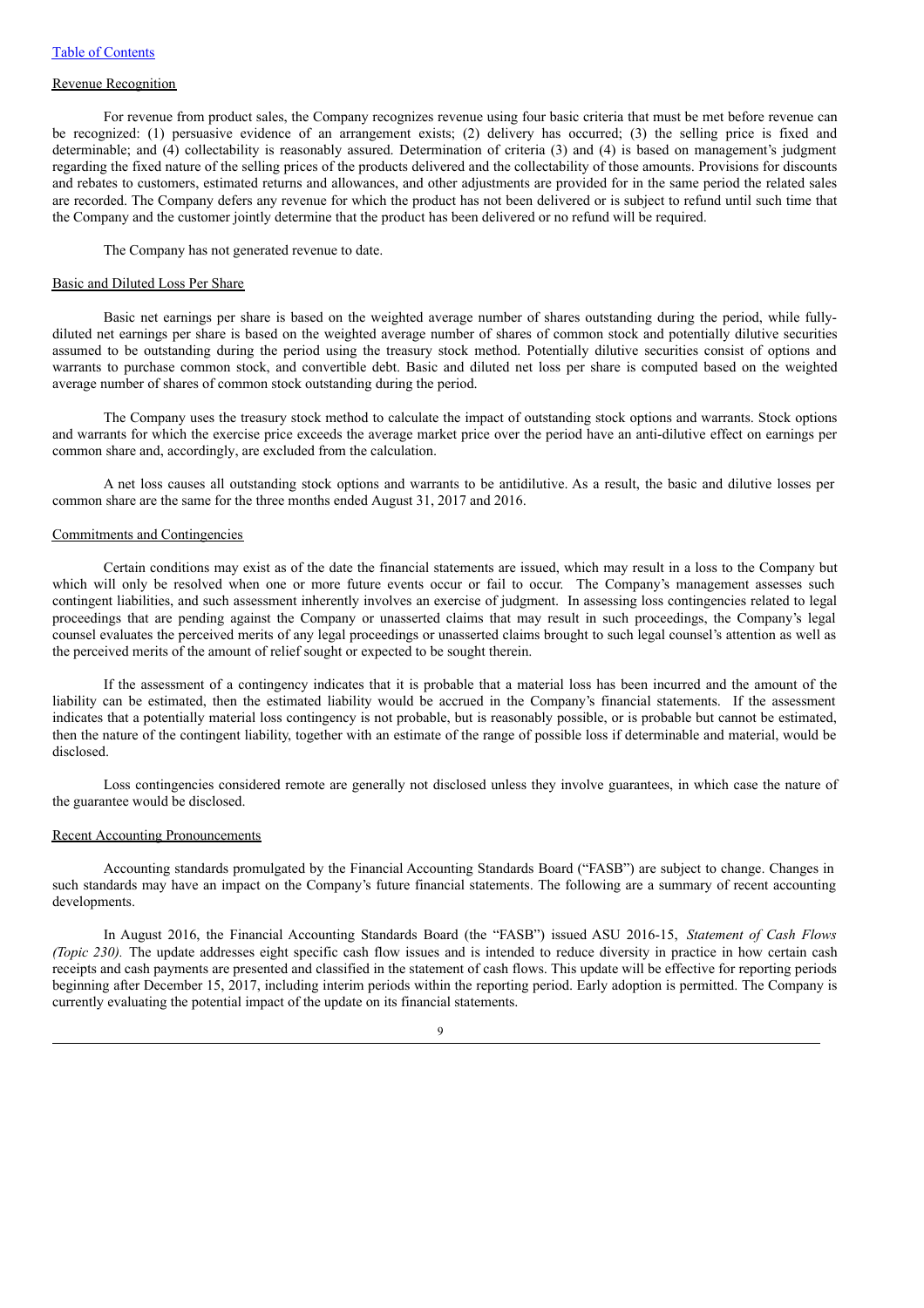In January 2017, the FASB issued ASU No. 2017-04, *Simplifying the Test for Goodwill Impairment* , which simplifies the subsequent measurement of goodwill by eliminating Step 2 from the goodwill impairment test. In computing the implied fair value of goodwill under Step 2, current U.S. GAAP requires the performance of procedures to determine the fair value at the impairment testing date of assets and liabilities (including unrecognized assets and liabilities) following the procedure that would be required in determining the fair value of assets acquired and liabilities assumed in a business combination. Instead, the amendments under this ASU require the goodwill impairment test to be performed by comparing the fair value of a reporting unit with its carrying amount. An impairment charge should be recognized for the amount by which the carrying amount exceeds the reporting unit's fair value; however, the loss recognized should not exceed the total amount of goodwill allocated to that reporting unit. The ASU becomes effective for the Company on January 1, 2020. The amendments in this ASU will be applied on a prospective basis. Early adoption is permitted for interim or annual goodwill impairment tests performed.

In May 2017, the FASB issued ASU No. 2017-09, *Stock Compensation - Scope of Modification Accounting*, which provides guidance on which changes to the terms or conditions of a share-based payment award require an entity to apply modification accounting. The ASU requires that an entity account for the effects of a modification unless the fair value (or calculated value or intrinsic value, if used), vesting conditions and classification (as equity or liability) of the modified award are all the same as for the original award immediately before the modification. The ASU becomes effective for us on January 1, 2018, and will be applied prospectively to an award modified on or after the adoption date. Early adoption is permitted, including adoption in any interim period. The Company is currently assessing the impact that this standard will have on any awards that are modified once this standard is adopted.

Management does not believe that any other recently issued, but not yet effective, accounting standards, if currently adopted, would have a material effect on the accompanying unaudited condensed consolidated financial statements.

# **Note 2 – Going Concern**

As shown in the accompanying financial statements, the Company has incurred net losses from operations resulting in an accumulated deficit of \$9,557,295 as of August 31, 2017. Further losses are anticipated in the development of the Company's business raising substantial doubt about the Company's ability to continue as a going concern. The ability to continue as a going concern is dependent upon the Company generating profitable operations in the future and/or obtaining the necessary financing to meet its obligations and repay its liabilities arising from normal business operations when they come due. Management intends to finance operating costs over the next twelve months with loans, the proceeds from the sale of securities, and/or revenues from operations. These financial statements do not include any adjustments relating to the recoverability and classification of recorded asset amounts, or amounts and classification of liabilities that might result from this uncertainty.

#### **Note 3 – Prepaid Expenses**

Prepaid expenses consisted of the following at August 31, 2017 and May 31, 2017:

|                    |    | August 31,<br>2017 | <b>May 31,</b><br>2017 |      |  |
|--------------------|----|--------------------|------------------------|------|--|
| Prepaid legal fees | ۰D | .410               |                        | .410 |  |
| Total              |    | .410               |                        | .410 |  |

### **Note 4 – Security Deposit**

The Company had a security deposit in the amount of \$0 and \$50,000 at August 31, 2017 and May 31, 2017, respectively. This amount consisted of a deposit to secure office and warehouse space. In August of 2017, the Company received a demand letter from the landlord requesting the forfeit of the \$50,000 security deposit, \$10,000 in expenses, \$15,699 in remaining rent due under the lease agreement and \$30,000 to buy out the remaining amounts due under the lease; during the three months ended August 31, 2017, the Company wrote-off the security deposit in the amount of \$50,000.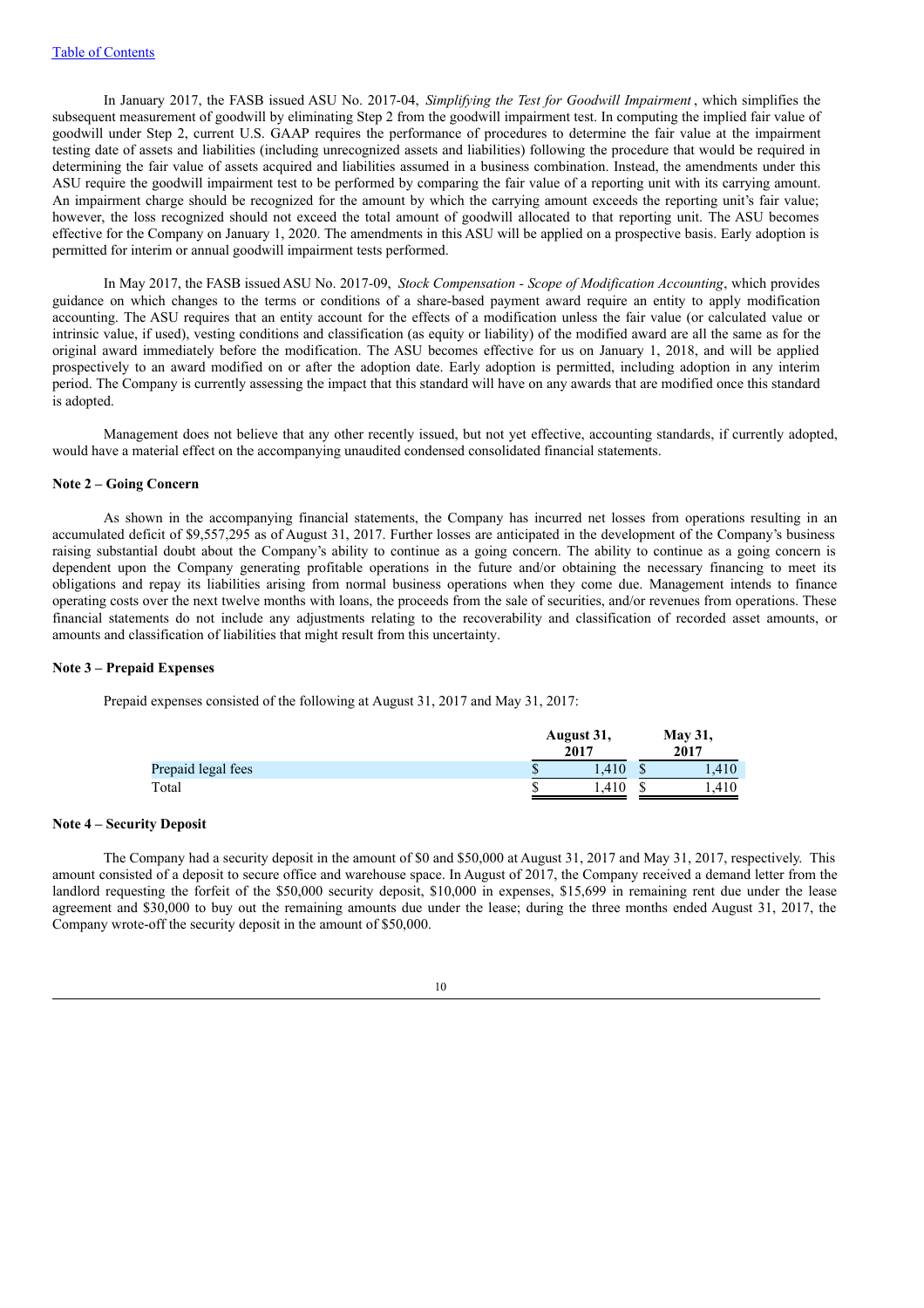# **Note 5 – Property, Plant and Equipment**

Property, plant and equipment consisted of the following at August 31, 2017 and May 31, 2017.

|                                | August 31,<br>2017 | <b>May 31,</b><br>2017 |
|--------------------------------|--------------------|------------------------|
| Computer equipment             | 2.674              | 2.674                  |
| Property and equipment, gross  | 2.674              | 2,674                  |
| Less: accumulated depreciation | (2,007)            | (1.784)                |
| Property and equipment, net    | 667                | 890                    |

Depreciation expense totaled \$223 and \$223 for the three months ended August 31, 2017 and 2016 respectively.

## **Note 6 – Intangible Assets**

Intangible assets consisted of the following at August 31, 2017 and May 31, 2017.

|                                | August 31,<br>2017 | <b>May 31,</b><br>2017 |
|--------------------------------|--------------------|------------------------|
| Domain name                    | 2.158<br>٠D        | 2,158                  |
|                                | 2,158              | 2,158                  |
| Less: accumulated amortization | (936               | (828)                  |
| Intangible assets, net         | 222                | .330                   |

Total amortization expense charged to operations for the three months ended August 31, 2017 and 2016 was \$108 and \$108, respectively. The domain name is being amortized over a period of 60 months.

#### **Note 7 – Accounts Payable and Accrued Liabilities**

Accounts payable and accrued liabilities consisted of the following at August 31, 2017 and May 31, 2017.

|                                                | August 31,<br>2017 | <b>May 31,</b><br>2017 |
|------------------------------------------------|--------------------|------------------------|
| Trade payables                                 | 549,817            | 497,213                |
| Accrued payroll and related liabilities        | 32,752             | 34,987                 |
| Deferred rent liability                        | 55,699             | 49.565                 |
| Total accounts payable and accrued liabilities | 638,268            | 581,765                |

#### **Note 8 – Related Party Transactions**

As of August 31, 2017 and May 31, 2017, the Company owed the amount of \$12,500 and \$37,500, respectively, to Jeffrey Binder, its President and Chief Executive Officer, for accrued salary. For the three months ended August 31, 2017, unpaid accrued salary in the amount of \$62,500 was transferred to a convertible promissory note due to Mr. Binder (see note 9).

As of August 31, 2017 and May 31, 2017, the Company owed the amount of \$25,000 and \$0, respectively, to Alan Bosnett, its Chief Operating Officer for accrued salary.

As of August 31, 2017 and May 31, 2017, the Company had accrued salary due to Michael Abrams, a former officer of the Company prior to his September 1, 2015 termination, in the amount of \$16,250.

As of August 31, 2017 and May 31, 2017, the Company had related party payables in the amount of \$17,930 due to officers and directors related to expenses paid on behalf of the Company. The Company imputed interest at the rate of 6% per annum on these liabilities, and recorded imputed interest expense on these liabilities in the amounts of \$271 and \$271 during the three months ended August 31, 2017 and 2016, respectively. These interest accruals were charged to additional paid-in capital.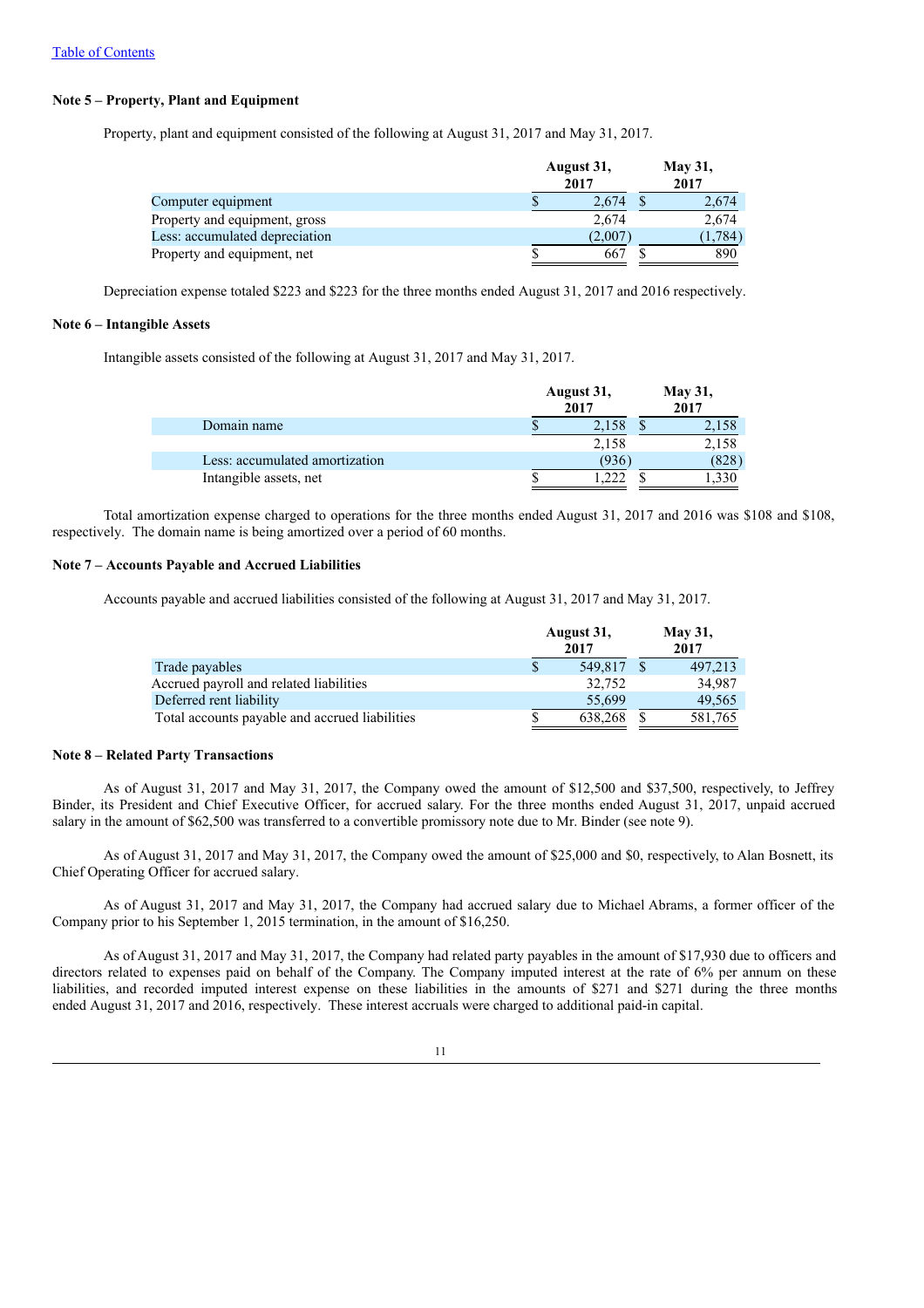#### **Related Party Notes Payable**

The Company has convertible notes payable and notes payable outstanding to Jeffrey Binder, an officer and director, and to Newcan Investment Partners, LLC, an entity that is wholly owned by Frank Koretsky, a director (see note 9).

#### **Note 9 – Notes Payable**

#### Related Party Notes Payable

On May 31, 2017, the Company entered into an Omnibus Loan Amendment Agreement (the "Omnibus Loan Amendment") with Jeffrey I. Binder, Frank Koretsky, Newcan Investment Partners LLC and CLS CO 2016, LLC (collectively, the "Insiders"). Pursuant to the Omnibus Loan Amendment, the Company agreed with the Insiders to amend certain terms of loans the Insiders made to the Company for working capital purposes, which loans were initially demand loans, and, except for recent loans made in 2017, were later memorialized as convertible loans (the "Insider Loans"), in exchange for the agreement of the Insiders to convert all Insider Loans where funds were advanced prior to January 1, 2017, which totaled \$2,537,750, plus \$166,490 of accrued interest thereon, into an aggregate of 10,816,960 shares of the Company's common stock at \$0.25 per share, and forego the issuance of warrants to purchase the Company's common stock upon conversion. This resulted in the issuance of an additional 7,609,910 shares compared to the original number of shares issuable upon conversion of the Insider Loans prior to the Omnibus Loan Agreement. The Company valued the shares at \$0.125, which was the market price of the Company's stock at the conversion date, and charged the amount of \$951,239 to loss on modification of debt during the twelve months ended May 31, 2017. The Company entered into the Omnibus Loan Amendment in order to ease the debt burden on the Company and prevent it from defaulting on the Insider Loans.

Pursuant to the Omnibus Loan Amendment, the following amendments were made to the Insider Loans: (a) the Company reduced the conversion price on the Insider Loans from between \$0.75 and \$1.07 per share of common stock to \$0.25 per share of common stock, in those cases where the conversion price was greater than \$0.25, which reduced conversion price exceeded the closing price of the common stock during the three months prior to the Omnibus Loan Amendment; (b) the Company deleted the requirement to issue warrants to purchase the Company's common stock upon conversion of the Insider Loans; (c) the Company amended one Insider Loan to permit conversion of only the portion of the Insider Loan related to services that were provided to it prior to January 1, 2017; and (d) the Company amended the terms of the Insider Loans where funds were advanced on or after January 1, 2017, which Insider Loans were not converted into the Company's common stock, to provide for, where not already the case, a 10% interest rate per annum, a \$0.25 conversion price per share of common stock, and the deletion of the requirement that the Company issue warrants to purchase its common stock upon conversion of such Insider Loans.

The following tables summarize the Company's loan balances at August 31, 2017 and May 31, 2017:

|                                                                                                                                                                                                                                                                                                                                                                                                                                                                                                                                                                                                                                                                                                                                                                                                                                                                                                                                                                                                                                                                                                                                                                                             | August 31,<br>2017 | May 31,<br>2017 |
|---------------------------------------------------------------------------------------------------------------------------------------------------------------------------------------------------------------------------------------------------------------------------------------------------------------------------------------------------------------------------------------------------------------------------------------------------------------------------------------------------------------------------------------------------------------------------------------------------------------------------------------------------------------------------------------------------------------------------------------------------------------------------------------------------------------------------------------------------------------------------------------------------------------------------------------------------------------------------------------------------------------------------------------------------------------------------------------------------------------------------------------------------------------------------------------------|--------------------|-----------------|
| Notes payable to Jeffrey Binder, an officer and director of the Company, for advances to fund<br>operations (the "Binder Funding Notes"). The Binder Funding Notes bear interest at a rate of<br>6% for loans made through November 30, 2016, and at a rate of 10% for loans made after<br>November 30, 2016. The Binder Funding Notes have no maturity date and are due on demand.<br>During the twelve months ended May 31, 2016, Mr. Binder advanced a total of \$95,250 to the<br>Company under the Binder Funding Notes; during the year ended May 31, 2016, \$92,500 of this<br>amount was transferred out of the Binder Funding Notes and used to fund two new convertible<br>notes payable to Mr. Binder (See Binder Convertible Notes 1 and 2 below). During the twelve<br>months ended May 31, 2016, the Company accrued interest in the amount of \$1,308 on the<br>Binder Funding Notes. In July 2016, the remaining principal balance of \$2,750 in the Binder<br>Funding Notes was transferred to a new Convertible Note payable to Mr. Binder (the "Binder<br>Convertible Note 3").                                                                                          |                    |                 |
| During the twelve months ended May 31, 2017, Mr. Binder advanced a total of \$145,850 to the<br>Company under the Binder Funding Notes. Also during the year ended May 31, 2017, Mr.<br>Binder loaned the Company an additional \$49,700; which was credited to the Binder Funding<br>Notes. Also during the year ended May 31, 2017, principal in the amount of \$59,750 and<br>accrued interest in the amount of \$813 was transferred out of the Binder Funding Notes and<br>used to fund two new convertible notes payable to Mr. Binder (See Binder Convertible Notes 3<br>and 4 below). Also during the year ended May 31, 2017, the Company made principal<br>payments in the aggregate amount of \$61,000 under the Binder Funding Notes. During the year<br>ended May 31, 2017, the Company accrued interest in the amount of \$1,910 on the Binder<br>Funding Notes. Effective May 31, 2017, pursuant to the Omnibus Loan Agreement, a<br>conversion feature was added to the Binder Funding Notes related to funds received prior to<br>January 1, 2017 whereby principal and accrued interest is convertible into common stock of the<br>Company at a rate of \$0.25 per share. |                    |                 |
| During the three months ended August 31, 2017, Mr. Binder advanced a total of \$47,767 to the<br>Company under the Binder Funding Notes. During the three months ended August 31, 2017,<br>interest in the amount of \$2,466 was accrued on the Binder Funding Notes. Also during the<br>three months ended August 31, 2017, principal in the amount of \$77,550 and accrued interest in<br>the amount of \$3,630 were transferred from the Binder Funding Notes to a new convertible note                                                                                                                                                                                                                                                                                                                                                                                                                                                                                                                                                                                                                                                                                                  |                    |                 |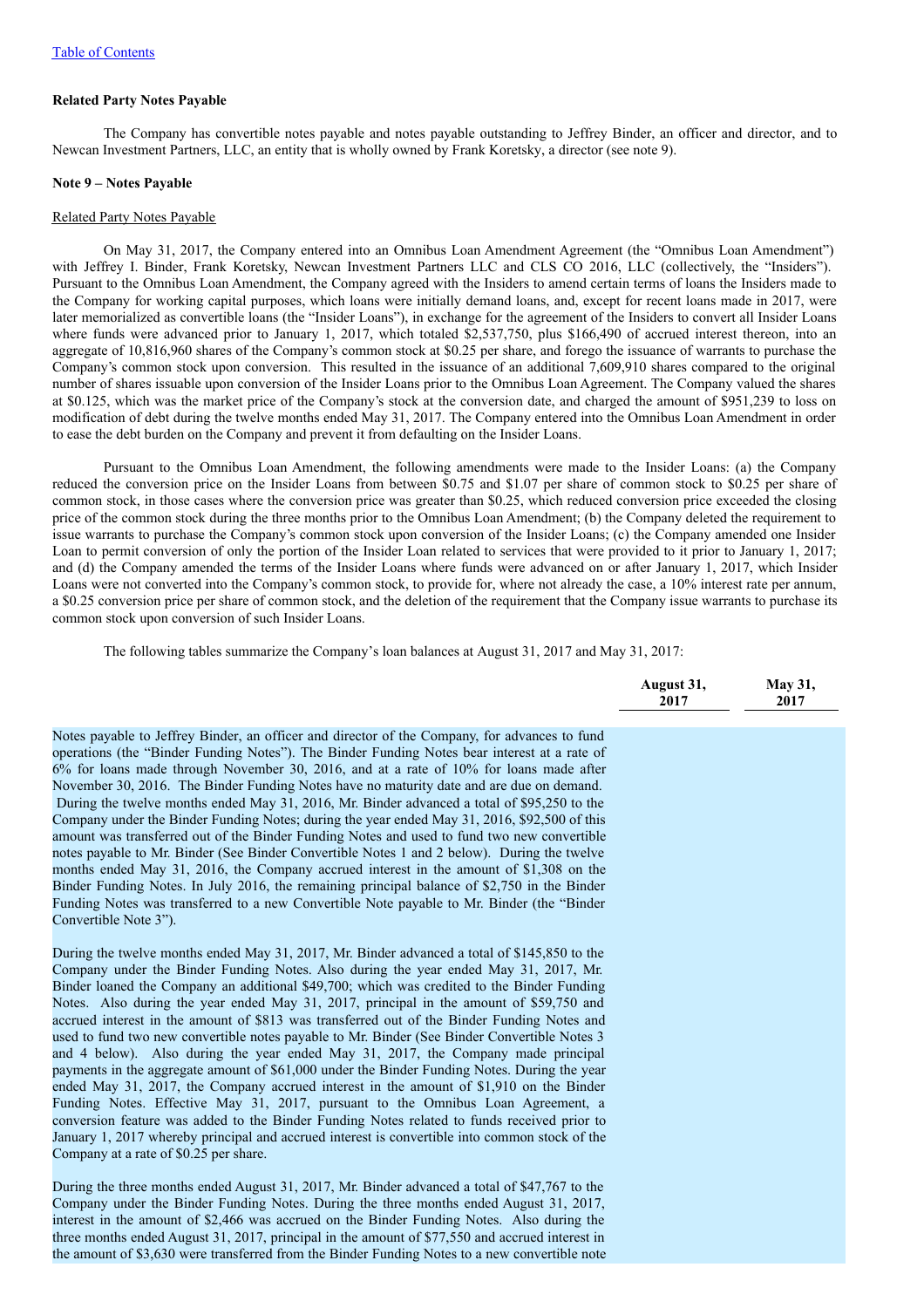|  | payable to Mr. Binder (the "Binder Convertible Note 5"), and principal in the amount of     |  |  |  |  |                |        |
|--|---------------------------------------------------------------------------------------------|--|--|--|--|----------------|--------|
|  | \$47,767 was transferred from the Binder Funding Notes to a new Convertible Note payable to |  |  |  |  |                |        |
|  | Mr. Binder (the "Binder Convertible Note 6").                                               |  |  |  |  | $ \mathcal{S}$ | 77.550 |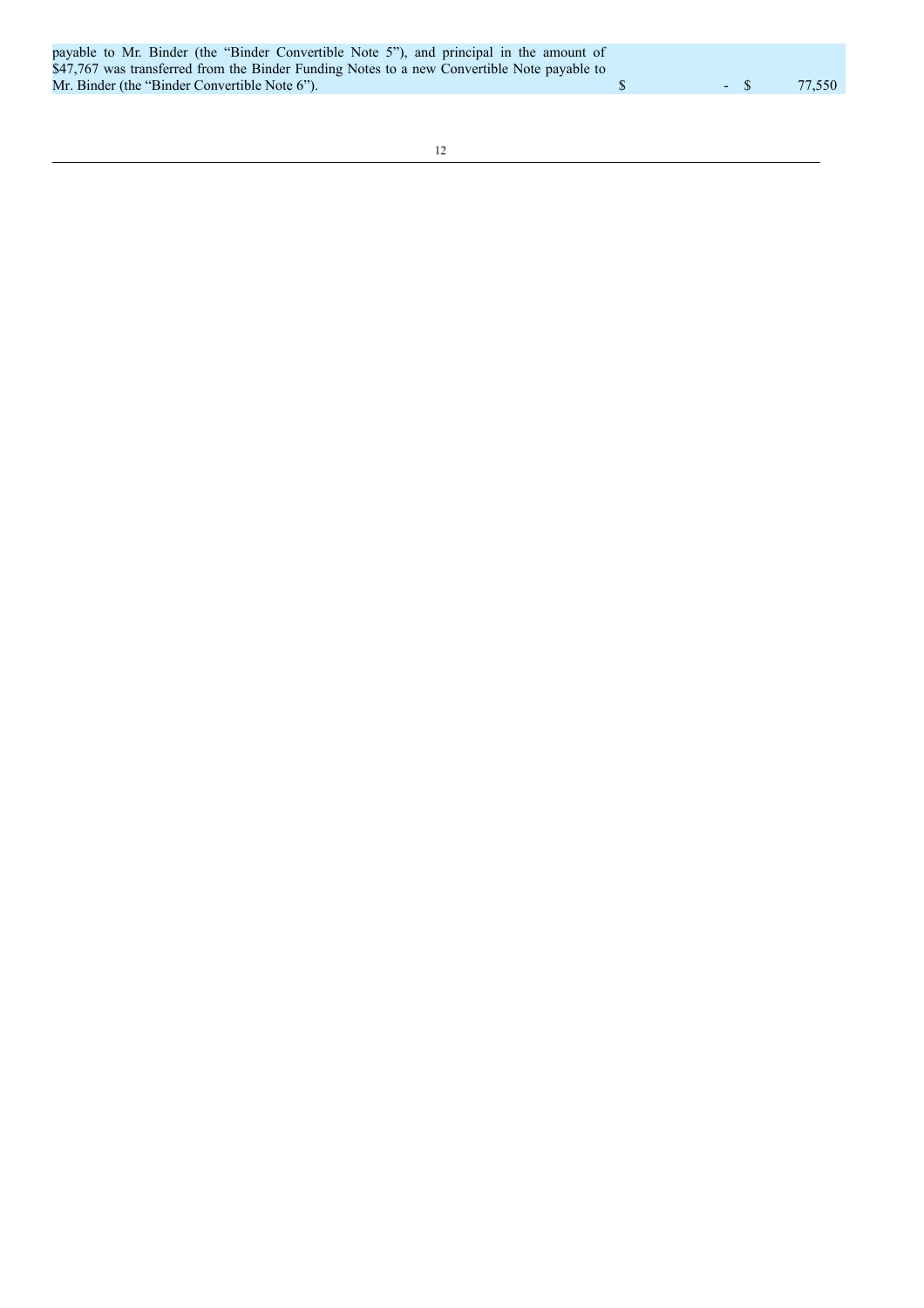|                                                                                                                                                                                                                                                                                                                                                                                                                                                                                                                                                                                                                                                                                                                                                                                                                                                                                                                                                                                                                                                                                                                                                                                                                                                                                                                                                                                                                                                                                                                                                                                                                                   | August 31,<br>2017 |        | <b>May 31,</b><br>2017 |
|-----------------------------------------------------------------------------------------------------------------------------------------------------------------------------------------------------------------------------------------------------------------------------------------------------------------------------------------------------------------------------------------------------------------------------------------------------------------------------------------------------------------------------------------------------------------------------------------------------------------------------------------------------------------------------------------------------------------------------------------------------------------------------------------------------------------------------------------------------------------------------------------------------------------------------------------------------------------------------------------------------------------------------------------------------------------------------------------------------------------------------------------------------------------------------------------------------------------------------------------------------------------------------------------------------------------------------------------------------------------------------------------------------------------------------------------------------------------------------------------------------------------------------------------------------------------------------------------------------------------------------------|--------------------|--------|------------------------|
| Note payable to Frank Koretsky, a director of the Company, for advances to fund operations<br>(the "Koretsky Funding Notes"). The Koretsky Funding Notes bear interest at a rate of 6% for<br>loans made through November 30, 2016, and at a rate of 10% for loans made after November<br>30, 2016. The Koretsky Funding Notes have no maturity date and are due on demand. During<br>the twelve months ended May 31, 2017, Mr. Koretsky advanced \$550,000 to the Company<br>under the Koretsky Funding Notes. Also during the twelve months ended May 31, 2017,<br>\$210,000 of principal and \$1,346 of accrued interest was transferred out of the Koretsky<br>Funding Notes and used to fund a new convertible notes payable to Mr. Koretsky. Also during<br>the twelve months ended May 31, 2017, principal and accrued interest in the amounts of<br>\$410,000 and \$4,046, respectively, were transferred out of the Koretsky Funding Notes and<br>contributed to the Newcan Funding Notes (see Newcan Funding Notes, below).                                                                                                                                                                                                                                                                                                                                                                                                                                                                                                                                                                                             |                    |        |                        |
| Notes payable to Newcan Investment Partners, LLC ("Newcan"), an entity owned by Frank<br>Koretsky, a director of the Company, for advances to fund operations (the "Newcan Funding<br>Notes"). The Newcan Funding Notes bear interest at a rate of 10%. The Newcan Funding Notes<br>have no maturity date and are due on demand. During the twelve months ended May 31,<br>2017, principal and interest in the amount of \$410,000 and \$4,046, respectively, were<br>transferred from the Koretsky Funding Notes into the Newcan Funding Notes. Also during the<br>year ended May 31, 2017, Newcan advanced \$791,658 to the Company under the Newcan<br>Funding Notes. Also during the year ended May 31, 2017, principal in the amount of \$460,000<br>and accrued interest in the amount of \$7,747, respectively, were transferred from the Newcan<br>Finding Notes and used to fund the Newcan Convertible Notes 2 and 3 (see below); also during<br>the year ended May 31, 2017, principal and accrued interest in the amounts of \$120,000 and<br>\$2,121, respectively, were transferred out of the Newcan Funding Notes in order to fund the<br>Newcan Convertible Note 1; see below. During the twelve months ended May 31, 2017, the<br>Company accrued interest in the amount of \$13,434 on this note. Effective May 31, 2017,<br>pursuant to the Omnibus Loan Agreement, a conversion feature was added to the Newcan<br>Funding Notes related to funds received prior to January 1, 2017 whereby principal and accrued<br>interest is convertible into common stock of the Company at a rate of \$0.25 per share. |                    |        |                        |
| During the three months ended August 31, 2017, Newcan advanced \$70,000 to the<br>Company under the Newcan Funding Notes. Also during the three months ended August 31,<br>2017, interest in the amount of \$14,964 was accrued on the Newcan Funding Notes. Also<br>during the three months ended August 31, 2017, principal in the amount of \$621,658 and<br>accrued interest in the amount of \$23,856 were transferred to a new Convertible Note payable to<br>Newcan (the "Newcan Convertible Note 4"), and principal in the amount of \$70,000 was<br>transferred to a new Convertible Note payable to Newcan (the "Newcan Convertible Note 5").                                                                                                                                                                                                                                                                                                                                                                                                                                                                                                                                                                                                                                                                                                                                                                                                                                                                                                                                                                           |                    |        |                        |
|                                                                                                                                                                                                                                                                                                                                                                                                                                                                                                                                                                                                                                                                                                                                                                                                                                                                                                                                                                                                                                                                                                                                                                                                                                                                                                                                                                                                                                                                                                                                                                                                                                   |                    |        | 621,658                |
| Total – Notes Payable, Related Parties                                                                                                                                                                                                                                                                                                                                                                                                                                                                                                                                                                                                                                                                                                                                                                                                                                                                                                                                                                                                                                                                                                                                                                                                                                                                                                                                                                                                                                                                                                                                                                                            | $\frac{1}{2}$      |        | \$<br>699,208          |
| Current portion<br>Long term portion                                                                                                                                                                                                                                                                                                                                                                                                                                                                                                                                                                                                                                                                                                                                                                                                                                                                                                                                                                                                                                                                                                                                                                                                                                                                                                                                                                                                                                                                                                                                                                                              | \$<br>\$           | $\sim$ | \$<br>699,208<br>\$    |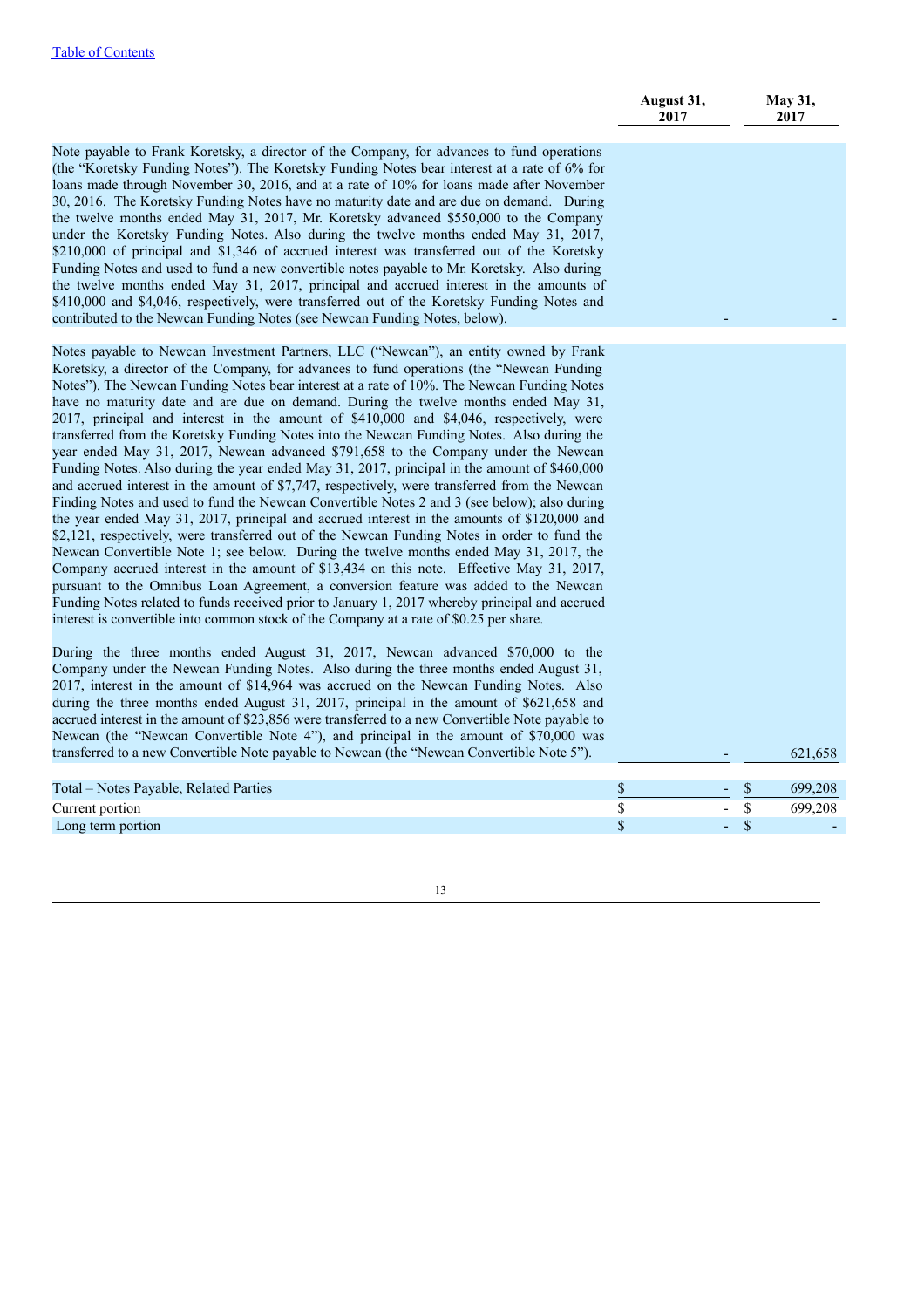|                                                                                                                                                                                                                                                                                                                                                                                                                                                                                                                                                                                                                                                                                                                                                                                                                                                                                                                                                                                                                                                                                                                                                                                                                                                                                                                                                                                                                                                                                                | August 31,<br>2017 |               | <b>May 31,</b><br>2017 |
|------------------------------------------------------------------------------------------------------------------------------------------------------------------------------------------------------------------------------------------------------------------------------------------------------------------------------------------------------------------------------------------------------------------------------------------------------------------------------------------------------------------------------------------------------------------------------------------------------------------------------------------------------------------------------------------------------------------------------------------------------------------------------------------------------------------------------------------------------------------------------------------------------------------------------------------------------------------------------------------------------------------------------------------------------------------------------------------------------------------------------------------------------------------------------------------------------------------------------------------------------------------------------------------------------------------------------------------------------------------------------------------------------------------------------------------------------------------------------------------------|--------------------|---------------|------------------------|
| Unsecured convertible note issued to Jeffrey Binder, an officer and director of the Company, dated<br>March 31, 2017 (the "Binder Convertible Note 4"). The Binder Convertible Note 4 was funded<br>with the conversion of \$112,500 of unpaid accrued salary due to Mr. Binder and \$47,000 of<br>advances Mr. Binder made to the Company under the Binder Funding Notes. This note bears<br>interest at the rate of 10% per annum. No interest payments are required until April 1, 2018, at<br>which time all accrued interest becomes due and payable. Commencing on July 1, 2018, the first<br>of eight principal payments in the amount of \$19,938 will become due; subsequent principal<br>payments will become due on the first day of each October, January, April, and July until paid in<br>full. This note and accrued interest under the note may be converted, in whole or in part, into one<br>"Unit" for each \$0.25 converted, with each Unit consisting of one (1) share of common stock and a<br>five-year warrant to purchase (1) share of common stock at a price of \$0.25 per share.                                                                                                                                                                                                                                                                                                                                                                                   |                    |               |                        |
| Pursuant to the Omnibus Loan Agreement, on May 31, 2017, the requirement to issue warrants<br>upon conversion was deleted, and principal in the amount of \$87,500 was converted into a total of<br>350,000 shares of common stock. The remaining principal balance of \$72,000 will be due in eight<br>quarterly payments in the amount of \$9,000 commencing July 1, 2018; subsequent principal<br>payments will become due on the first day of each October, January, April, and July until paid in<br>full. During the twelve months ended May 31, 2017, the Company accrued interest in the amount<br>of \$2,666 on the Binder Convertible Note 4.                                                                                                                                                                                                                                                                                                                                                                                                                                                                                                                                                                                                                                                                                                                                                                                                                                        |                    |               |                        |
| During the three months ended August 31, 2017, interest in the amount of \$1,815 was accrued on<br>Binder Convertible Note 4.                                                                                                                                                                                                                                                                                                                                                                                                                                                                                                                                                                                                                                                                                                                                                                                                                                                                                                                                                                                                                                                                                                                                                                                                                                                                                                                                                                  | \$<br>72,000       | $\mathcal{S}$ | 72,000                 |
| Unsecured convertible note issued to Newcan, an entity owned by Frank Koretsky, a director of<br>the Company, dated March 31, 2017 (the "Newcan Convertible Note 1"). The Newcan<br>Convertible Note 1 was funded with the conversion of \$120,000 of advances made to the<br>Company under the Newcan Funding Notes. This note bears interest at the rate of 10% per<br>annum. No interest payments are required until April 1, 2018, at which time all accrued interest<br>becomes due and payable. Commencing on July 1, 2018, the first of eight principal payments in<br>the amount of \$15,000 will become due; subsequent principal payments will become due on the<br>first day of each October, January, April, and July until paid in full. This note and accrued interest<br>under the note may be converted, in whole or in part, into one "Unit" for each \$0.25 converted,<br>with each Unit consisting of one (1) share of common stock and a five-year warrant to purchase<br>$(1)$ share of common stock at a price of \$0.25 per share. During the twelve months ended May 31,<br>2017, the Company accrued interest in the amount of \$2,005 on the Koretsky Convertible Note 4.<br>Pursuant to the Omnibus Loan Agreement, on May 31, 2017, the requirement to issue warrants<br>upon conversion was deleted.                                                                                                                                                              |                    |               |                        |
| During the three months ended August 31, 2017, interest in the amount of \$3,025 was accrued on<br>Newcan Convertible Note 1.                                                                                                                                                                                                                                                                                                                                                                                                                                                                                                                                                                                                                                                                                                                                                                                                                                                                                                                                                                                                                                                                                                                                                                                                                                                                                                                                                                  | 120,000            |               | 120,000                |
| Unsecured convertible note issued to Jeffrey Binder, an officer and director of the Company, dated<br>August 23, 2017 in the original principal amount of \$115,050 (the "Binder Convertible Note 5").<br>The Binder Convertible Note 5 was funded with the conversion of \$37,500 of unpaid accrued<br>salary due to Mr. Binder and \$77,550 of advances Mr. Binder made to the Company under the<br>Binder Funding Notes. This note bears interest at the rate of 10% per annum. No interest<br>payments are required until October 1, 2018, at which time all accrued interest becomes due and<br>payable. Commencing on January 2, 2019, the first of eight principal payments in the amount of<br>\$14,381 will become due; subsequent principal payments will become due on the first day of each<br>April, July, October, and January until paid in full. This note and accrued interest under the note<br>may be converted, in whole or in part, into one share of common stock for each \$0.25 converted.<br>The Company recognized a discount of \$46,020 on the Binder Convertible Note 5 related to the<br>value of the beneficial conversion feature at the time of issuance; \$336 of this discount was<br>amortized during the three months ended August 31, 2017. During the three months ended August<br>31, 2017, interest in the amount of \$252 was accrued on Binder Convertible Note 5 and \$3,630 of<br>accrued interest was transferred from the Binder Funding Notes. | 115,050            |               |                        |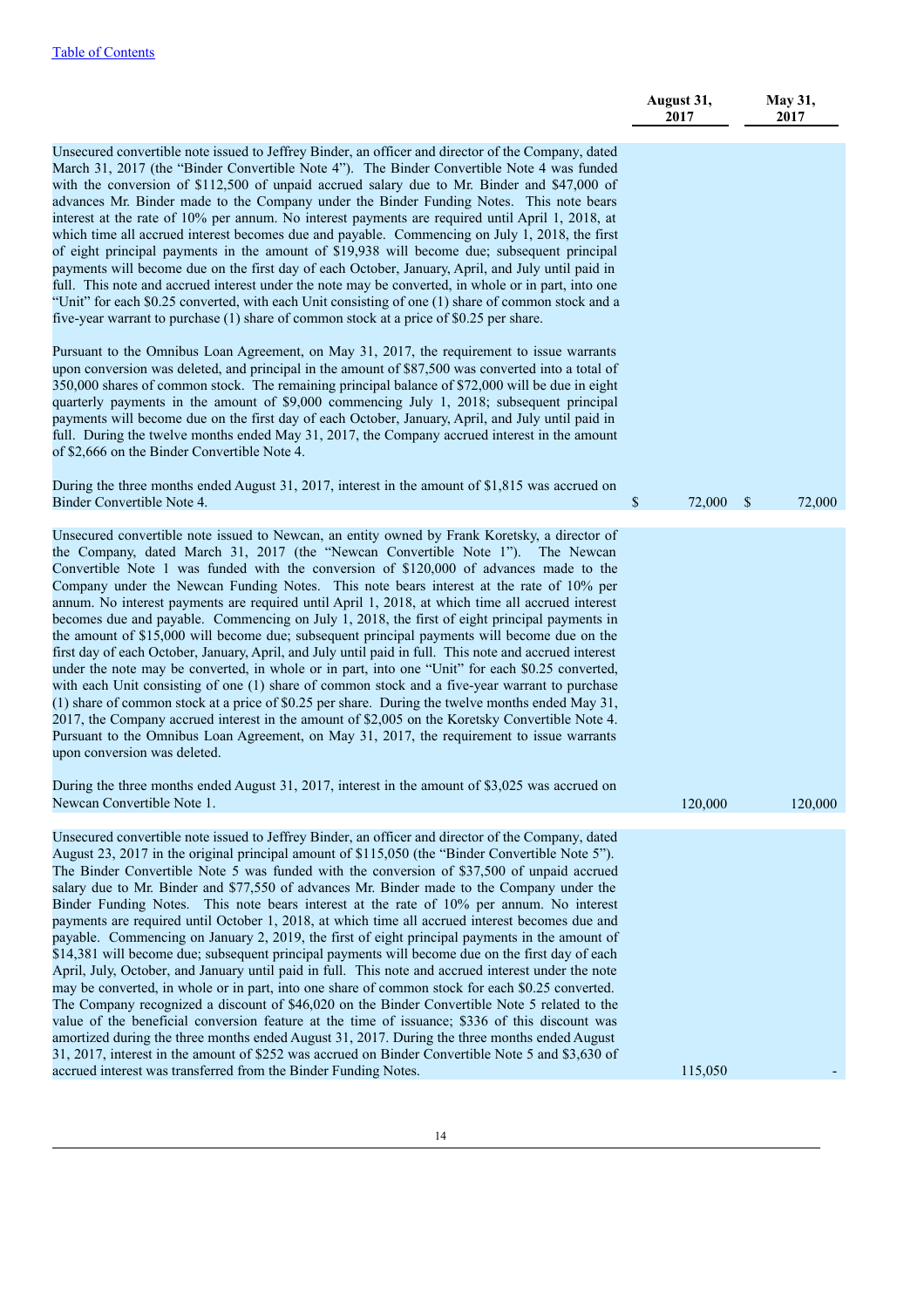|                                                                                                                                                                                                                                                                                                                                                                                                                                                                                                                                                                                                                                                                                                                                                                                                                                                                                                                                                                                                                                                                                                                                                                                                                                                                                                                                                                                                                                                         | August 31,<br>2017            |              | May 31,<br>2017 |
|---------------------------------------------------------------------------------------------------------------------------------------------------------------------------------------------------------------------------------------------------------------------------------------------------------------------------------------------------------------------------------------------------------------------------------------------------------------------------------------------------------------------------------------------------------------------------------------------------------------------------------------------------------------------------------------------------------------------------------------------------------------------------------------------------------------------------------------------------------------------------------------------------------------------------------------------------------------------------------------------------------------------------------------------------------------------------------------------------------------------------------------------------------------------------------------------------------------------------------------------------------------------------------------------------------------------------------------------------------------------------------------------------------------------------------------------------------|-------------------------------|--------------|-----------------|
| Unsecured convertible note issued to Jeffrey Binder, an officer and director of the Company, dated<br>August 23, 2017 in the original principal amount of \$72,767 (the "Binder Convertible Note 6").<br>The Binder Convertible Note 6 was funded with the conversion of \$25,000 of unpaid accrued<br>salary due to Mr. Binder and \$47,767 of advances Mr. Binder made to the Company under the<br>Binder Funding Notes. This note bears interest at the rate of 10% per annum. No interest<br>payments are required until October 1, 2018, at which time all accrued interest becomes due and<br>payable. Commencing on January 2, 2019, the first of eight principal payments in the amount of<br>\$9,096 will become due; subsequent principal payments will become due on the first day of each<br>April, July, October, and January until paid in full. This note and accrued interest under the note<br>may be converted, in whole or in part, into one share of common stock for each \$0.25 converted.<br>The Company recognized a discount of \$29,107 on the Binder Convertible Note 6 related to the<br>value of the beneficial conversion feature at the time of issuance; \$213 of this discount was<br>amortized during the three months ended August 31, 2017. During the three months ended<br>August 31, 2017, interest in the amount of \$159 was accrued on Binder Note 6.                                                         | 72,767                        |              |                 |
| Unsecured convertible note issued to Newcan, an entity owned by Frank Koretsky, a director of<br>the Company, dated August 23, 2017 in the original principal amount of \$621,658 (the "Newcan<br>Convertible Note 4"). The Newcan Convertible Note 4 was funded with the conversion of<br>\$621,658 of advances Newcan made to the Company under the Newcan Funding Notes. This note<br>bears interest at the rate of 10% per annum. No interest payments are required until October 1,<br>2018, at which time all accrued interest becomes due and payable. Commencing on January 2,<br>2019, the first of eight principal payments in the amount of \$69,074 will become due; subsequent<br>principal payments will become due on the first day of each April, July, October, and January until<br>paid in full. This note and accrued interest under the note may be converted, in whole or in part,<br>into one share of common stock for each \$0.25 converted. The Company recognized a discount of<br>\$248,663 on the Newcan Convertible Note 4 related to the value of the beneficial conversion<br>feature at the time of issuance; \$1,817 of this discount was amortized during the three months<br>ended August 31, 2017. During the three months ended August 31, 2017, interest in the amount<br>of \$1,363 was accrued on Newcan Convertible Note 4 and \$23,856 of accrued interest was<br>transferred from the Newcan Funding Notes. | 621,658                       |              |                 |
| Unsecured convertible note issued to Newcan, an entity owned by Frank Koretsky, a director of<br>the Company, dated August 23, 2017 in the original principal amount of \$70,000 (the "Newcan<br>Convertible Note 5"). The Newcan Convertible Note 5 was funded with the conversion of<br>\$70,000 of advances Newcan made to the Company under the Newcan Funding Notes. This note<br>bears interest at the rate of 10% per annum. No interest payments are required until October 1,<br>2018, at which time all accrued interest becomes due and payable. Commencing on January 2,<br>2019, the first of eight principal payments in the amount of \$8,750 will become due; subsequent<br>principal payments will become due on the first day of each April, July, October, and January until<br>paid in full. This note and accrued interest under the note may be converted, in whole or in part,<br>into one share of common stock for each \$0.25 converted. The Company recognized a discount of<br>\$28,000 on the Newcan Convertible Note 5 related to the value of the beneficial conversion<br>feature at the time of issuance; \$205 of this discount was amortized during the three months ended<br>August 31, 2017. During the three months ended August 31, 2017, interest in the amount of \$153<br>was accrued on Newcan Convertible Note 5.                                                                                           | 70,000                        |              |                 |
| Total - Convertible Notes Payable, Related Parties<br>Less: Discount                                                                                                                                                                                                                                                                                                                                                                                                                                                                                                                                                                                                                                                                                                                                                                                                                                                                                                                                                                                                                                                                                                                                                                                                                                                                                                                                                                                    | \$<br>1,071,475<br>(349, 219) | $\mathbb{S}$ | 192,000         |
| Convertible Notes Payable, Related Parties, Net of Discounts                                                                                                                                                                                                                                                                                                                                                                                                                                                                                                                                                                                                                                                                                                                                                                                                                                                                                                                                                                                                                                                                                                                                                                                                                                                                                                                                                                                            | \$<br>722,256                 | $\mathbb{S}$ | 192,000         |
| Convertible Notes Payable, Related Parties, Net of Discounts, Current Portion<br>Convertible Notes Payable, Related Parties, Net of Discounts, Long-term Portion                                                                                                                                                                                                                                                                                                                                                                                                                                                                                                                                                                                                                                                                                                                                                                                                                                                                                                                                                                                                                                                                                                                                                                                                                                                                                        | \$<br>24,000<br>698,256       | $\mathbb{S}$ | 192,000         |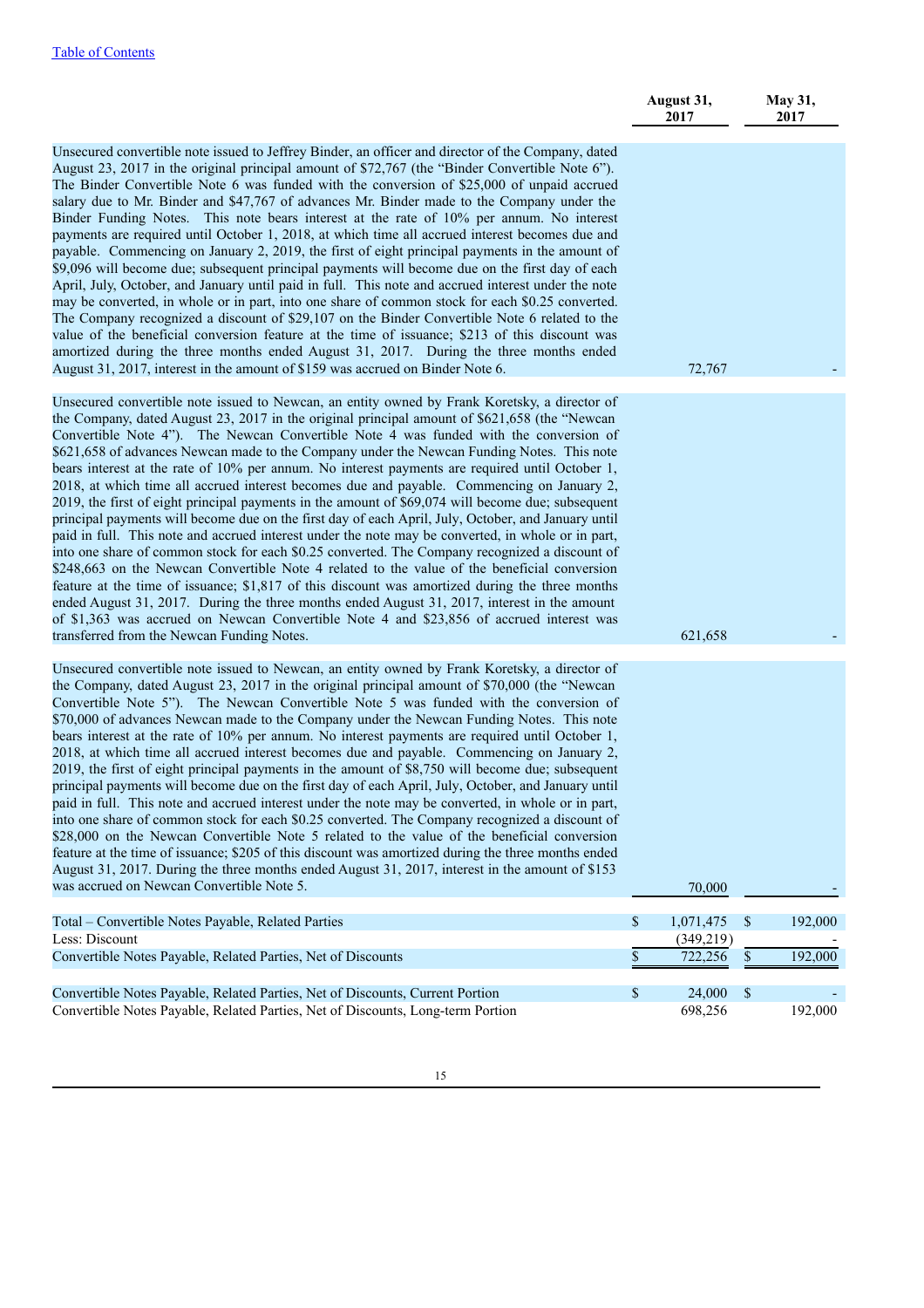|                                                                                                                                                                                                                                                                                                                                                                                                                                                                                                                                                                                                                                                                                                                                                                                                                                                                                                                                                                                                                                                                                                                                                                                                                                                                                                                                                                                                                                                                                                                                                                                                                                                                                                                                                                                                                                                                               | August 31,<br>2017      | May 31,<br>2017 |
|-------------------------------------------------------------------------------------------------------------------------------------------------------------------------------------------------------------------------------------------------------------------------------------------------------------------------------------------------------------------------------------------------------------------------------------------------------------------------------------------------------------------------------------------------------------------------------------------------------------------------------------------------------------------------------------------------------------------------------------------------------------------------------------------------------------------------------------------------------------------------------------------------------------------------------------------------------------------------------------------------------------------------------------------------------------------------------------------------------------------------------------------------------------------------------------------------------------------------------------------------------------------------------------------------------------------------------------------------------------------------------------------------------------------------------------------------------------------------------------------------------------------------------------------------------------------------------------------------------------------------------------------------------------------------------------------------------------------------------------------------------------------------------------------------------------------------------------------------------------------------------|-------------------------|-----------------|
| Convertible promissory note issued to an unaffiliated third party due April 29, 2018 (the "April<br>2015 Note"). During the twelve months ended May 31, 2015, the lender loaned the Company the<br>amount of \$200,000 pursuant to this note. The April 2015 Note bears interest at a rate of 15% per<br>annum. On the first anniversary of this note, the all then accrued interest became due. Thereafter,<br>the Company is required to make eight equal payments of principal together with accrued interest,<br>quarterly in arrears, commencing on July 1, 2016 until paid in full. The note and any accrued<br>unpaid interest is convertible into common stock of the Company. For each dollar converted, the<br>note holder shall receive two shares of common stock and one three-year warrant to purchase 1.33<br>shares of common stock at \$0.75 per share. The Company recognized a discount of \$200,000 on<br>the April 2015 Note related to the value of the beneficial conversion feature at the time of<br>issuance. During the twelve months ended May 31, 2016, \$66,667 of this discount was charged to<br>operations. During the twelve months ended May 31, 2016, the Company accrued interest in the<br>amount of \$30,082 on this note. During the year ended May 31, 2017, the Company repaid<br>principal in the amount of \$100,000 and interest in the amount of \$53,837 on this note. Also<br>during the year ended May 31, 2017, the Company charged \$100,545 of the discount to<br>operations, and accrued interest in the amount of \$22,440 on the April 2015 Note.<br>During the three months ended August 31, 2017, the Company accrued interest in the amount of<br>\$3,781 on this note.                                                                                                                                             | \$<br>100,000           | \$<br>100,000   |
|                                                                                                                                                                                                                                                                                                                                                                                                                                                                                                                                                                                                                                                                                                                                                                                                                                                                                                                                                                                                                                                                                                                                                                                                                                                                                                                                                                                                                                                                                                                                                                                                                                                                                                                                                                                                                                                                               |                         |                 |
| Convertible promissory note payable to Old Main Capital, LLC ("Old Main") dated March 18,<br>2016 and bearing interest at a rate of 8% (the "8% Note"). The 8% Note was issued for Old<br>Main's commitment to enter into an equity line transaction with the Company and prepare all of<br>the related transaction documents. Old Main may, at its option, convert all or a portion of the<br>note and accrued but unpaid interest into shares of common stock at a conversion price of \$1.07<br>per share (post Reverse-Split) (the "8% Fixed Conversion Price"). The 8% Fixed Conversion<br>Price is subject to adjustment if, at any time while this note is outstanding, the Company should<br>issue any equity security with an effective price per share that is lower than the 8% Fixed<br>Conversion Price (the "8% Base Conversion Price"), other than certain exempt issuances. In such<br>an instance, the 8% Fixed Conversion Price will be lowered to match the 8% Base Conversion<br>Price. The shares underlying the 8% Note are subject to a registration rights agreement. At the<br>earlier of September 18, 2016 or two trading days after this registration statement becomes<br>effective, the Company must begin to redeem 1/6th of the face amount of the note and any<br>accrued but unpaid interest on a monthly basis. Such amortization payment may be made, at its<br>option, in cash or, subject to certain conditions, in common stock pursuant to a conversion rate<br>equal to the lower of (a) \$1.07 (post Reverse-Split) or (b) 75% of the lowest daily volume<br>weighted average price of the common stock in the twenty consecutive trading days ending on the<br>trading day that is immediately prior to the applicable conversion date. The Company recognized<br>a discount of \$172,108 on the value of the embedded derivative. |                         |                 |
| On November 28, 2016, the 8% Note was amended converting the note from an installment note<br>to a "balloon" note, with all principal and accrued interest due on March 18, 2017. In addition, the<br>Fixed Conversion Price was changed to a variable conversion price equal to the lesser of the prior<br>Fixed Conversion Price or 75% of the lowest VWAP in the fifteen trading days ending on the<br>trading day immediately prior to the conversion date. The November 28, 2016 amendment<br>required an extinguishment analysis of the 8% Note resulting in gain on extinguishment of debt in<br>the amount of \$81,496 for the nine months ended February 28, 2017. The gain on extinguishment<br>of debt was included in additional paid-in capital at February 28, 2017. The 8% Note was<br>revalued as of the November 28, 2016 amendment and the Company recognized a discount of<br>\$169,476 on the value of the embedded derivative. At February 28, 2017 and May 31, 2016, the<br>amount of discount remaining on these notes was \$118,998 and \$163,586, respectively.                                                                                                                                                                                                                                                                                                                                                                                                                                                                                                                                                                                                                                                                                                                                                                                      |                         |                 |
| On March 27, 2017, the Company entered into a further amendment to the 8% Note, whereby the<br>Company agreed to increase the outstanding amount due under the 8% Note as of March 18,<br>2017 by 5%, or \$10,000. In exchange for doing so, Old Main agreed to extend the maturity of the<br>8% Note until July 1, 2017 and to suspend conversions under the 8% Note until July 1, 2017.<br>Also during the year ended May 31, 2017, the Company accrued interest in the amount of<br>\$17,207 on the 8% Note.<br>On July 6, 2017, the 8% Note was further amended, whereby the maturity date was extended to<br>July 15, 2017 and the outstanding balance was increased by \$15,750. On August 23, 2017, the 8%<br>Note was amended again to extend the maturity date to September 15, 2017. During the three<br>months ended August 31, 2017, the Company accrued interest in the amount of \$4,449 on the 8%                                                                                                                                                                                                                                                                                                                                                                                                                                                                                                                                                                                                                                                                                                                                                                                                                                                                                                                                                              |                         |                 |
| Note, and \$30,411 of the discount was amortized to interest expense.                                                                                                                                                                                                                                                                                                                                                                                                                                                                                                                                                                                                                                                                                                                                                                                                                                                                                                                                                                                                                                                                                                                                                                                                                                                                                                                                                                                                                                                                                                                                                                                                                                                                                                                                                                                                         | 225,750                 | 210,000         |
| Total - Convertible Notes Payable                                                                                                                                                                                                                                                                                                                                                                                                                                                                                                                                                                                                                                                                                                                                                                                                                                                                                                                                                                                                                                                                                                                                                                                                                                                                                                                                                                                                                                                                                                                                                                                                                                                                                                                                                                                                                                             | $\mathbb{S}$<br>325,750 | \$<br>310,000   |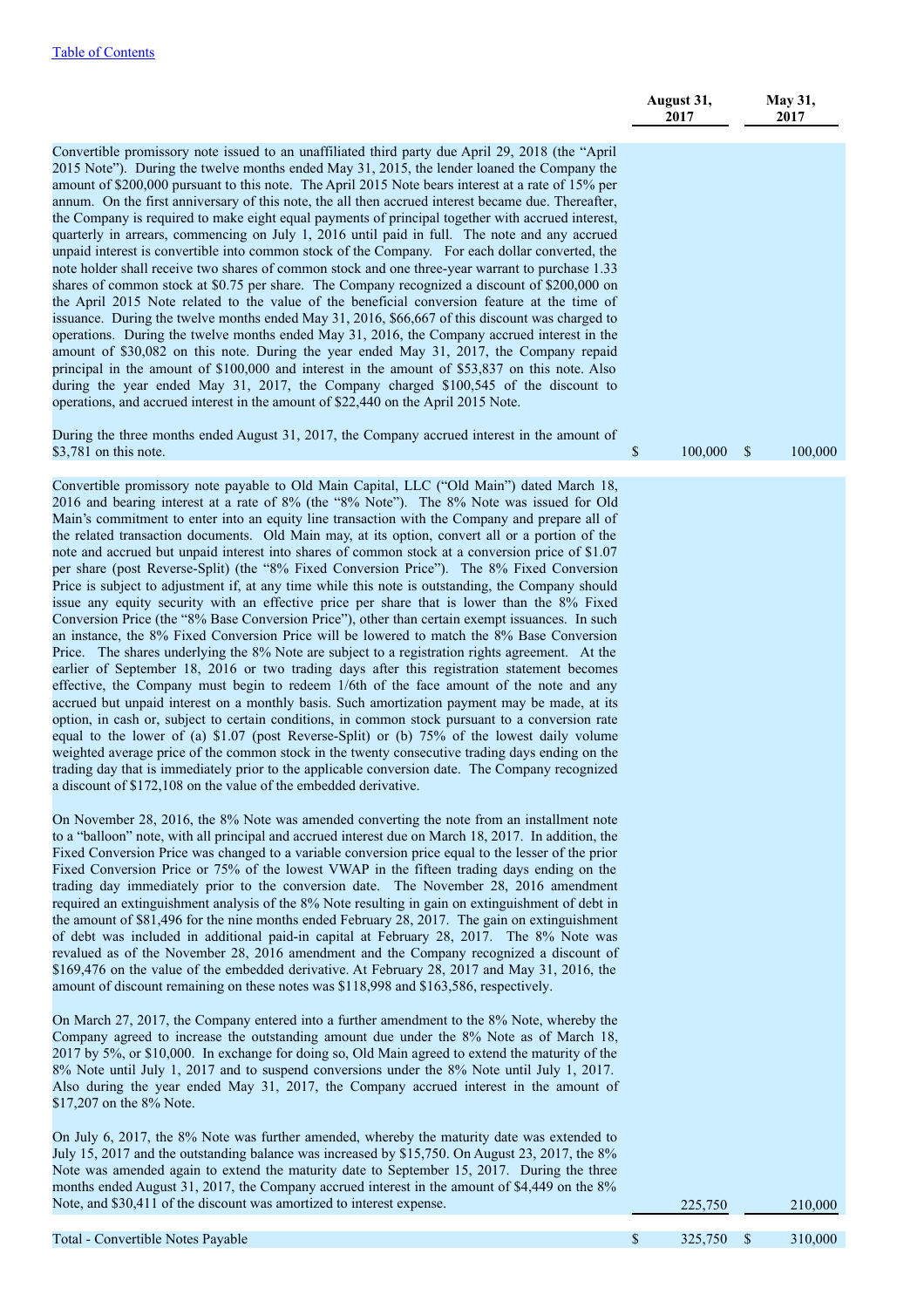| Cossy obtisded Notes Payable, Net of Discounts                                                                                                 | $308,395$ ) S                          | 152,644) |
|------------------------------------------------------------------------------------------------------------------------------------------------|----------------------------------------|----------|
| Total - Convertible Notes Payable, Net of Discounts, Current Portion<br>Total - Convertible Notes Payable, Net of Discounts, Long-term Portion | 307,595 \$<br>$\overline{\phantom{a}}$ | 252,356  |
| Discounts on notes payable amortized to interest expense:                                                                                      | 42.060                                 | 252,356  |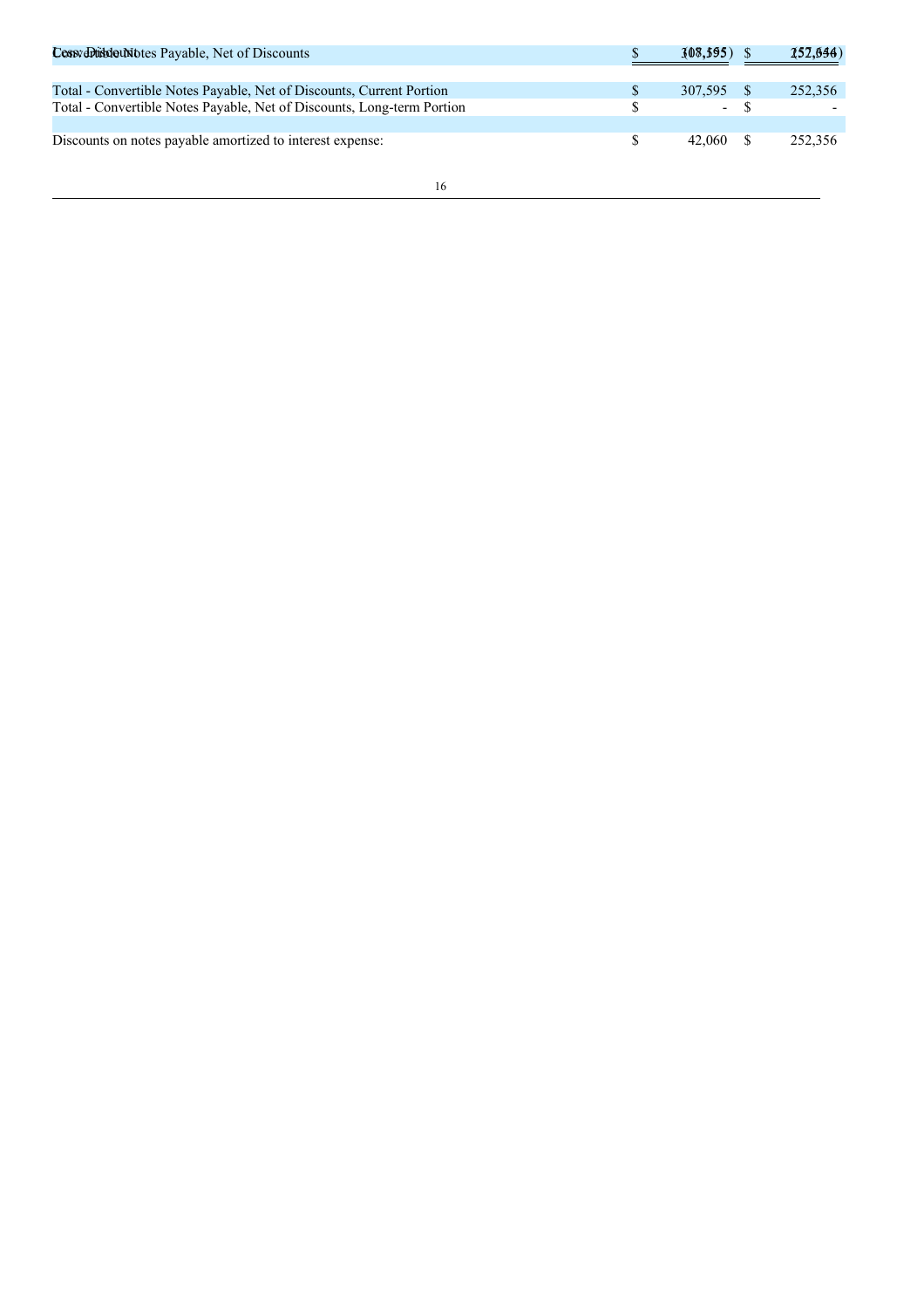### *Beneficial Conversion Features*

The 8% Note contains conversion features that create derivative liabilities. The pricing model the Company used for determining fair value of its derivatives is the Lattice Model. Valuations derived from this model are subject to ongoing internal and external verification and review. The model uses market-sourced inputs such as interest rates and stock price volatilities. Selection of these inputs involves management's judgment and may impact net income. The derivative component of the 8% Note was valued at issuance, at conversion, at restructure, and at each period end. See note 11.

Certain of the Company's other convertible notes payable contain beneficial conversion features that are not derivatives, but which require valuation in order to determine the discount to the related convertible note payable. The value of these conversion features is calculated using the intrinsic value method, whereby the amount of the discount is calculated as the difference between the conversion price and the market price of the underlying common stock at the date of issuance multiplied by the number of shares issuable.

#### **Note 10 – Stockholders' Equity**

The Company's authorized capital stock consists of 250,000,000 shares of common stock, par value \$0.0001 per share and 20,000,000 shares of preferred stock, par value \$0.001 per share. The Company had 32,876,944 and 32,852,944 shares of common stock issued and outstanding as of August 31, 2017 and May 31, 2017, respectively.

The Company recorded imputed interest of \$271 and \$271 during the three months ended August 31, 2017 and 2016 on related party payables due to a director and officer of the Company.

# **Stock Issued for Services**

On July 13, 2017, the Company issued 24,000 shares of common stock to a consultant in exchange for a \$6,000 accrued liability for services previously provided. This resulted in a gain on the settlement of accounts payable in the amount of \$3,480.

# **Note 11 – Fair Value of Financial Instruments**

In March 2016, the Company entered into convertible note agreements containing beneficial conversion features with Old Main. One of the features is a ratchet reset provision which, in general, reduces the conversion price should the Company issue equity with an effective price per share that is lower than the stated conversion price in the note agreement. The Company accounts for the fair value of the conversion feature in accordance with ASC 815- Accounting for Derivatives and Hedging and Emerging Issues Task Force ("EITF") 07-05- Determining Whether an Instrument (or Embedded Feature) Is Indexed to an Entity's Own Stock ("EITF 07-05"). The Company carries the embedded derivative on its balance sheet at fair value and accounts for any unrealized change in fair value as a component of its results of operations.

The following summarizes the Company's derivative financial liabilities that are recorded at fair value on a recurring basis at August 31, 2017 and May 31, 2017.

|                        |    | <b>August 31, 2017</b> |                  |                |        |           |     |              |
|------------------------|----|------------------------|------------------|----------------|--------|-----------|-----|--------------|
|                        |    | Level 1                |                  | Level 2        |        | Level 3   |     | <b>Total</b> |
| Liabilities            |    |                        |                  |                |        |           |     |              |
| Derivative liabilities | S  |                        | $-$ \$           |                | $-$ \$ | 214,621   | -\$ | 214,621      |
|                        |    |                        |                  |                |        |           |     |              |
|                        |    | May 31, 2017           |                  |                |        |           |     |              |
|                        |    | Level 1                |                  | <b>Level 2</b> |        | Level 3   |     | <b>Total</b> |
| Liabilities            |    |                        |                  |                |        |           |     |              |
| Derivative liabilities | \$ |                        | - \$<br>$\sim$ . |                | $-$ \$ | 95,276 \$ |     | 95,276       |
|                        |    |                        |                  |                |        |           |     |              |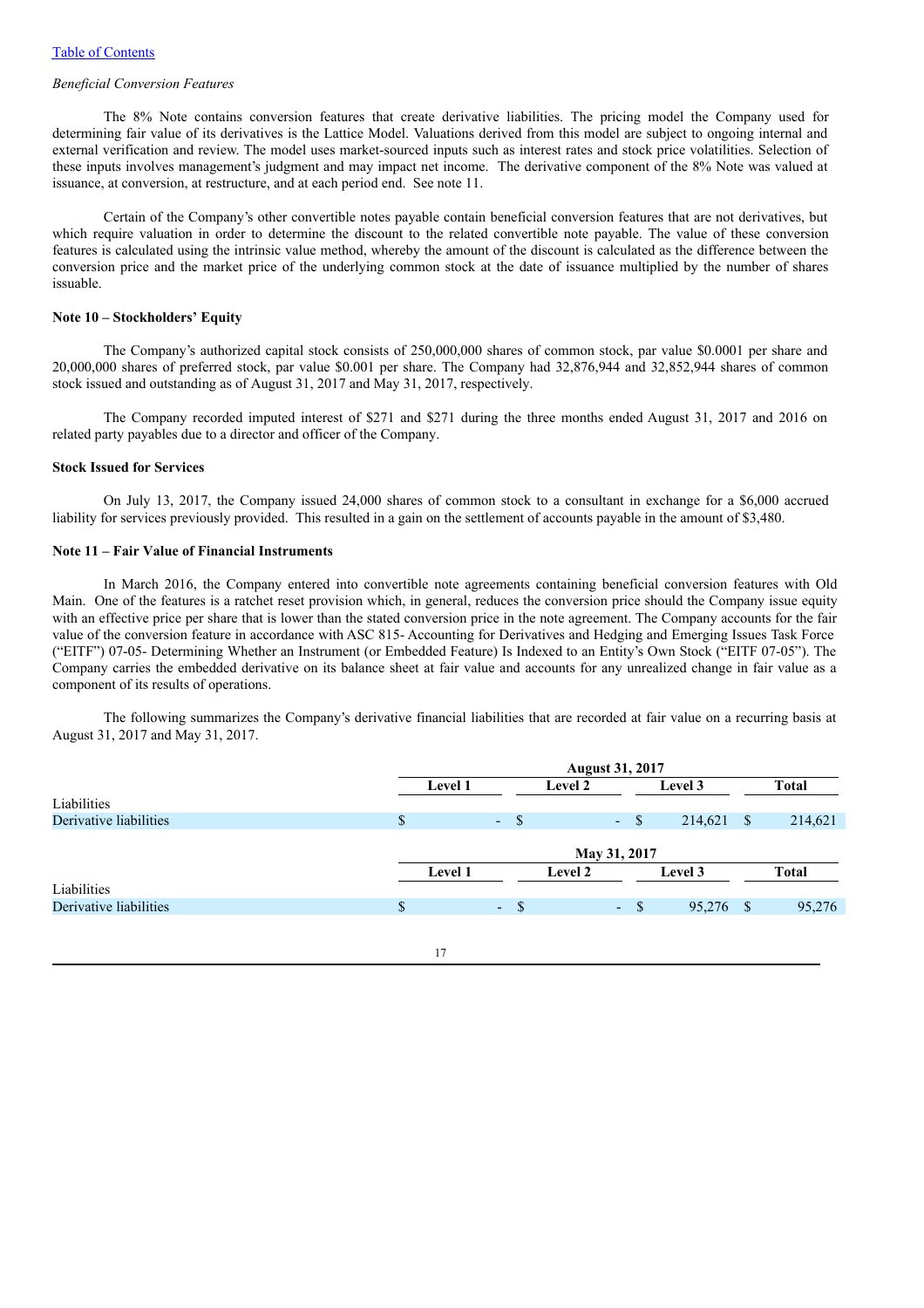The estimated fair values of the Company's derivative liabilities are as follows:

| <b>Liabilities Measured at Fair Value</b> |    | <b>Derivative</b><br>Liability |  |
|-------------------------------------------|----|--------------------------------|--|
|                                           |    |                                |  |
| Balance as of May 31, 2017                | \$ | 95,276                         |  |
|                                           |    |                                |  |
| <b>Issuances</b>                          |    | 13,395                         |  |
|                                           |    |                                |  |
| Conversions/Redemptions                   |    |                                |  |
|                                           |    |                                |  |
| Extinguishment of debt – related party    |    |                                |  |
|                                           |    |                                |  |
| <b>Revaluation loss</b>                   |    | 105,950                        |  |
|                                           |    |                                |  |
| Balance as of August 31, 2017             | ¢  | 214,621                        |  |

### **Note 12 – Commitment and Contingencies**

In connection with the Colorado Arrangement, on April 17, 2015, pursuant to an Industrial Lease Agreement (the "Lease"), CLS Labs Colorado leased 14,392 square feet of warehouse and office space (the "Leased Real Property") in a building in Denver, Colorado where certain intended activities, including growing, extraction, conversion, assembly and packaging of cannabis and other plant materials, are permitted by and in compliance with state, city and local laws, rules, ordinances and regulations. The Lease has an initial term of seventy-two (72) months and provides CLS Labs Colorado with two options to extend the term of the lease by up to an aggregate of ten (10) additional years. In August 2017, as a result of the Company's decision to suspend its proposed operations in Colorado, CLS Labs Colorado asked its landlord to be relieved from its obligations under the Lease, but the parties have not yet reached an agreement on how to proceed.

In August 2017, the Company's Colorado subsidiary received a demand letter from its Colorado landlord requesting the forfeiture of the \$50,000 security deposit, \$10,000 in expenses, \$15,699 in remaining rent due under the lease agreement and \$30,000 to buy out the remaining amounts due under the lease. These expenses, which are a liability of the Company's Colorado subsidiary, have been accrued on the Balance Sheet as of August 31, 2017.

### **Employment Agreements**

CLS Labs and Jeffrey Binder entered into a five-year employment agreement effective October 1, 2014. Under the agreement, Mr. Binder serves as CLS Labs' Chairman, President and Chief Executive Officer and is entitled to receive an annual salary of \$150,000. Under the agreement, Mr. Binder is also entitled to receive a performance bonus equal to 2% of CLS Labs' annual EBITDA, up to a maximum annual cash compensation of \$1 million (including his base salary), and annual stock options, exercisable at the fair market value of CLS Labs' common stock on the date of grant, in an amount equal to 2% of its annual EBITDA up to \$42.5 million and 4% of its annual EBITDA in excess of \$42.5 million. On April 28, 2015, CLS Labs and the Company entered into an addendum to Mr. Binder's employment agreement whereby Mr. Binder agreed that following the merger of CLS Labs and a subsidiary of the Company, in addition to his obligations to CLS Labs, he would serve the Company and its subsidiaries in such roles as the Company may request. In exchange, the Company agreed to assume the obligations of CLS Labs to grant Mr. Binder annual stock options, as referenced above. Mr. Binder continues to receive an annual salary of \$150,000 from CLS Labs for serving as its Chairman, President and Chief Executive Officer. My Binder has deferred all of the salary payable to him under his employment agreement through August 31, 2017. On July 20, 2016, March 31, 2017, and August 23, 2017, the Company issued Mr. Binder convertible notes in exchange for \$250,000, \$112,500, and \$62,500, respectively, in deferred salary, among other amounts owed to Mr. Binder by the Company. As of August 31, 2017 and May 31, 2017, the Company had accrued compensation due to Mr. Binder in the amount of \$12,500 and \$37,500.

Effective August 1, 2015, the Company and Alan Bonsett entered into a five-year employment agreement. Pursuant to the agreement, Mr. Bonsett commenced serving as the Company's Chief Operating Officer on August 15, 2015. Under the agreement, Mr. Bonsett is entitled to receive an annual salary of \$150,000. Further, he is entitled to receive a performance bonus equal to 2% of the Company's annual EBITDA, up to a maximum annual cash compensation of \$1 million (including his base salary), and annual stock options, exercisable at the fair market value of the Company's common stock on the date of grant, in an amount equal to 2% of its annual EBITDA up to \$42.5 million and 4% of its annual EBITDA in excess of \$42.5 million. Additionally, Mr. Bonsett received a onetime signing bonus of 250,000 (post Reverse-Split) shares of restricted common stock of the Company, valued at \$327,500, which became fully vested one year from the effective date of the agreement. Mr. Bonsett, as an owner of Picture Rock Holdings, LLC ("PRH"), will indirectly receive the benefits of the Colorado Arrangement discussed in Note 12. The business to be operated by PRH pursuant to the Colorado Arrangement has not yet produced revenues. Mr. Bonsett has agreed to defer his salary effective July 1, 2017; at August 31, 2017, the Company had accrued compensation due to Mr. Bonsett in the amount of \$25,000.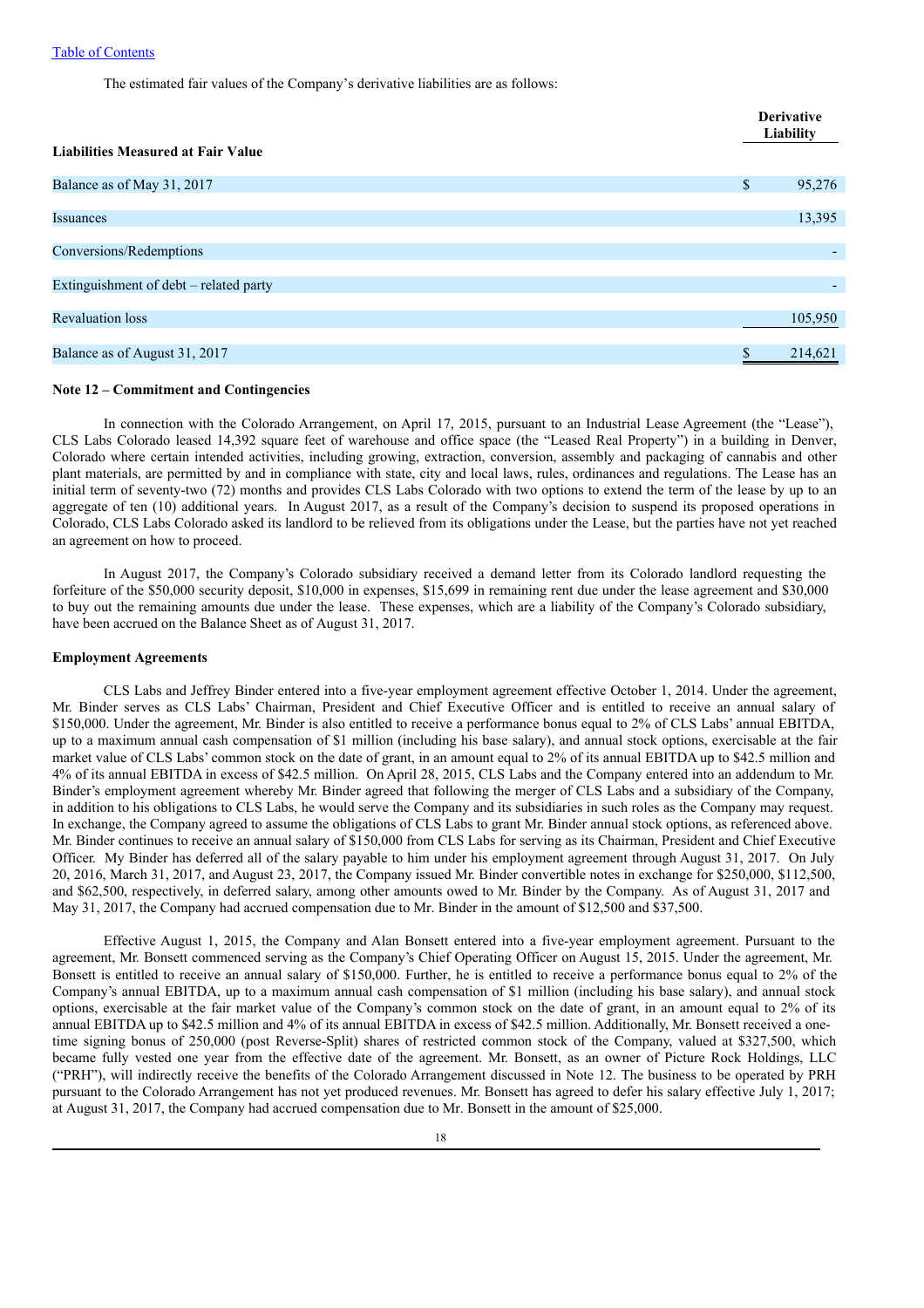At August 31, 2017 and May 31, 2017, the Company had accrued salary due to Michael Abrams, a former officer of the Company, prior to his September 1, 2015 termination, in the amount of \$16,250.

### **Note 13 – Subsequent Events**

On September 20, 2017, the Company entered into an Exchange Agreement, whereby it agreed to exchange the April 2015 Note in the original principal balance of \$200,000 for 1,500,000 shares of its common stock. The holder of the April 2015 Note had previously sold it for \$105,219, which represented the balance due by the Company, to StarForce Media, Inc., an entity that is not affiliated with the Company.

On September 25, 2017, the Company entered into an Exchange Agreement, whereby it agreed to exchange the 8% Note in the original principal balance of \$200,000 for up to 4,500,000 shares of its common stock. Old Main, the original holder of the 8% Note, had previously sold it for \$382,496. The balance due by the Company under the 8% Note at the time it was sold was approximately  $$325,000.$ 

On October 1, 2017, the Company and Mr. Alan Bonsett, the Company's Chief Operating Officer, mutually agreed to end his employment with the Company following the expiration of Mr. Bonsett's employment agreement. Mr. Bonsett may provide consulting services to the Company in the future on an as needed basis.

On October 9, 2017, Mr. Binder, an officer and director of the Company, exchanged \$39,521 in principal of Binder Funding Notes for the Binder Convertible Note 7. This amount included \$12,500 of accrued but unpaid salary due by the Company to Mr. Binder. On the same date, Newcan, an entity wholly owned by Mr. Koretsky, a director of the Company, exchanged \$30,000 in principal of Newcan Funding Notes for the Newcan Convertible Note 6. These notes bear interest at the rate of 10% per annum. No payments are required until January 2, 2019, at which time all accrued interest becomes due and payable. Commencing on April 1, 2019, the first of eight principal payments will become due; subsequent principal payments will become due on the first day of each July, October, January and April until paid in full. These notes and accrued interest under these notes may be converted, in whole or in part, into one share of common stock for each \$0.25 converted.

We evaluated subsequent events after the balance sheet date through the date the financial statements were issued. We did not identify any additional material events or transactions occurring during this subsequent event reporting period that required further recognition or disclosure in these financial statements.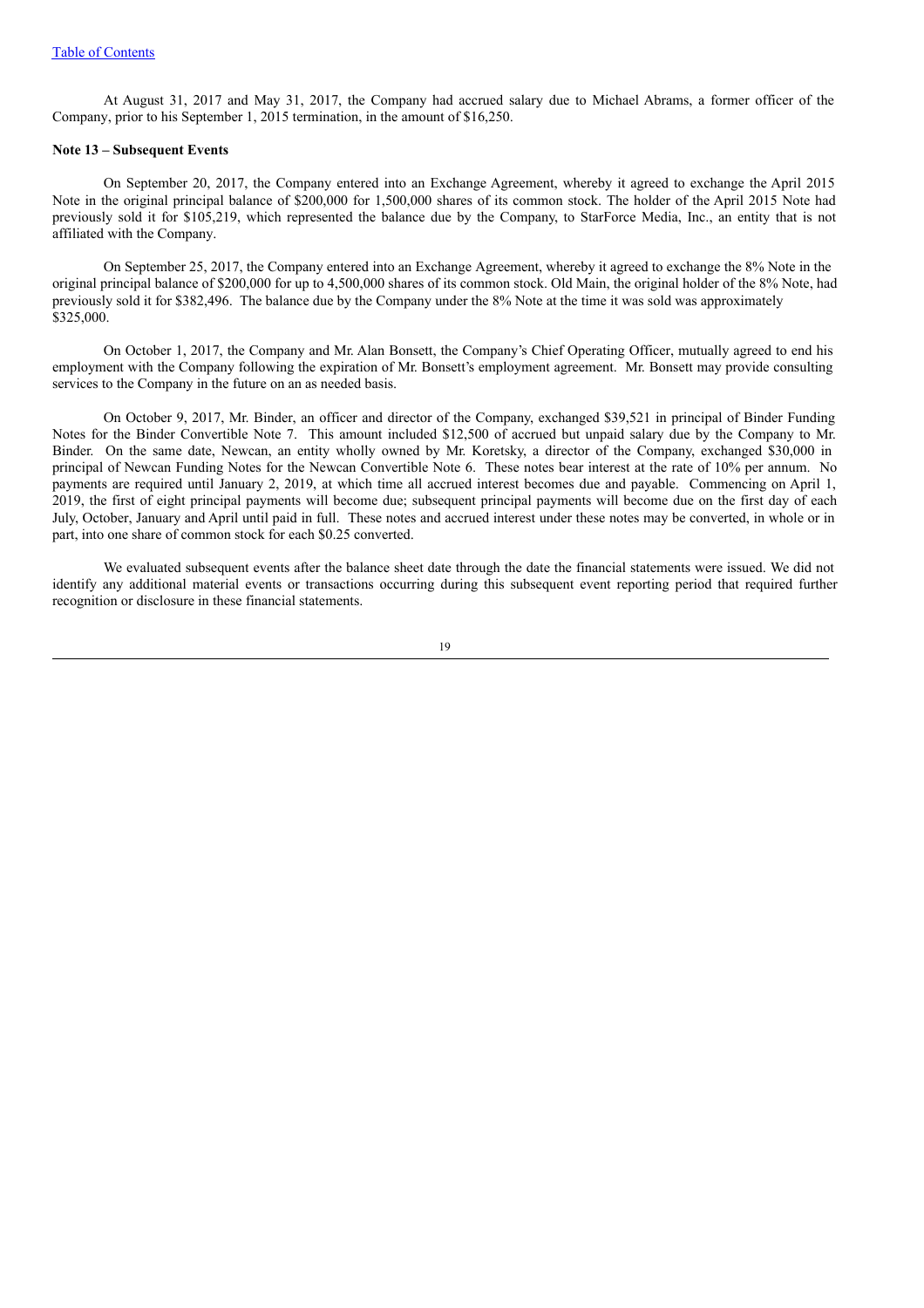# **Item 2. Management's Discussion and Analysis of Financial Condition and Results of Operations.**

# **OVERVIEW AND OUTLOOK**

We were incorporated on March 31, 2011 as Adelt Design, Inc. to manufacture and market carpet binding art. Production and marketing of carpet binding art never commenced. On November 20, 2014, we adopted amended and restated articles of incorporation, thereby changing our name to CLS Holdings USA, Inc. Effective December 10, 2014, we effected a reverse stock split of our issued and outstanding common stock at a ratio of 1-for-0.625 (the "Reverse Split"), wherein 0.625 shares of our common stock were issued in exchange for each share of common stock issued and outstanding.

On April 29, 2015, the Company, CLS Labs and the Merger Sub consummated the merger, whereby the Merger Sub merged with and into CLS Labs, with CLS Labs remaining as the surviving entity. As a result of the merger, we acquired the business of CLS Labs and abandoned our previous business. As such, only the financial statements of CLS Labs are included in this annual report.

CLS Labs was originally incorporated in the state of Nevada on May 1, 2014 under the name RJF Labs, Inc. before changing its name to CLS Labs, Inc. on October 24, 2014. It was formed to commercialize a proprietary method of extracting cannabinoids from cannabis plants and converting the resulting cannabinoid extracts into concentrates such as oils, waxes, edibles and shatter. These concentrates may be ingested in a number of ways, including through vaporization via electronic cigarettes ("e-cigarettes"), and used for a variety of pharmaceutical and other purposes. Testing in conjunction with two Colorado growers of this extraction method and conversion process has revealed that it produces a cleaner, higher quality product and a significantly higher yield than the cannabinoid extraction processes currently existing in the marketplace.

On April 17, 2015, CLS Labs took its first step toward commercializing its proprietary methods and processes by entering into the Colorado Arrangement through its wholly owned subsidiary, CLS Labs Colorado, with certain Colorado entities, including PRH. CLS Labs had not otherwise commercialized its proprietary process prior to the merger and has not earned any revenues.

We intend to generate revenue through (i) the licensing of our patent pending proprietary methods and processes to others, as in the Colorado Arrangement, (ii) the processing of cannabis for others, and (iii) the purchase of cannabis and the processing and sale of cannabis-related products. We plan to accomplish this through the creation of joint ventures, through licensing agreements, and through fee-for-service arrangements with growers and dispensaries of cannabis products. We believe that we can establish a position as one of the premier cannabinoid extraction and processing companies in the industry. Assuming we do so, we then intend to explore the creation of our own brand of concentrates for consumer use, which we would sell wholesale to cannabis dispensaries. We believe that we can create a "gold standard" national brand by standardizing the testing, compliance and labeling of our products in an industry currently comprised of small, local businesses with erratic and unreliable product quality, testing practices and labeling. We also plan to offer consulting services through a consulting subsidiary, CLS Consulting, which will generate revenue by providing consulting services to cannabis-related businesses, including growers, dispensaries and laboratories, and driving business to our processing facilities.

We had a net loss of \$565,685 for the three months ended August 31, 2017, resulting in an accumulated deficit as of August 31, 2017 of \$9,557,295. These conditions raise substantial doubt about our ability to continue as a going concern.

#### **Results of Operations for the Three Months Ended August 31, 2017 and August 31, 2016**

#### **Revenues**

The Company had no revenues during the three months periods ended August 31, 2017 and August 31, 2016.

# **General and administrative expenses**

General and administrative expenses increased \$38,458, or approximately 22%, to \$213,203 during the three months ended August 31, 2017, compared to \$174,745 for the three months ended August 31, 2016. General and administrative expenses consisted primarily of general office expenses, travel costs, rent expense, compensation costs, bank charges and payroll expenses. The increase was primarily due to costs associated with terminating a lease held by the Company's Colorado subsidiary. We expect general and administrative expenses to increase in future periods as we implement our business plan and commence operations.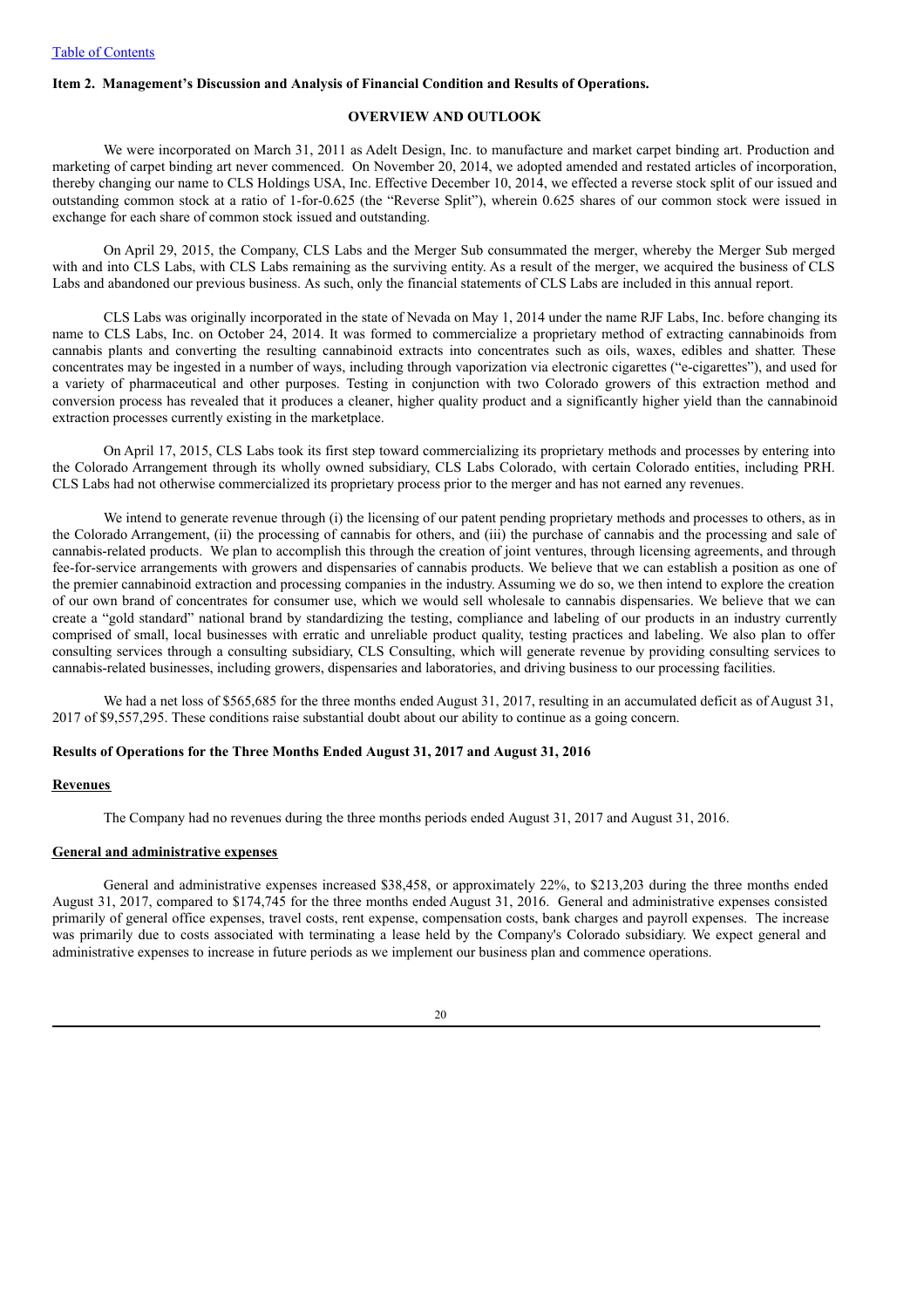#### **Professional fees**

Professional fees decreased \$160,180, or approximately 52%, to \$146,001 during the three months ended August 31, 2017 compared to \$306,181 for the three months ended August 31, 2016. This decrease was due primarily to the reduction of legal and investor relations fees for the three months ended August 31, 2017 compared to the prior period due to a decrease in SEC filings and capital raising activities during the three months ended August 31, 2017. We expect professional fees to increase in future periods as our business grows.

### **Interest expense**

Interest expense for the three months ended August 31, 2017 was \$74,866, a decrease of \$183,204, or 71%, compared to \$258,070 for the three months ended August 31, 2016. Interest expense decreased primarily due to a decrease in amortization of the discount on convertible debt, which was \$42,060 during the current period compared to \$202,196 for the prior year. During the three months ended August 31, 2016, \$163,481 of the amortization on discount on convertible debt was related to debt that was converted to equity at May 31, 2017; since this debt was no longer outstanding, there was no amortization of discount related to this debt during the three months ended August 31, 2017.

### **Change in fair value of derivative liability**

We revalued the derivative liability related to our 8% Note at August 31, 2017 at \$214,621. This revaluation resulted in a loss of \$105,950, a decrease in the amount of \$229,871 compared to a gain of \$123,921 during the three months ended August 31, 2016.

### **Gain on settlement of debt**

During the three months ended August 31, 2017, we recognized a gain on the settlement of accounts payable in the amount of \$3,480 because we repaid an account using our common stock. There was no comparable transaction during the quarter ended August 31, 2016.

# **Loss on modification of debt**

During the three months ended August 31, 2017, we recognized a loss on the modification of debt in the amount of \$29,145. This loss related to the amendment of the 8% Note. There was no comparable transaction during the quarter ended August 31, 2016.

#### **Net loss**

For the reasons above, we had a net loss for the three months ended August 31, 2017 of \$565,685, which is a decrease of \$49,390, or approximately 8%, compared to a net loss of \$615,075 during the three months ended August 31, 2016.

# **Liquidity and Capital Resources**

The following table summarizes total current assets, liabilities and working capital at August 31, 2017 compared to May 31, 2017.

|                            | August 31,<br>2017 | <b>May 31,</b><br>2017 |             |  |
|----------------------------|--------------------|------------------------|-------------|--|
| <b>Current Assets</b>      | 13.509             |                        | 79.720      |  |
| <b>Current Liabilities</b> | 1.414.784 \$       |                        | 1.826.478   |  |
| Working Capital (Deficit)  | $(1.401.275)$ \$   |                        | (1.746.758) |  |

At August 31, 2017 and May 31, 2017, we had a working capital deficit of \$1,401,275 and \$1,746,758, respectively. This working capital deficit occurred primarily because we have not yet commenced earning revenues. Due to the suspension of our plans to commence operations in Colorado, we cannot estimate when we will commence earning revenues. During the three months ended August 31, 2017, we obtained loans from our officers, directors and entities affiliated with Frank Koretsky, one of our directors, to cover operating expenses. This working capital deficit will likely increase until we begin earning revenues but should not be viewed as an indicator of our future performance once we commence earning revenues. We have operated at a loss since inception.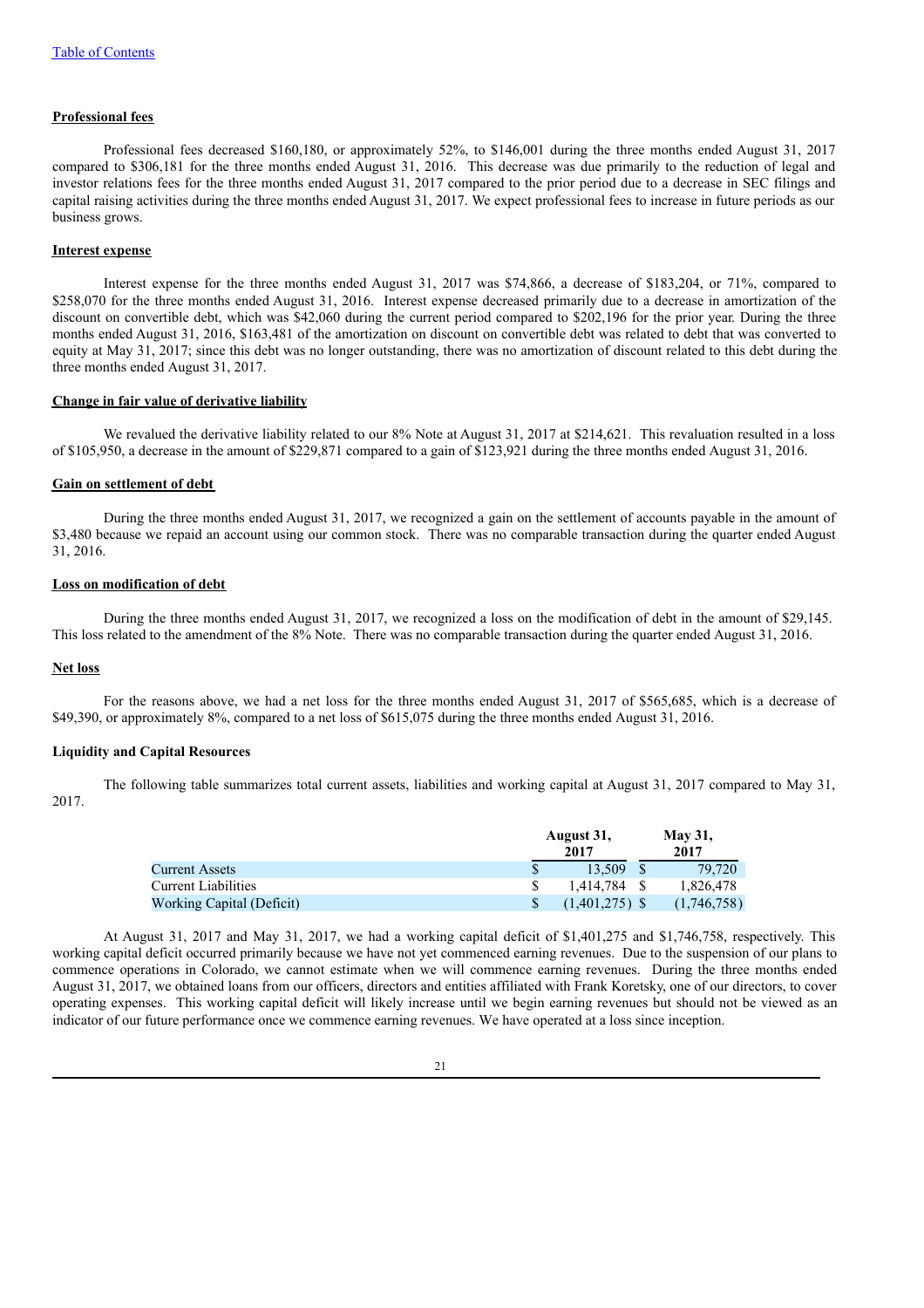Cash flows used in operating activities was \$183,978 during the three months ended August 31, 2017 compared to \$378,493 during the three months ended August 31, 2016. This decrease is primarily due to the decrease in the amount of amortization of debt discount associated with our convertible notes in the amount of \$42,060, which was partially offset by the increase in the change in fair value of the derivative liability associated with the 2016 Convertible Notes by \$105,950.

Cash flows used in investing activities was \$0 during the three months ended August 31, 2017 compared to \$11,513 during the three months ended August 31, 2016. The amounts used during the three months ended August 31, 2016 related to construction in progress at our Colorado processing facility, which has been put on hold.

Cash flows provided by financing activities provided \$117,767 during the three months ended August 31, 2017 compared to \$305,000 during the three months ended August 31, 2016. The decrease in cash flows from financing activities during the three months ended August 31, 2017, was primarily due to lower borrowings from our officers, directors and entities affiliated with one of our directors during the three months ended August 31, 2017, because of the suspension of our planned Colorado operations.

#### *Old Main Notes*

On March 18, 2016, we issued Old Main an 8% Convertible Promissory Note (the "8% Note") in the principal amount of \$200,000 for Old Main's commitment to enter into an equity line transaction with us and prepare all of the related transaction documents. The 8% Note bears interest at the rate of 8% per annum. On October 6, 2016, we amended the 8% Note, among other documents (the "First Amendment") to defer the commencement of amortization payments on the 8% Note so that they commenced at the earlier of February 3, 2017 or on the SEC Effective Date. On such date, we must begin to redeem 1/6th of the face amount of the 8% Note and any accrued but unpaid interest on a monthly basis. Such amortization payment may be made, at our option, in cash or, subject to certain conditions, in our common stock pursuant to a conversion rate equal to the lower of (a) \$1.07 (the "8% Note Fixed Conversion Price") or (b) 75% of the lowest VWAP in the twenty (20) consecutive trading days ending on the trading day that is immediately prior to the applicable conversion date. Subject to certain exclusions, if we sell or issue our common stock or certain common stock equivalents at an effective price per share that is lower than the 8% Note Fixed Conversion Price, the conversion price will be reduced to equal to such lower price.

On November 28, 2016, we entered into a Second Amendment to the 8% Note issued on March 18 (the "Second Amendment") to amend the 8% Note, among other documents, as amended by the First Amendment, in certain respects. Pursuant to the Second Amendment, among other things, the 8% Note was converted from an installment note to a "balloon" note, with all principal and interest on the 8% Note due on March 18, 2017; the Fixed Conversion Price associated with the 8% Note was changed to a variable conversion price equal to the lesser of the prior Fixed Conversion Price or 75% of the lowest VWAP in the fifteen trading days ending on the trading day immediately prior to the conversion date; our ability to repay the 8% Note with our common stock was deleted except pursuant to a voluntary conversion by Old Main; and Old Main was prohibited from selling, per trading day, an amount of our common stock in excess of the greater of \$5,000 or 25% of the average number of shares of common stock sold per day for the five trading days preceding the day of sale multiplied by the average daily VWAP during the immediately preceding 5-trading day period.

On March 27, 2017, we entered into the third amendment to the 8% Note, which, among other things, increased the outstanding amount due under the 8% Note as of March 18, 2017 by 5%. In exchange for doing so, Old Main agreed to extend the maturity of the 8% Note until July 1, 2017 and to suspend conversions under the 8% Note until July 1, 2017.

On July 6, 2017, we entered into the fourth amendment to the 8% Note (the "Fourth Amendment") to further amend the terms of the 8% Note, which is the only note that remains outstanding. Pursuant to the Fourth Amendment, the maturity date of the 8% Note was extended to July 15, 2017 and the outstanding balance of the 8% Note as of June 30, 2017 was increased by multiplying it by 1.075. The Fourth Amendment was effective on June 30, 2017.

On August 23, 2017, we entered into the fifth amendment to the 8% Note (the "Fifth Amendment") to further amend the terms of the 8% Note. Pursuant to the Fifth Amendment, the maturity date of the 8% Note was extended to September 15, 2017 and the outstanding balance remained unchanged. The Fifth Amendment was effective on July 15, 2017.

Subsequent to August 31, 2017, we entered into an agreement to exchange the balance due under the 8% Note of approximately \$325,000 for up to 4,500,000 shares of common stock. See note 13.

On April 18, 2016, we also entered into an equity line agreement with Old Main whereby we may issue and sell to Old Main, at our option from time to time, up to \$4,000,000 of our common stock at a purchase price equal to 80% of the lowest VWAP of the common stock during a five day "Valuation Period."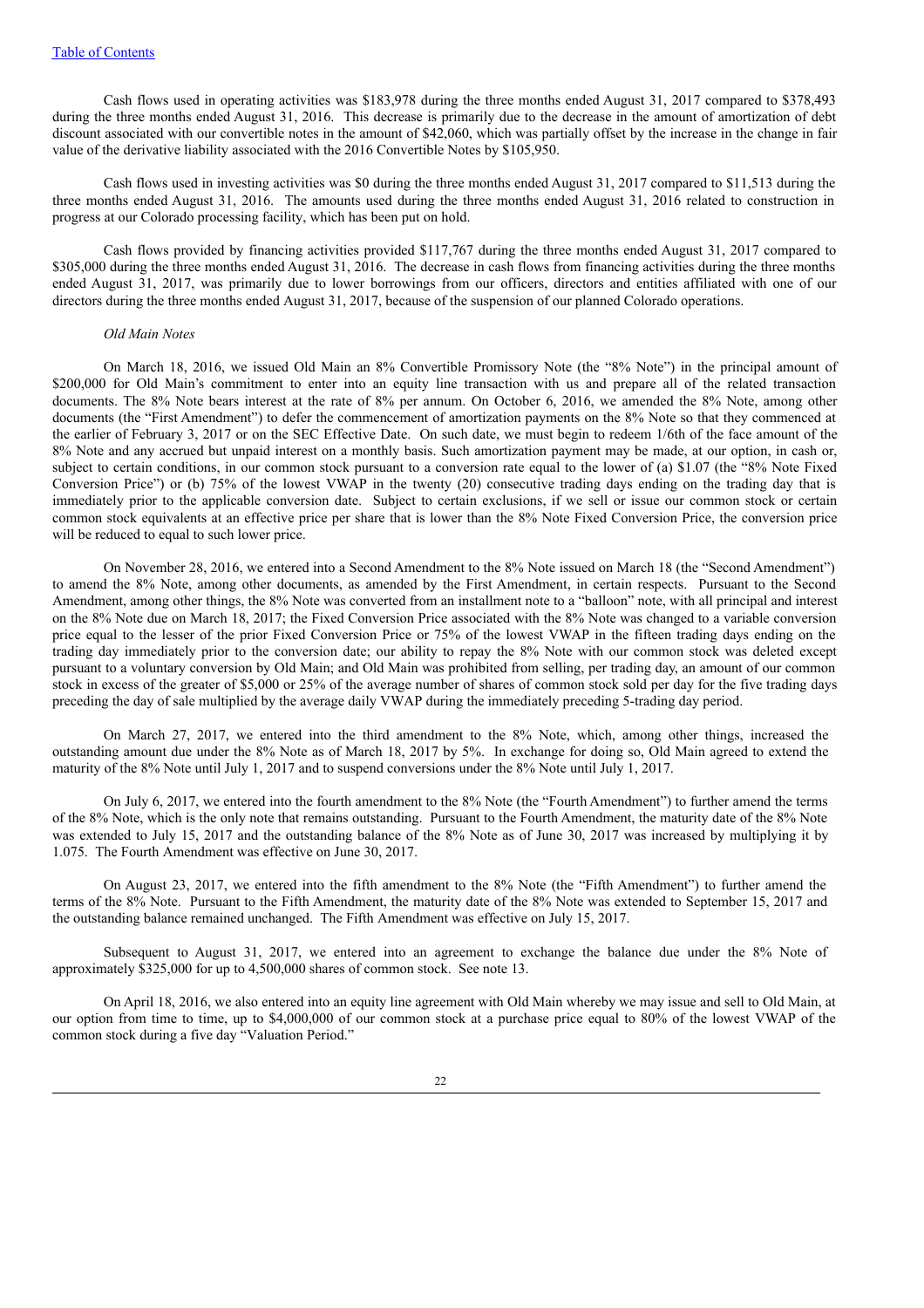On October 6, 2016, we entered into an amendment to the equity line Agreement to amend the new commitment period, which is 24 months from the date of this amendment. Second, the equity line agreement was amended to prohibit us from delivering a subsequent put notice from the beginning of any "Valuation Period" until the fourth trading day immediately following the closing associated with the prior put notice. Third, the beneficial ownership limitation was amended to increase the beneficial ownership limitation to 9.99% and to remove the ability of Old Main to increase or decrease the beneficial ownership limitation.

#### *Koretsky and Af iliate Notes*

Between August 11, 2015 and May 31, 2017, we borrowed an aggregate of \$1,657,000 from Frank Koretsky, a director of the Company, and \$150,000 from CLS CO 2016, LLC and \$465,000 from Newcan Investment Partners, LLC, two entities that are affiliated with Mr. Koretsky. These loans were unsecured, accrued interest between 6% and 15% per year, were due either on demand or within three years after the date of the applicable note, and, in some cases, were convertible into shares of our common stock and warrants at rates between \$.25 and 1.07 per share. Effective on May 31, 2017, we entered into the Omnibus Loan Amendment Agreement, whereby the portion of these loans that was advanced prior to December 31, 2017 was converted into our common stock, together with accrued interest on these loans. As a result of these conversions, Mr. Koretsky, CLS CO 2016 and Newcan converted an aggregate of \$1,485,000, \$150,000, and \$460,000 in principal, and \$130,069, 49,247 and \$7,747 in accrued interest, into an aggregate of 6,460,276, 636,988 and 1,870,988 shares of common stock at \$.25 per share. Pursuant to the Omnibus Loan Amendment Agreement, the conversion rate on all of the loans made by Mr. Koretsky, CO CLS 2016, and Newcan was reduced, if applicable, to \$.25 per share and Mr. Koretsky and his affiliates gave up the right to receive warrants upon conversion. Thus, each of Mr. Koretsky, CLS CO 2016 and Newcan received 4,560,849, 488,159 and 1,433,841 shares of common stock in excess of what they would have received had they converted their loans into common stock prior to the effective date of the Omnibus Loan Amendment Agreement.

Effective March 31, 2017, \$120,000 of the Koretsky Funding Notes was exchanged for Newcan Convertible Note 1. This note is unsecured and bears interest at the rate of 10% per annum. No payments are required until April 1, 2018, at which time all accrued interest becomes due and payable. Principal will be payable in eight equal quarterly installments, together with accrued interest, beginning on July 1, 2018. At Newcan's election, at any time prior to payment or prepayment of the loans in full, all principal and accrued interest under the loans may be converted, in whole or in part, into our common stock at the rate of one share for each \$0.25 converted.

After excluding the loans from Mr. Koretsky, CLS CO 2016 and Newcan that were converted into our common stock effective as of May 31, 2017, there was a balance of \$120,000 in loans that remained outstanding as of December 31, 2016. This amount consisted of the \$120,000 principal balance of the Koretsky Funding Loans (which were exchanged for Newcan Convertible Note 1 on March 31, 2017). Prior to May 31, 2017, Newcan advanced an additional \$621,658 of unsecured book entry loans. During the three months ended August 31, 2017, \$621,658 was transferred out of the Newcan Funding Notes and used to fund Newcan Convertible Note 4. In addition, during the three months ended August 31, 2017, Newcan loaned the Company an additional \$70,000 under the Newcan Funding Notes; this amount was transferred out of the Newcan Funding Notes and used to fund Newcan Convertible Note 5. These loans bear interest at the rate of 10% per annum and are convertible into our common stock at the rate of one share for each \$0.25 converted. No payments are required until October 1, 2018, at which time all accrued interest becomes due and payable. Principal will be payable in eight equal quarterly installments, together with accrued interest, beginning on January 2, 2019. At Newcan's election, at any time prior to payment or prepayment of the Newcan Convertible Note 4 or 5 in full, all principal and accrued interest under the Newcan Convertible Note 4 or 5 may be converted, in whole or in part, into our common stock at the rate of one share for each \$0.25 converted.

On October 9, 2017, Newcan, an entity wholly owned by Mr. Koretsky, a director of the Company, exchanged \$29,999.50 in principal of Newcan Funding Notes (advanced in September 2017) for Newcan Convertible Note 6. This note bears interest at the rate of 10% per annum. No payments are required until January 2, 2019, at which time all accrued interest becomes due and payable. Commencing on April 1, 2019, the first of eight principal payments will become due; subsequent principal payments will become due on the first day of each July, October, January and April until paid in full. This note and accrued interest thereunder may be converted, in whole or in part, into one share of common stock for each \$0.25 converted.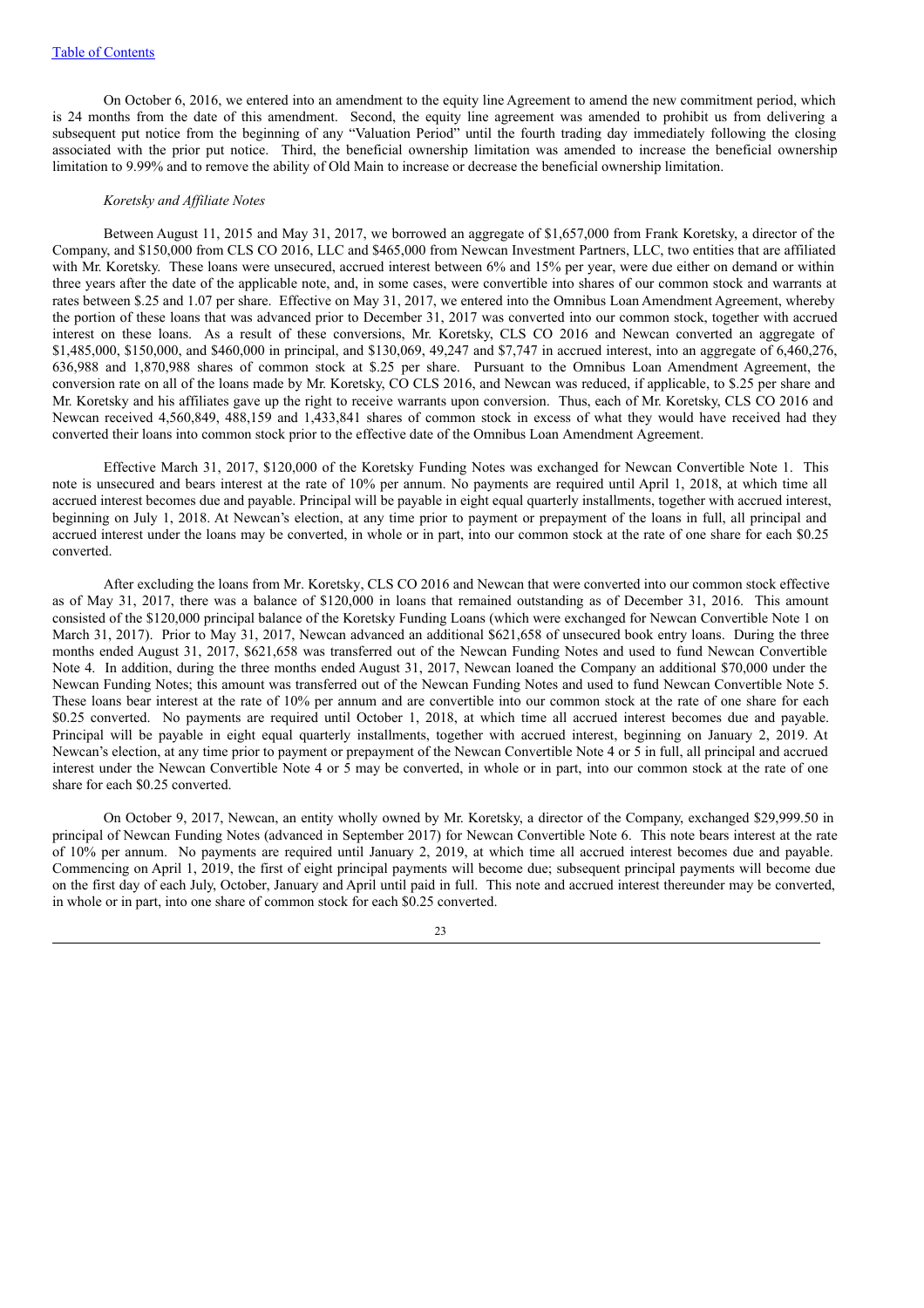#### *Binder Notes*

Between June 1, 2015 and May 31, 2017, we borrowed an aggregate of \$251,800 from Jeffrey Binder, a director and officer of the Company. These loans were unsecured, accrued interest between 6% and 10% per year, were due either on demand or within three years after the date of the applicable note, and, in some cases, were convertible into shares of our common stock and warrants at rates between \$.25 and 1.07 per share. Effective on May 31, 2017, we entered into the Omnibus Loan Amendment Agreement, whereby the portion of these loans that was advanced prior to May 31, 2017 was converted into our common stock, together with accrued interest on these loans. As a result of these conversions, Mr. Binder converted an aggregate of \$442,750 in principal and \$19,427 in accrued interest, into an aggregate of 1,848,708 shares of common stock at \$.25 per share. Pursuant to the Omnibus Loan Amendment Agreement, the conversion rate on all of the loans made by Mr. Binder was reduced, if applicable, to \$.25 per share and Mr. Binder gave up the right to receive warrants upon conversion. Thus, Mr. Binder received 1,127,061 shares of common stock in excess of what he would have received had he converted his loans into common stock prior to the effective date of the Omnibus Loan Amendment Agreement.

Effective March 31, 2017, \$47,000 of the Binder Funding Notes and \$25,000 of accrued salary due to Mr. Binder were exchanged for Binder Convertible Note 4. This note is unsecured and bears interest at the rate of 10% per annum. No payments are required until April 1, 2018, at which time all accrued interest becomes due and payable. Principal will be payable in eight equal quarterly installments, together with accrued interest, beginning on July 1, 2018. At Mr. Binder's election, at any time prior to payment or prepayment of the loans in full, all principal and accrued interest under the loans may be converted, in whole or in part, into our common stock at the rate of one share for each \$0.25 converted.

All of Mr. Binder's loans that were outstanding as of December 31, 2016 were converted to common stock effective May 31, 2017, including all of his accrued deferred salary as of December 31, 2016. As of May 31, 2017, there was a balance of \$149,550 in loans from Mr. Binder that remained outstanding. This amount consisted of the \$72,000 principal balance of Binder Convertible Note 4, which related to advances made and salary accrued after January 1, 2017, and an additional \$77,550 of unsecured, book entry loans. During the three months ended August 31, 2017, Mr. Binder advanced a total of \$47,767 to the Company under the Binder Funding Notes. Also during the three months ended August 31, 2017, principal in the amount of \$77,550, accrued salary due to Mr. Binder in the amount of \$37,500, and accrued interest in the amount of \$2,246 were transferred from the Binder Funding Notes to fund Binder Convertible Note 5, and principal in the amount of \$47,767, accrued salary due to Mr. Binder in the amount of \$25,000, and accrued interest in the amount of \$1,384 were transferred from the Binder Funding Notes to fund Binder Convertible Note 6. The Binder Convertible Notes 5 and 6 are unsecured and bear interest at the rate of 10% per annum. No payments are required until October 1, 2018, at which time all accrued interest becomes due and payable. Principal will be payable in eight equal quarterly installments, together with accrued interest, beginning on January 2, 2019. At Mr. Binder's election, at any time prior to payment or prepayment of the Binder Convertible Note 5 or 6 in full, all principal and accrued interest under the Binder Convertible Note 5 or 6 may be converted, in whole or in part, into our common stock at the rate of one share for each \$0.25 converted.

On October 9, 2017, Mr. Binder, an officer and director of the Company, exchanged \$39,520.56 in principal of Binder Funding Notes (advanced in September and October 2017) for Binder Convertible Note 7. This amount included \$12,500 of accrued but unpaid salary due by the Company to Mr. Binder. This note bears interest at the rate of 10% per annum. No payments are required until January 2, 2019, at which time all accrued interest becomes due and payable. Commencing on April 1, 2019, the first of eight principal payments will become due; subsequent principal payments will become due on the first day of each July, October, January and April until paid in full. This note and accrued interest thereunder may be converted, in whole or in part, into one share of common stock for each \$0.25 converted.

#### *Omnibus Loan Amendment Agreement*

On May 31, 2017, we entered into an Omnibus Loan Amendment Agreement (the "Omnibus Loan Amendment") with Jeffrey I. Binder, Frank Koretsky, Newcan Investment Partners LLC and CLS CO 2016, LLC (collectively, the "Insiders"). Pursuant to the Omnibus Loan Amendment, we agreed with the Insiders to amend certain terms of loans the Insiders made to us for working capital purposes, which loans were initially demand loans, and, except for certain loans made in 2017, were later memorialized as convertible loans (the "Insider Loans"), in exchange for the agreement of the Insiders to convert all Insider Loans where funds were advanced prior to January 1, 2017, which total \$2,537,750, plus \$166,490 of accrued interest thereon, into an aggregate of 10,816,960 shares of our common stock, and forego the issuance of warrants to purchase our common stock upon conversion. This resulted in the issuance of an additional 7,609,910 shares compared to the original number of shares issuable upon conversion of the Insider Loans prior to the Omnibus Loan Agreement. We valued the shares at \$0.125, which was the market price of our stock at the conversion date, and charged the amount of \$951,239 to loss on modification of debt during the twelve months ended May 31, 2017.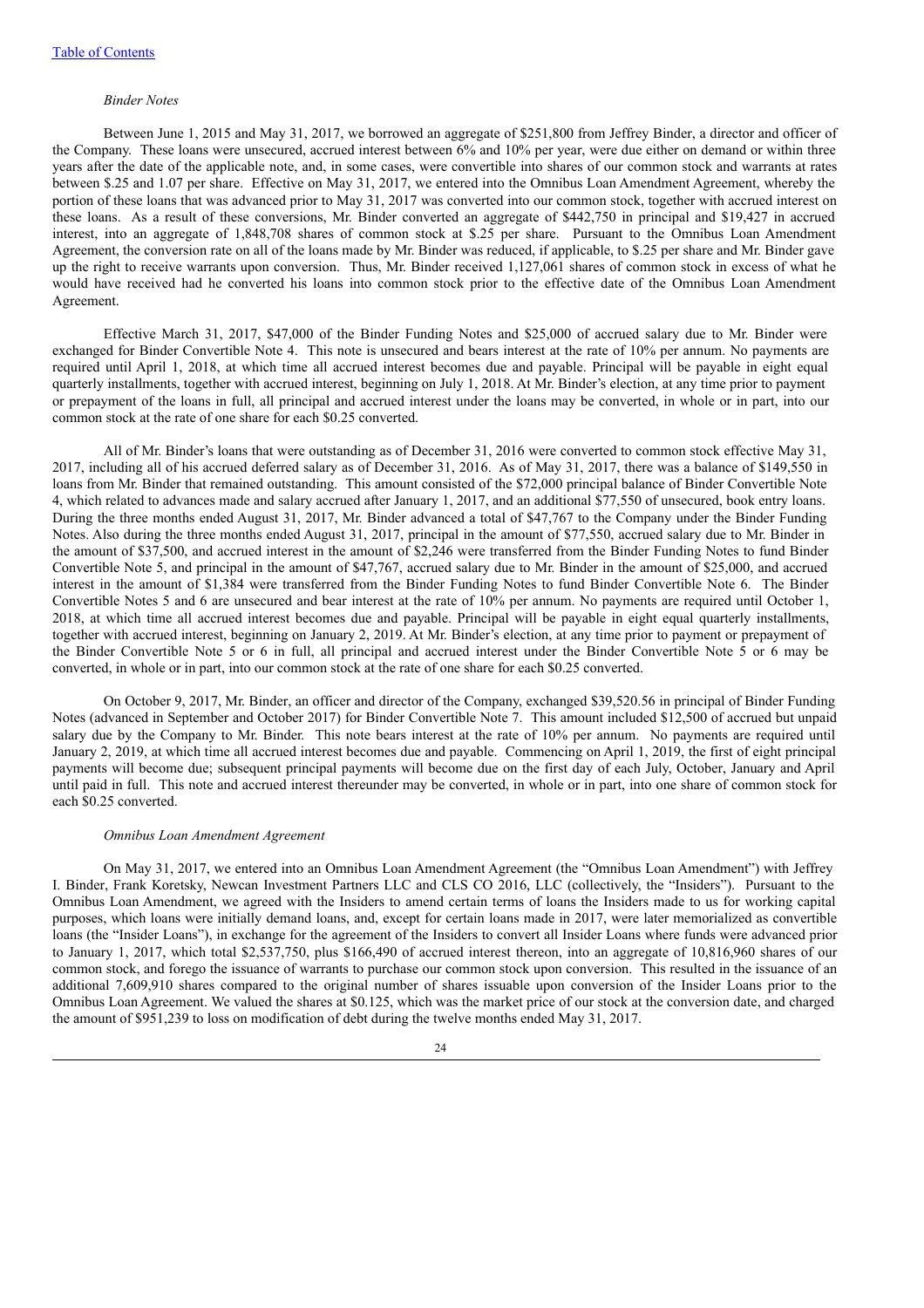We entered into the Omnibus Loan Amendment in order to ease the debt burden on us and prevent us from defaulting on the Insider Loans. Pursuant to the Omnibus Loan Amendment, the following amendments were made to the Insider Loans: (a) we reduced the conversion price on the Insider Loans from between \$0.75 and \$1.07 per share of common stock to \$0.25 per share of common stock, in those cases where the conversion price was greater than \$0.25, which reduced conversion price exceeds the closing price of the common stock during the last three months; (b) we deleted the requirement to issue warrants to purchase our common stock upon conversion of the Insider Loans; (c) we amended one Insider Loan to permit conversion of only the portion of the Insider Loan related to services that were provided to us prior to January 1, 2017; and (d) we amended the terms of the Insider Loans where funds were advanced on or after January 1, 2017, which Insider Loans were not converted into our common stock, to provide for, where not already the case, a 10% interest rate per annum, a \$0.25 conversion price per share of common stock, and the deletion of the requirement that we issue warrants to purchase our common stock upon conversion of such Insider Loans.

Over the next twelve months we will require significant additional capital to cover our projected cash flow deficits due to payments on the loans from Jeffrey Binder and Newcan Investment Partners, LLC, the implementation of our business plan, including the acquisition of complementary operating companies, and the development of alternative revenue sources.

We currently have one employee, Jeffrey Binder, who serves as our Chairman, President and Chief Executive Officer. In an effort to assist us conserve cash, Mr. Binder converted all accrued salary due to him through August 31, into convertible promissory notes. Mr. Binder has deferred all of his salary to date for the fiscal year ended May 31, 2017 and the three months ended August 31, 2017. Mr. Bonsett, our former Chief Operating Officer, left the Company following the expiration of his employment agreement effective October 1, 2017.

We do not currently have the capital necessary to meet our liquidity needs, fund our capital requirements or implement our business plan. We intend to fund our cash flow and capital requirements during the next year from the proceeds of the equity line, the sale of our debt and equity securities, by obtaining additional loans and with cash generated from the operations of companies we may acquire. There can be no assurance that we will be able to meet our needs, however, as we have not yet received any commitments for the purchase of our equity securities or for additional loans and although we have entered into a non-binding letter of intent to acquire Oasis Cannabis, as described below, we have not entered into any definitive agreements to acquire any companies. Because we do not know when we will re-visit commencing operations in Colorado, there can be no assurance that PRH will ever generate sufficient cash to repay the \$500,000 loan from CLS Labs Colorado or to meet PRH's obligations under the Licensing Agreement or Equipment Lease. Further, due to the delays we encountered with the construction of our Colorado processing facility, we have placed our proposed Colorado operations on hold and will pursue revenue producing opportunities in other states. We anticipate that we may incur operating losses during the next twelve months.

#### **Pure Harvest and Oasis Cannabis Transaction**

Earlier this year, we entered into a non-binding letter of intent with Pure Harvest Cannabis Producers, Inc., or Pure Harvest, a development stage cannabis company, which had planned to become a licensed vertically integrated cannabis business involved in all aspects of the cannabis cycle, including plant science, cultivation, production, medical and recreational dispensaries and delivery. Pure Harvest intended to accomplish this through an active acquisition strategy combined with greenfield development.

Following this announcement, in August 2017, we entered into a non-binding letter of intent with Alternative Solutions, LLC ("Oasis Cannabis"), a cannabis company that operates a revenue-producing dispensary in Las Vegas, Nevada and plans to become a vertically integrated cannabis operator in Nevada. As a result, we will focus on directly acquiring Oasis Cannabis instead of Pure Harvest although the CEO of Pure Harvest, David Lamadrid, is anticipated to join us as our new President and CFO if and when the Oasis Cannabis transaction closes. Upon closing, we will likely relocate to Las Vegas, Nevada and change our name to "Pure Harvest Cannabis Producers, Inc." Jeffrey Binder is expected to remain as our CEO and Chairman of the board of directors of the combined company. Due diligence is almost completed at this time and we are both finalizing the terms of the transaction as well as preparing the necessary financial statements. We anticipate that we will need to raise significant additional capital in order to close the Oasis Cannabis transaction. We have not yet executed any definitive agreements with Oasis Cannabis so there can be no assurance that the transaction will close or what the ultimate terms of the transaction will be.

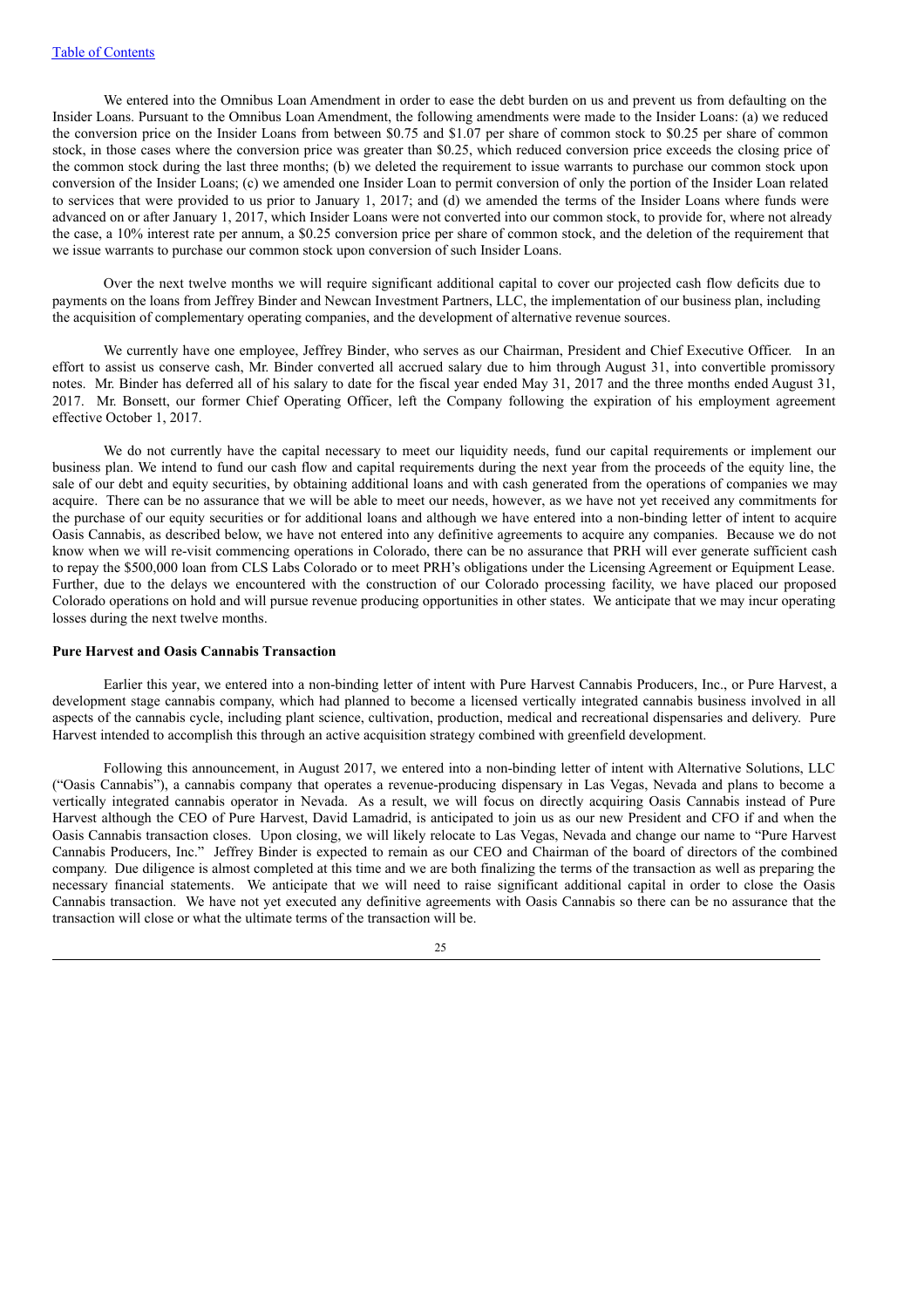# **Going concern**

Our financial statements were prepared using accounting principles generally accepted in the United States of America applicable to a going concern, which contemplate the realization of assets and liquidation of liabilities in the normal course of business. We have incurred continuous losses from operations since inception, have an accumulated deficit of \$9,557,295 and had a working capital deficit of \$1,401,275 at August 31, 2017. In addition, we do not currently have the cash resources to meet our operating commitments during the next twelve months. Our ability to continue as a going concern must be considered in light of the problems, expenses, and complications frequently encountered by developmental stage companies.

Our ability to continue as a going concern is dependent on our ability to generate sufficient cash from operations to meet our cash needs, to borrow capital and to sell equity to support our plans to acquire operating businesses, open processing facilities and finance ongoing operations. There can be no assurance, however, that we will be successful in our efforts to raise additional debt or equity capital and/or that cash generated by our future operations will be adequate to meet our needs. These factors, among others, indicate that we may be unable to continue as a going concern for a reasonable period of time.

#### **Off-Balance Sheet Arrangements**

We do not have any off-balance sheet arrangements that have, or are reasonably likely to have, a current or future effect on our financial condition, changes in financial condition, revenues or expenses, results of operations, liquidity, capital expenditures or capital resources that are material to investors.

# **Critical Accounting Estimates**

Management uses various estimates and assumptions in preparing our financial statements in accordance with generally accepted accounting principles. These estimates and assumptions affect the reported amounts of assets and liabilities, the disclosure of contingent assets and liabilities, and the reported revenues and expenses. Accounting estimates that are the most important to the presentation of our results of operations and financial condition, and which require the greatest use of judgment by management, are designated as our critical accounting estimates. We have the following critical accounting estimates:

Estimates and assumptions used in the valuation of derivative liabilities: Management utilizes a lattice model to estimate the fair value of derivative liabilities. The model includes subjective assumptions that can materially affect the fair value estimates.

#### **Recently Issued Accounting Standards**

Accounting standards promulgated by the Financial Accounting Standards Board ("FASB") are subject to change. Changes in such standards may have an impact on our future financial statements. The following are a summary of recent accounting developments.

In August 2016, the Financial Accounting Standards Board (the "FASB") issued ASU 2016-15, *Statement of Cash Flows (Topic 230)*. The update addresses eight specific cash flow issues and is intended to reduce diversity in practice in how certain cash receipts and cash payments are presented and classified in the statement of cash flows. This update will be effective for reporting periods beginning after December 15, 2017, including interim periods within the reporting period. Early adoption is permitted. We are currently evaluating the potential impact of the update on our financial statements.

In January 2017, the FASB issued ASU No. 2017-04, *Simplifying the Test for Goodwill Impairment* , which simplifies the subsequent measurement of goodwill by eliminating Step 2 from the goodwill impairment test. In computing the implied fair value of goodwill under Step 2, current U.S. GAAP requires the performance of procedures to determine the fair value at the impairment testing date of assets and liabilities (including unrecognized assets and liabilities) following the procedure that would be required in determining the fair value of assets acquired and liabilities assumed in a business combination. Instead, the amendments under this ASU require the goodwill impairment test to be performed by comparing the fair value of a reporting unit with its carrying amount. An impairment charge should be recognized for the amount by which the carrying amount exceeds the reporting unit's fair value; however, the loss recognized should not exceed the total amount of goodwill allocated to that reporting unit. The ASU becomes effective for us on January 1, 2020. The amendments in this ASU will be applied on a prospective basis. Early adoption is permitted for interim or annual goodwill impairment tests performed.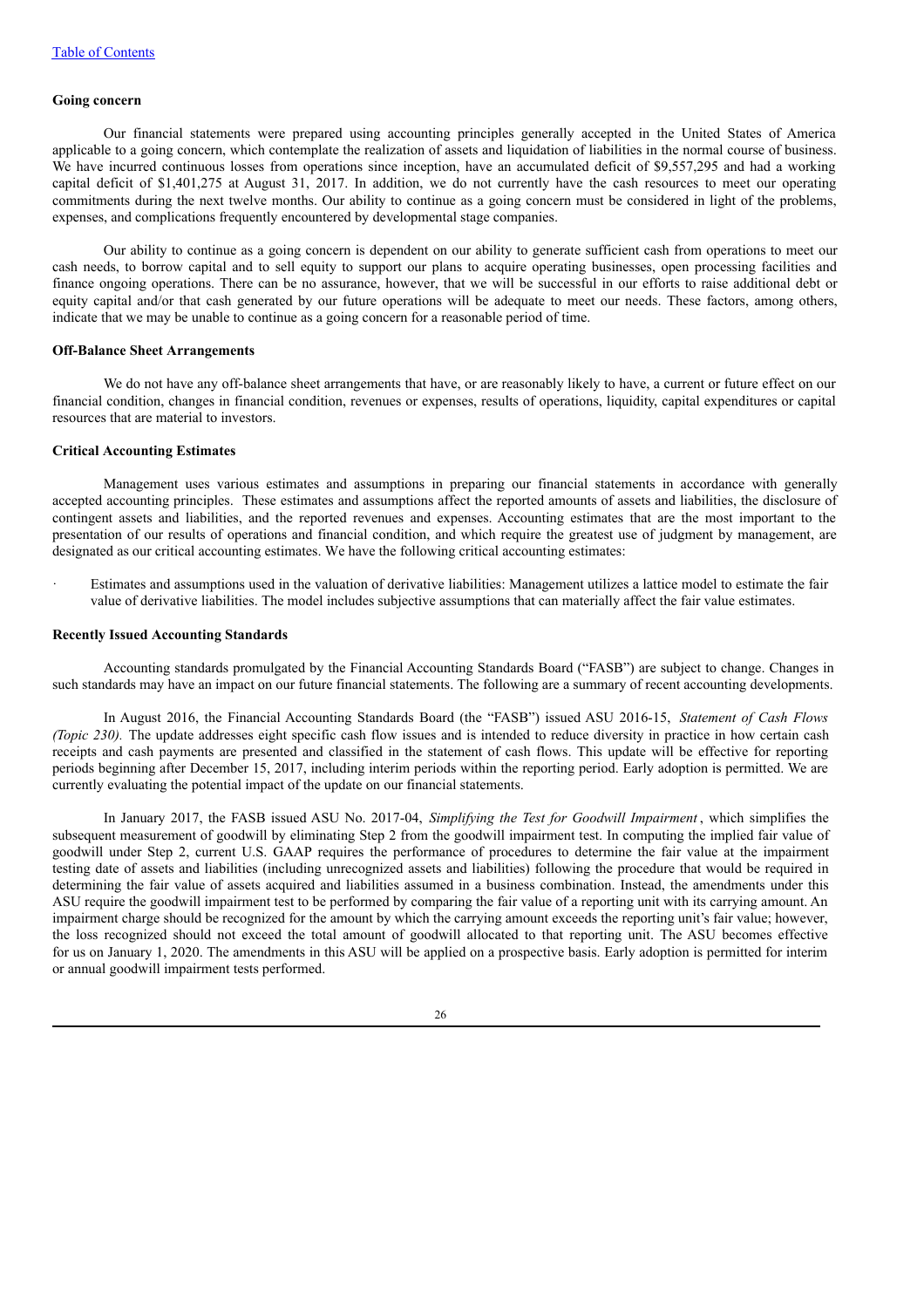In May 2017, the FASB issued ASU No. 2017-09, *Stock Compensation - Scope of Modification Accounting*, which provides guidance on which changes to the terms or conditions of a share-based payment award require an entity to apply modification accounting. The ASU requires that an entity account for the effects of a modification unless the fair value (or calculated value or intrinsic value, if used), vesting conditions and classification (as equity or liability) of the modified award are all the same as for the original award immediately before the modification. The ASU becomes effective for us on January 1, 2018, and will be applied prospectively to an award modified on or after the adoption date. Early adoption is permitted, including adoption in any interim period. We are currently assessing the impact that this standard will have on any awards that are modified once this standard is adopted.

Management does not believe that any other recently issued, but not yet effective, accounting standards, if currently adopted, would have a material effect on the accompanying unaudited condensed consolidated financial statements.

#### **Item 3. Quantitative and Qualitative Disclosure about Market Risk.**

This item is not applicable as we are currently considered a smaller reporting company.

# **Item 4. Controls and Procedures.**

Disclosure controls and procedures are controls and other procedures that are designed to ensure that information required to be disclosed by us in the reports that we file or submit pursuant to the requirements of the Securities Exchange Act of 1934 is recorded, processed, summarized and reported, within the time periods specified in the Securities and Exchange Commission's rules and forms. Disclosure controls and procedures include, among other things, controls and procedures designed to ensure that information required to be disclosed by us in the reports that we file under the Securities Exchange Act is accumulated and communicated to our management, including our principal executive and financial officers, as appropriate, to allow timely decisions regarding required disclosure.

### *Evaluation of Disclosure Controls and Procedures*

Jeffrey Binder, our Chief Executive Officer, has evaluated the effectiveness of our disclosure controls and procedures (as defined in Rule 13a-15(e) under the Securities Exchange Act of 1934, as amended) as of the end of the period covered by this report. Based on the evaluation, Mr. Binder concluded that our disclosure controls and procedures are not effective in timely alerting him to material information relating to us that is required to be included in our periodic SEC filings and ensuring that information required to be disclosed by us in the reports we file or submit under the Act is accumulated and communicated to our management, including our chief financial officer, or person performing similar functions, as appropriate to allow timely decisions regarding required disclosure, for the following reasons:

- We do not have an independent board of directors or audit committee or adequate segregation of duties; and
- We do not have an independent body to oversee our internal controls over financial reporting and lack segregation of duties due to our limited resources.

We plan to rectify these weaknesses by implementing an independent board of directors and hiring additional accounting personnel once we have additional resources to do so.

#### *Changes in Internal Control over Financial Reporting*

There have been no changes in our internal controls over financial reporting that occurred during our last fiscal quarter that have materially affected, or are reasonably likely to materially affect, our internal control over financial reporting.

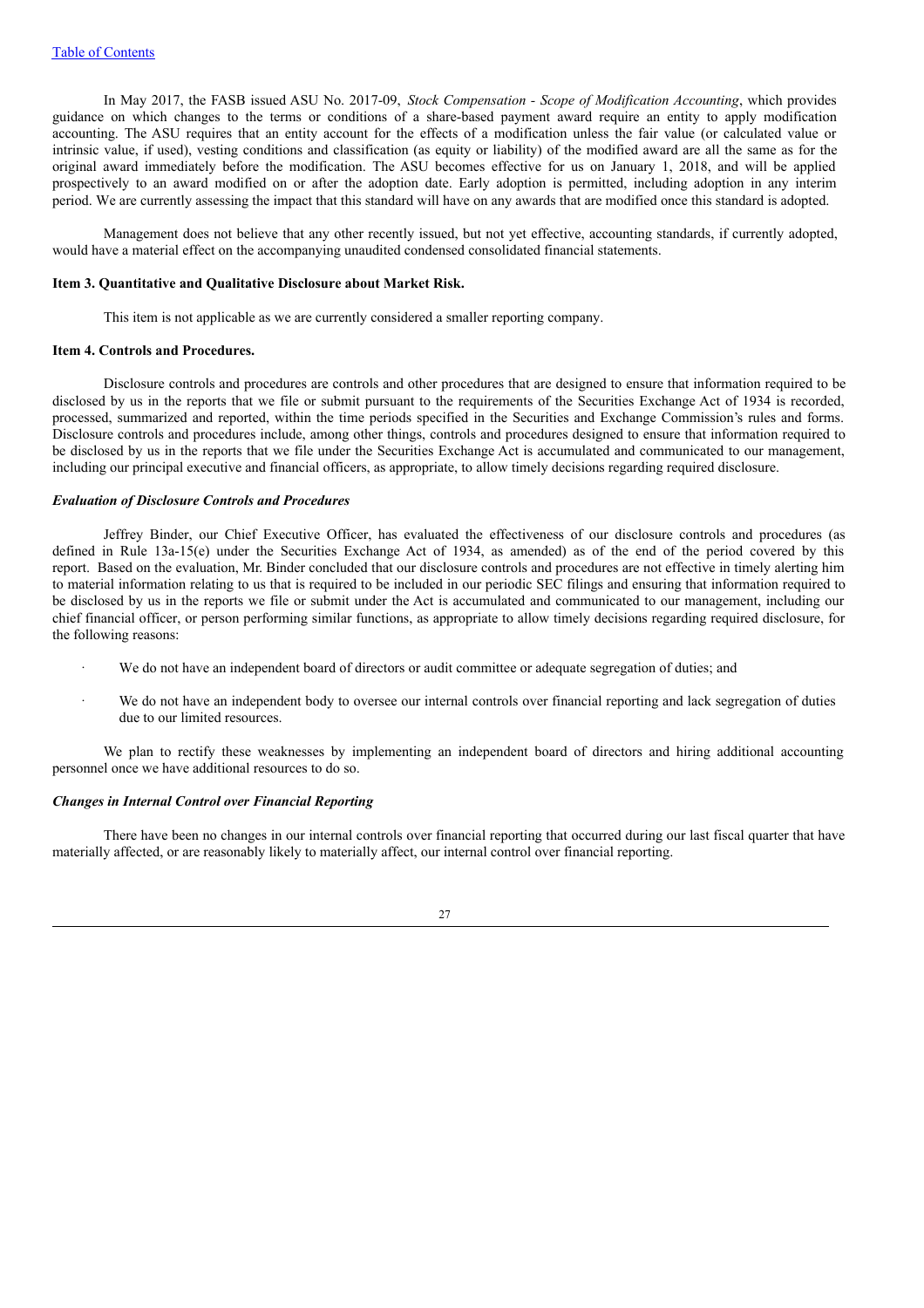# **PART II – OTHER INFORMATION**

# **Item 1. Legal Proceedings.**

We know of no material pending legal proceedings to which the Company is a party or of which any of its property is the subject. In addition, we do not know of any such proceedings contemplated by any governmental authorities.

# **Item 1A. Risk Factors.**

This item is not applicable as we are currently considered a smaller reporting company.

# **Item 2. Unregistered Sales of Equity Securities and Use of Proceeds.**

None.

# **Item 3. Defaults Upon Senior Securities.**

None.

# **Item 4. Mine Safety Disclosures.**

None.

# **Item 5. Other Information.**

None.

# **Item 6. Exhibits.**

| 31.1    | Certification by the Chief Executive Officer pursuant to Section 302 of the Sarbanes-Oxley Act                                |
|---------|-------------------------------------------------------------------------------------------------------------------------------|
| 31.2    | Certification by the Principal Financial Officer pursuant to Section 302 of the Sarbanes-Oxley Act                            |
| 32.1    | Certification by the Chief Executive Officer and Chief Financial Officer pursuant to Section 906 of the Sarbanes-Oxley<br>Act |
| 101.INS | <b>XBRL</b> Instance Document                                                                                                 |
| 101.SCH | <b>XBRL Taxonomy Extension Schema</b>                                                                                         |
| 101.CAL | XBRL Taxonomy Extension Calculation Linkbase                                                                                  |
| 101.DEF | <b>XBRL Taxonomy Extension Definition Linkbase</b>                                                                            |
| 101.LAB | <b>XBRL Taxonomy Extension Label Linkbase</b>                                                                                 |
| 101.PRE | <b>XBRL Taxonomy Extension Presentation Linkbase</b>                                                                          |
|         |                                                                                                                               |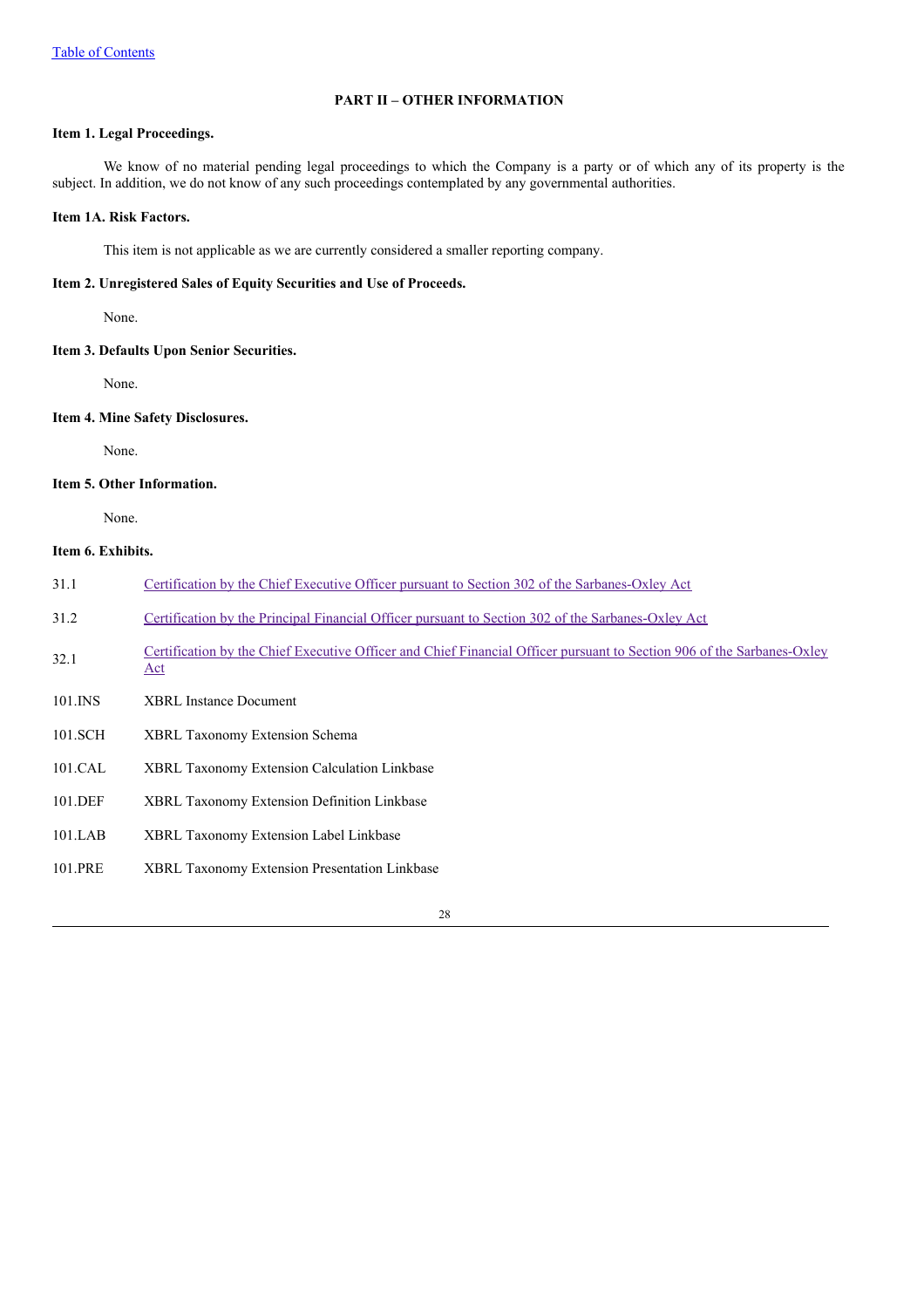# **SIGNATURES**

Pursuant to the requirements of the Securities Exchange Act of 1934, the registrant has duly caused this report to be signed on its behalf by the undersigned thereunto duly authorized.

# **CLS HOLDINGS USA, INC.**

Date: October 13, 2017 By:

/s/ Jeffrey I. Binder<br>Jeffrey I. Binder Chairman, President and Chief Executive Officer (Principal Executive Officer and Principal Financial Officer)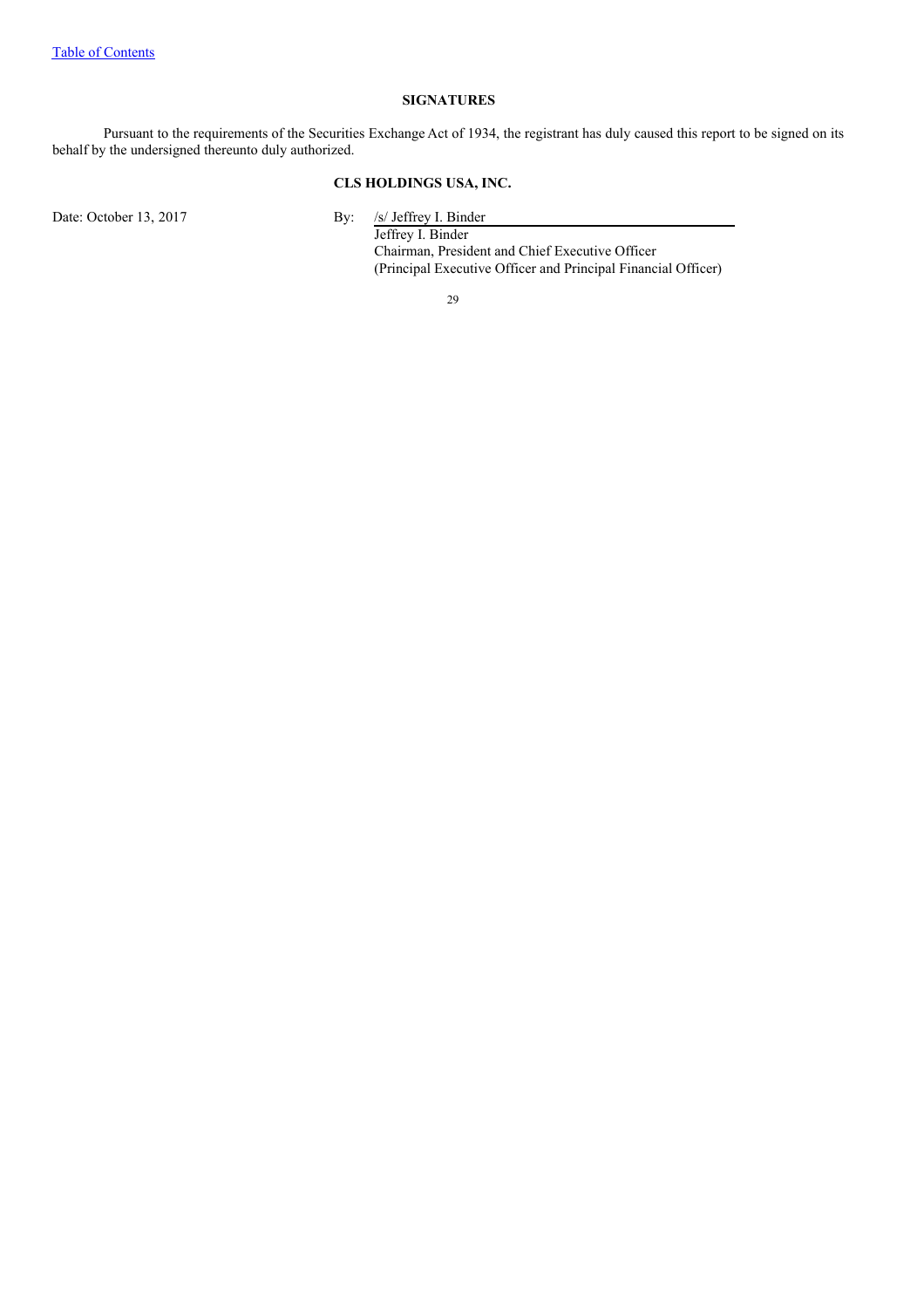## **CERTIFICATION BY THE PRINCIPAL EXECUTIVE OFFICER PURSUANT TO SECTION 302 OF THE SARBANES-OXLEY ACT OF 2002**

I, Jeffrey I. Binder, certify that:

1. I have reviewed this Quarterly Report on Form 10-Q of CLS Holdings USA, Inc.;

2. Based on my knowledge, this report does not contain any untrue statement of a material fact or omit to state a material fact necessary to make the statements made, in light of the circumstances under which such statements were made, not misleading with respect to the period covered by this report;

3. Based on my knowledge, the financial statements, and other financial information included in this report, fairly present in all material respects the financial condition, results of operations and cash flows of the registrant as of, and for, the periods presented in this report;

4. As the registrant's certifying officer, I am responsible for establishing and maintaining disclosure controls and procedures (as defined in Exchange Act Rules 13a-15(e) and 15d-15(e)) and internal control for financial reporting (as defined in Exchange Act Rules  $13a-15(f)$  and  $15d-15(f)$  for the registrant and have:

(a) Designed such disclosure controls and procedures, or caused such disclosure controls and procedures to be designed under my supervision, to ensure that material information relating to the registrant is made known to me by others within those entities, particularly during the period in which this report is being prepared;

(b) Designed such internal control over financial reporting, or caused such internal control over financial reporting to be designed under our supervision, to provide reasonable assurance regarding the reliability of financial reporting and the preparation of financial statements for external purposes in accordance with generally accepted accounting principles;

(c) Evaluated the effectiveness of the registrant's disclosure controls and procedures and presented in this report my conclusions about the effectiveness of the disclosure controls and procedures, as of the end of the period covered by this report based on such evaluation; and

(d) Disclosed in this report any change in the registrant's internal control over financial reporting that occurred during the registrant's most recent fiscal quarter (the registrant's fourth fiscal quarter in the case of an annual report) that has materially affected, or is reasonably likely to materially affect, the registrant's internal control over financial reporting; and

5. As the registrant's certifying officer, I have disclosed, based on my most recent evaluation of internal control over financial reporting, to the registrant's auditors and the audit committee of the registrant's board of directors (or persons performing the equivalent functions):

(a) All significant deficiencies and material weaknesses in the design or operation of internal control over financial reporting which are reasonably likely to adversely affect the registrant's ability to record, process, summarize and report financial information; and

(b) Any fraud, whether or not material, that involves management or other employees who have a significant role in the registrant's internal control over financial reporting.

Date: October 13, 2017 /s/ Jeffrey I. Binder

Jeffrey I. Binder Chairman, President and Chief Executive **Officer** (Principal Executive Officer)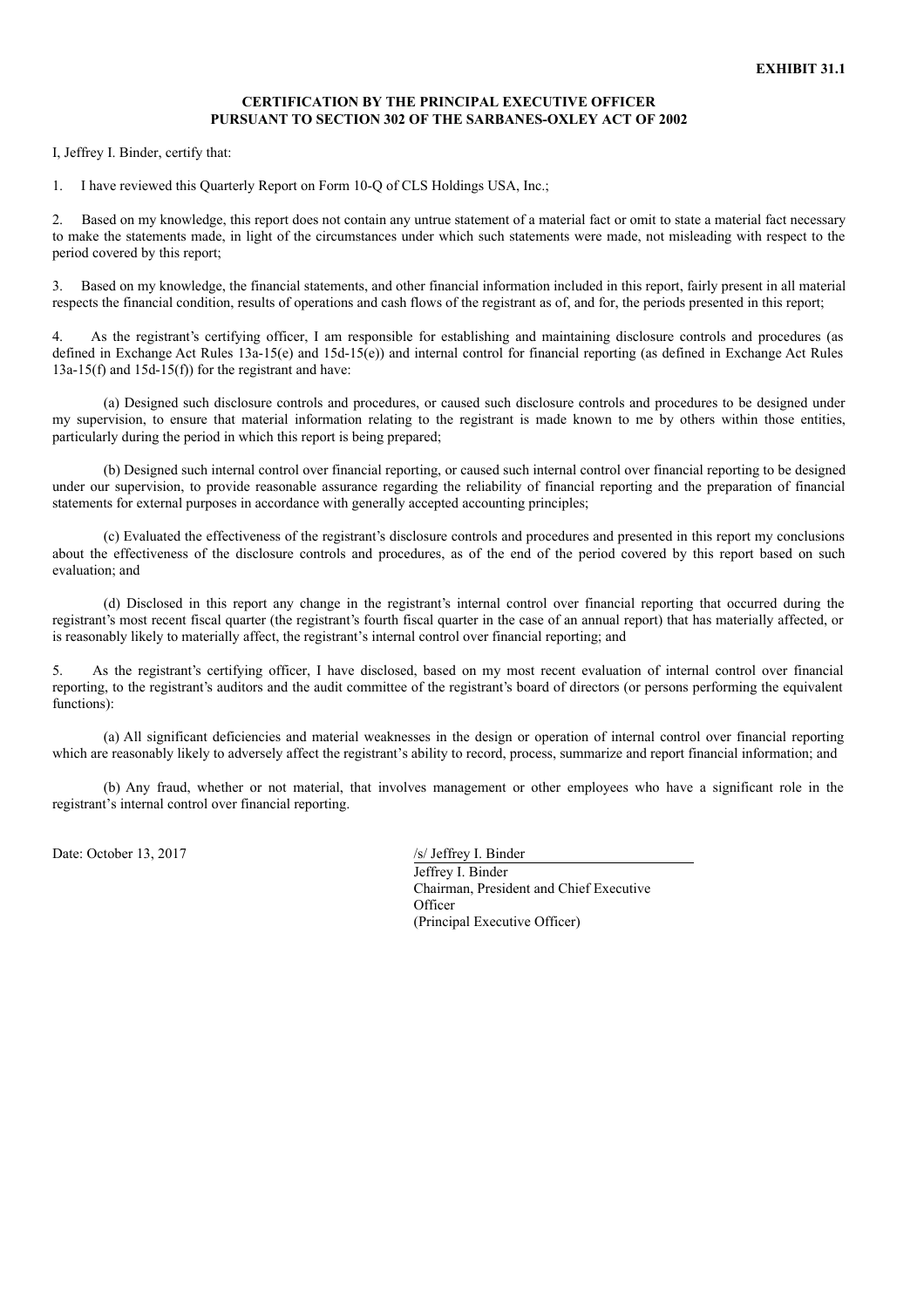## **CERTIFICATION BY THE PRINCIPAL FINANCIAL OFFICER PURSUANT TO SECTION 302 OF THE SARBANES-OXLEY ACT OF 2002**

I, Jeffrey I. Binder, certify that:

1. I have reviewed this Quarterly Report on Form 10-Q of CLS Holdings USA, Inc.;

2. Based on my knowledge, this report does not contain any untrue statement of a material fact or omit to state a material fact necessary to make the statements made, in light of the circumstances under which such statements were made, not misleading with respect to the period covered by this report;

3. Based on my knowledge, the financial statements, and other financial information included in this report, fairly present in all material respects the financial condition, results of operations and cash flows of the registrant as of, and for, the periods presented in this report;

4. As the registrant's certifying officer, I am responsible for establishing and maintaining disclosure controls and procedures (as defined in Exchange Act Rules 13a-15(e) and 15d-15(e)) and internal control for financial reporting (as defined in Exchange Act Rules  $13a-15(f)$  and  $15d-15(f)$  for the registrant and have:

(a) Designed such disclosure controls and procedures, or caused such disclosure controls and procedures to be designed under my supervision, to ensure that material information relating to the registrant is made known to me by others within those entities, particularly during the period in which this report is being prepared;

(b) Designed such internal control over financial reporting, or caused such internal control over financial reporting to be designed under my supervision, to provide reasonable assurance regarding the reliability of financial reporting and the preparation of financial statements for external purposes in accordance with generally accepted accounting principles;

(c) Evaluated the effectiveness of the registrant's disclosure controls and procedures and presented in this report my conclusions about the effectiveness of the disclosure controls and procedures, as of the end of the period covered by this report based on such evaluation; and

(d) Disclosed in this report any change in the registrant's internal control over financial reporting that occurred during the registrant's most recent fiscal quarter (the registrant's fourth fiscal quarter in the case of an annual report) that has materially affected, or is reasonably likely to materially affect, the registrant's internal control over financial reporting; and

5. As the registrant certifying officer, I have disclosed, based on my most recent evaluation of internal control over financial reporting, to the registrant's auditors and the audit committee of the registrant's board of directors (or persons performing the equivalent functions):

(a) All significant deficiencies and material weaknesses in the design or operation of internal control over financial reporting which are reasonably likely to adversely affect the registrant's ability to record, process, summarize and report financial information; and

(b) Any fraud, whether or not material, that involves management or other employees who have a significant role in the registrant's internal control over financial reporting.

Date: October 13, 2017 /s/ Jeffrey I. Binder

Jeffrey I. Binder Chairman, President and Chief Executive **Officer** (Principal Financial Officer)